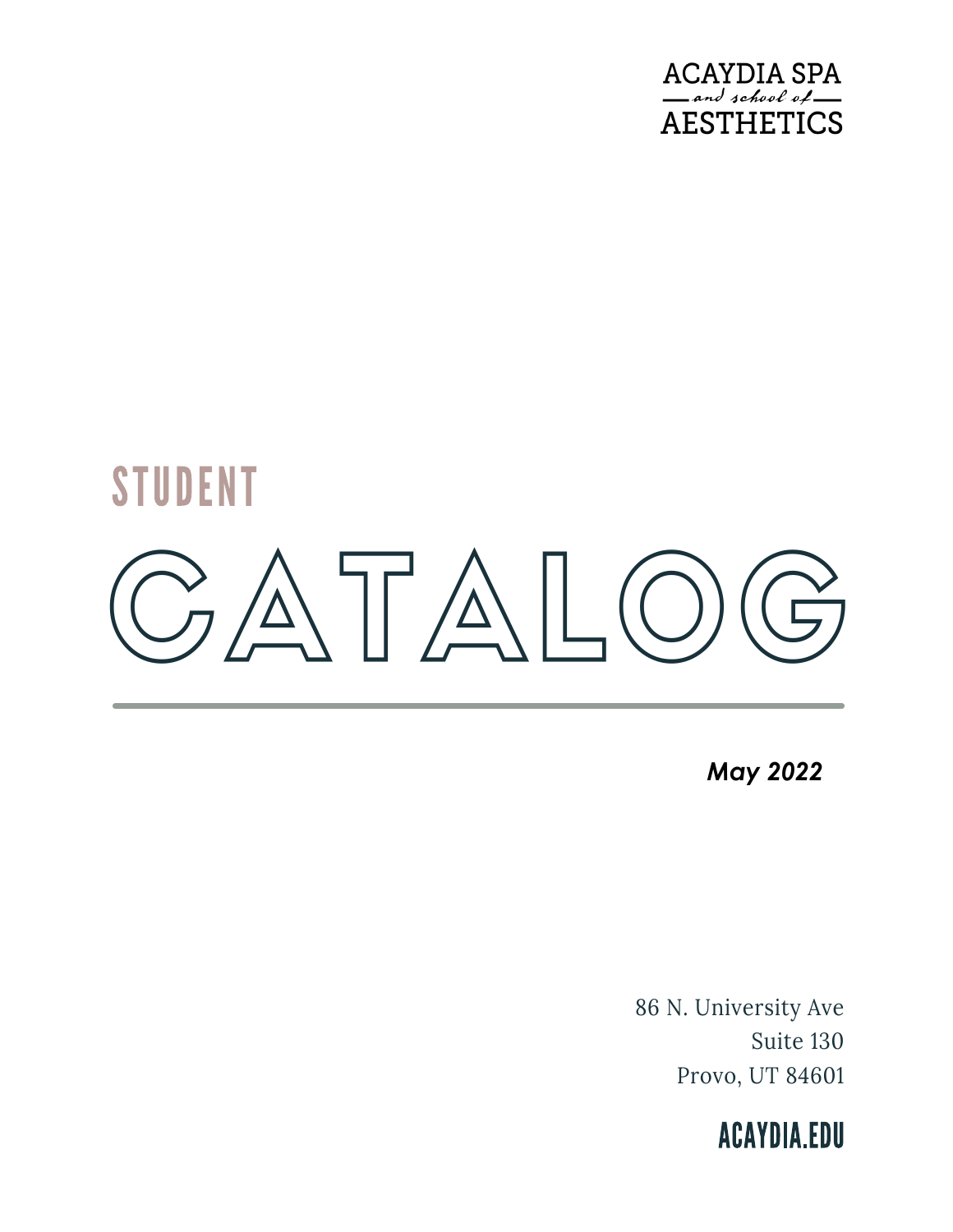COPYRIGHT © 2022 ACAYDIA SPA AND SCHOOL OF AESTHETICS, LLC

ALL RIGHTS RESERVED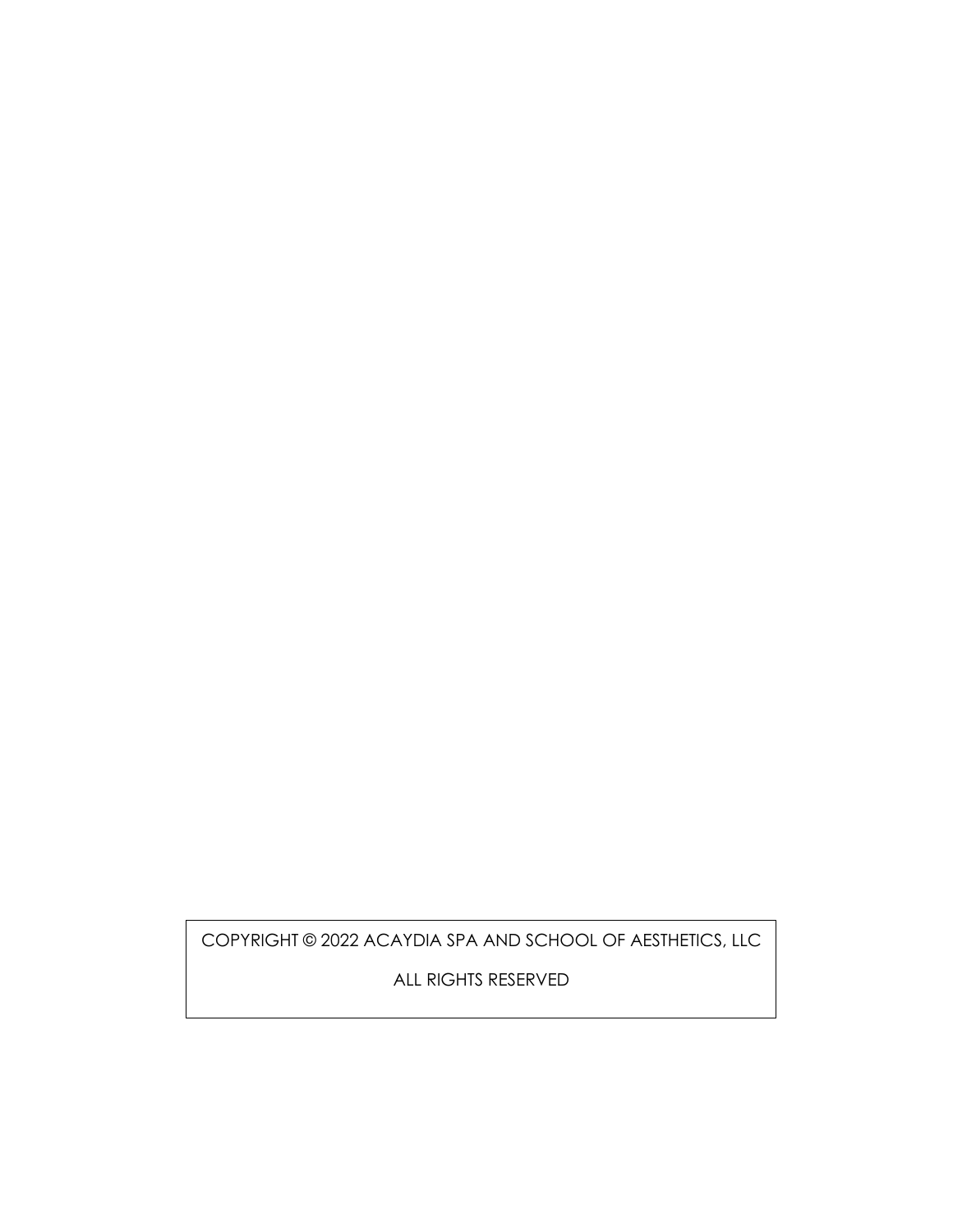# TABLE OF CONTENTS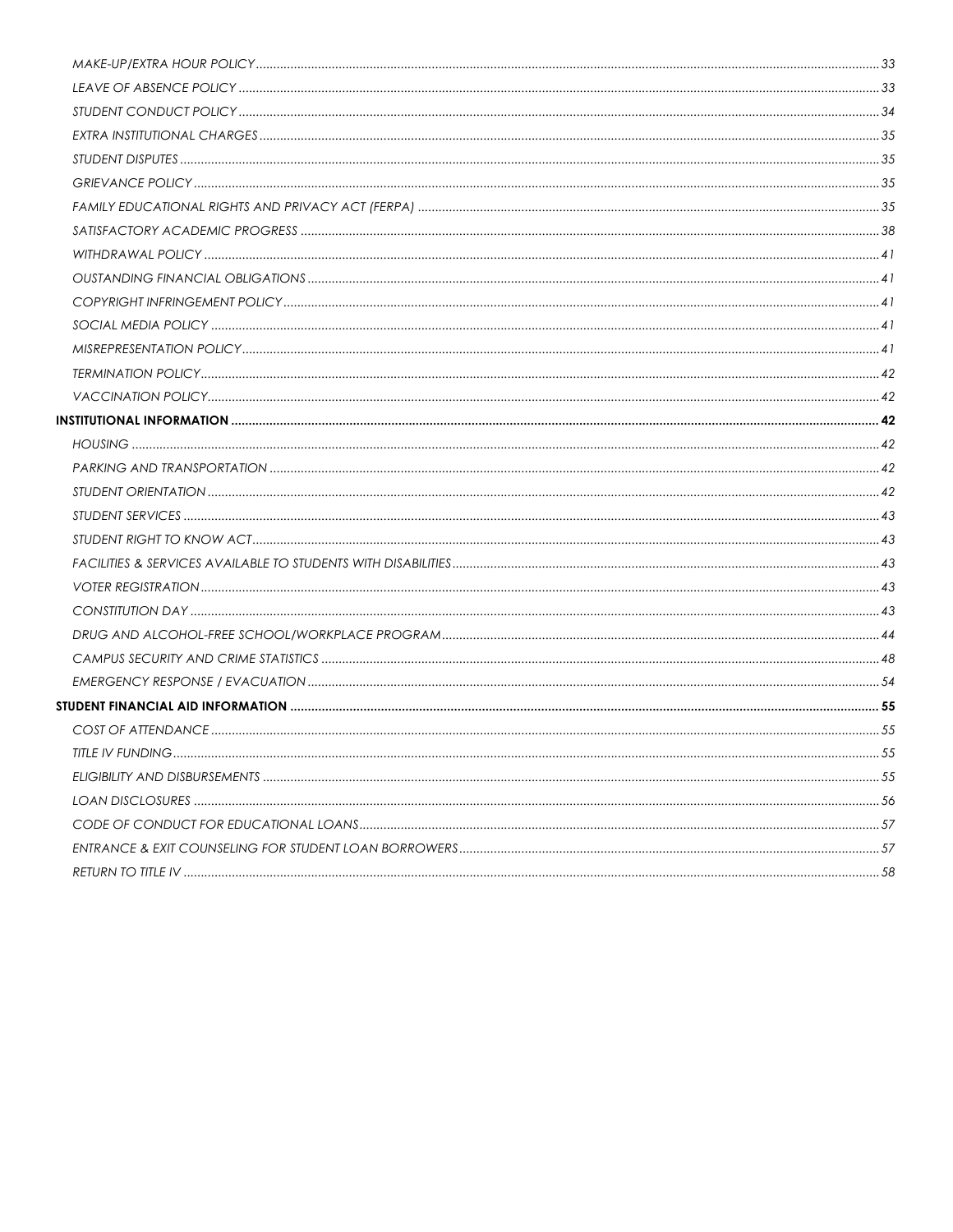# **A CAREER IN AESTHETICS**

ever has there been a more exciting time to enter the spa industry. The aesthetics industry is one of the fastest growing industries in the world. In fact, the boundaries of its reach are still undefined. Public demand for products and services has never been greater. The industry of spa and wellness is not a passing trend. It is a progression of classic and timeless tradition. As the fourth largest leisure industry in the United States, the demand for skilled practitioners will continue to grow as the wellness philosophy sweeps the globe. N

The concept of complete wellness includes healthy skin and appearance, exercise and fitness, stress relief, nutrition, and education. No industry is better positioned to expand with healthy lifestyles than the spa industry, and no practitioners are better positioned than aestheticians to lead that expansion.

Institutions around the world, whether they are governments, schools, businesses or churches, are increasingly promoting the concept of personal wellness to increase productivity among their members and to meet modern standards of social responsibility. Many institutions even incorporate their own programs and facilities.

The medical community is also responding to a growing demand for alternative or complementary healthcare components focusing on preventative education and healthy living. Dentists, dermatologists, general practice physicians and plastic surgeons are now partnering with medical spas at the request of patients. These specialized spas now offer patients and guests the convenience of complete wellness and stress reduction all in one facility.

With wellness redefining the spa industry, focus and service are no longer gender or age specific. In fact, an estimated one third of spa services are performed on men. The teen market also plays a significant role in the wellness industry. Nearly four million teens have received spa services and have experienced education in stress reduction, healthy eating practice and skin care. In recent surveys conducted by ISPA (International Spa Association), 34% of spas now offer specifically designed teen packages and 17% offer packages designed for children.

Spas are noticed practically everywhere - health clubs, resorts, hotels, timeshare communities, airports, malls and cruise ships. Career opportunities are abundant and readily available. While high-end, niche-market spas continue to be successful, other opportunities await as the concept of franchised spas, offering memberships and lower priced treatments continue to entice the public. Aestheticians now entering the workforce can look forward to possibilities well within reach

# **ABOUT ACAYDIA SPA AND SCHOOL OF AESTHETICS**

#### **VISION**

To create successful futures by preparing our graduates to be well-rounded and knowledgeable in all aspects of the field.

Acaydia Spa and School of Aesthetics (referred to as "Acaydia" within this Catalog) was founded on the desire to raise the bar with educational and professional standards within the industry. While focused on aesthetics, the curriculum is tailored to promote a deeper understanding of overall industry concepts. With this focus, our students are given the foundation necessary to become successful practitioners who are prepared for service and leadership in the aesthetics industry.

#### **MISSION**

It is our mission to:

- Prepare students to pass the state licensing exam and to acquire a job in the aesthetics industry
- ! Provide opportunities for students to experience and establish confidence in fundamental business concepts and standards of practice
- Guide students to develop marketable professional skills and excellence in presentation to compliment theoretical knowledge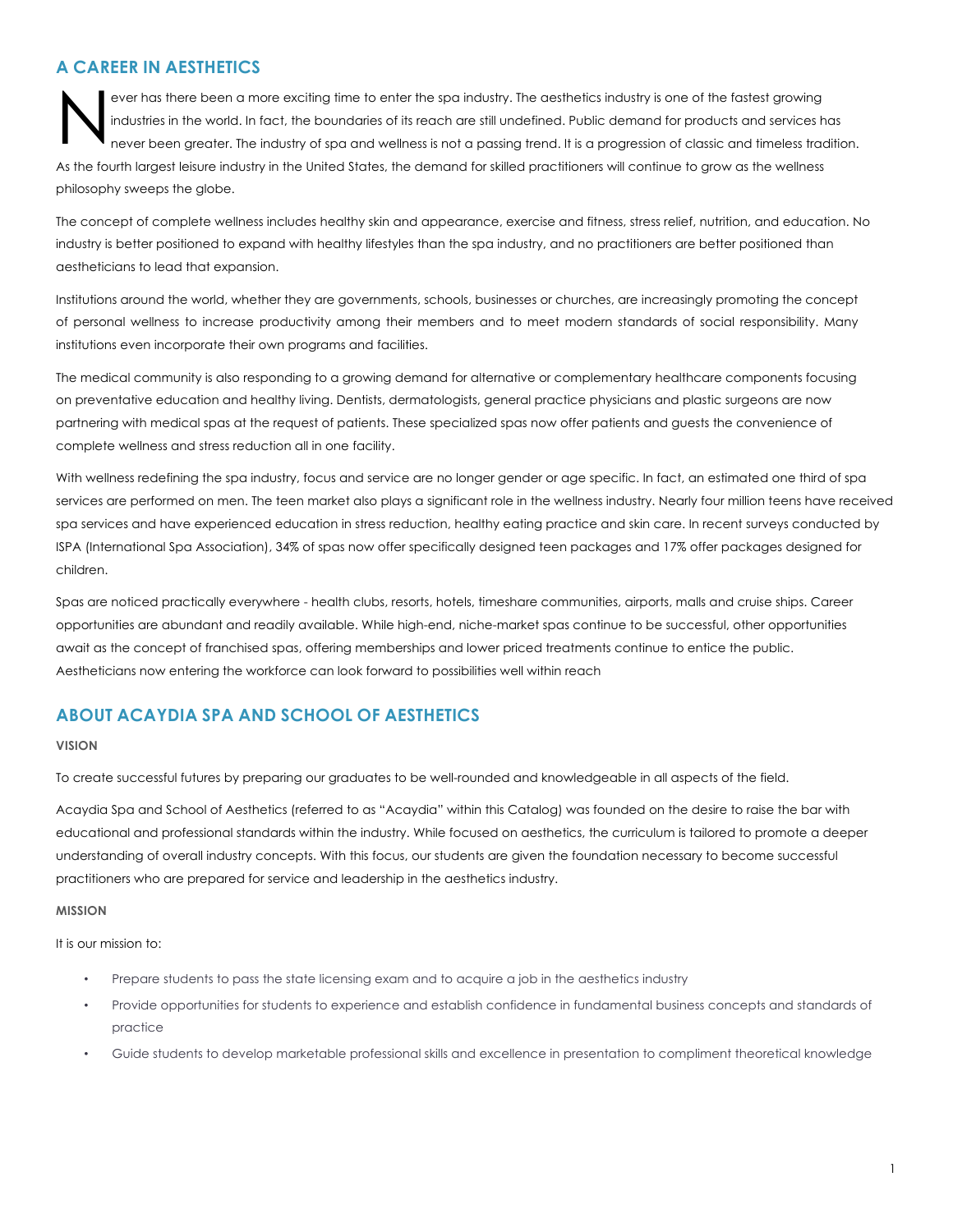# **OUR PROGRAMS AT A GLANCE**

We are proud to offer the following programs listed below: (Detailed course information for any program over 150 hours that leads to licensure is listed in this catalog.)

#### **Aesthetics**

# Master-Medical Aesthetics

- $\cdot$  1200 Hour Comprehensive Program
- ! Covers Level I Basic + Level II Master-Medical Curriculum
- ! Approximately 8 Months FT or 16 Months PT

#### Level I Basic Aesthetics

- 600 Hour Introductory Program
	- ! Approximately 4 Months FT or 8 Months PT

#### Level II Master-Medical Aesthetics

- ! 600 Hour Advanced Program for:
	- ! Level I Basic Aesthetics Completers
	- **Utah Licensed Basic Aestheticians**
	- Utah Licensed Cosmetologists
- ! Approximately 4 Months FT or 8 Months PT

#### Instructor Training

- ! 300 Hour Program for Licensed Master Aestheticians
- ! Approximately 8 Weeks FT or 16 Weeks PT

#### Refresher Training

- ! State Board Written
- State Board Practical
- **Hourly Rate by Subject**

#### **Continuing Education for Licensed Professionals** Lashes/Brows

- Classic Lash Extensions+
- **Volume Lash Extensions**
- Lash Lift+
- **Brow Lamination**

### Advanced Clinical

- Microneedling++
- ! Injection Assisting++
- Laser Hair Removal<sup>++</sup>
- **Dermaplaning**
- ! Chemical Peel Cocktailing

#### **Community Education Courses**

#### Makeup Artistry

- ! Fundamental
- **Intermediate**
- ! Advanced

### **Other**

- **Microblading**
- *<sup>+</sup> included in Level I and Master-Medical Course ++ included in Level II and Master-Medical Course*

#### **ACADEMIC PROGRAM INFORMATION**

Acaydia is approved and governed by the regulatory agencies listed below. You may view a copy of our accreditation certificate and other licensure approvals by request in the Student Counseling Office.

| National Accrediting Commission of Career Arts and Sciences | The Utah Division of Occupational and Professional Licensing |
|-------------------------------------------------------------|--------------------------------------------------------------|
| 3015 Colvin Street                                          | PO Box 146741                                                |
| Alexandria, VA 22314                                        | Salt Lake City, UT 84111                                     |
| 1-703-600-7600                                              | 1-801-530-6628                                               |

#### **ANNUAL OUTCOME RATES**

We work hard to make sure our graduates are prepared for life after school. Each year we submit our outcome rates to our accreditor and are proud to say that each year we surpass the minimum outcome requirements of 50% graduation, 60% job placement and 70% licensure.

| <b>ANNUAL REPORT OUTCOME</b><br><b>RATES (2020)</b> | Institutional | Master-Medical<br><b>Aesthetics</b> | Level I Basic<br><b>Aesthetics</b> | Level II Master-Medical<br><b>Aesthetics</b> |
|-----------------------------------------------------|---------------|-------------------------------------|------------------------------------|----------------------------------------------|
| Graduation                                          | 92.22%        | 91.89%                              | 88.89%                             | 100%                                         |
| Licensure                                           | 98.73%        | 98.48%                              | 100%                               | 100%                                         |
| Placement                                           | 87.95%        | 88.24%                              | 83.33%                             | 100%                                         |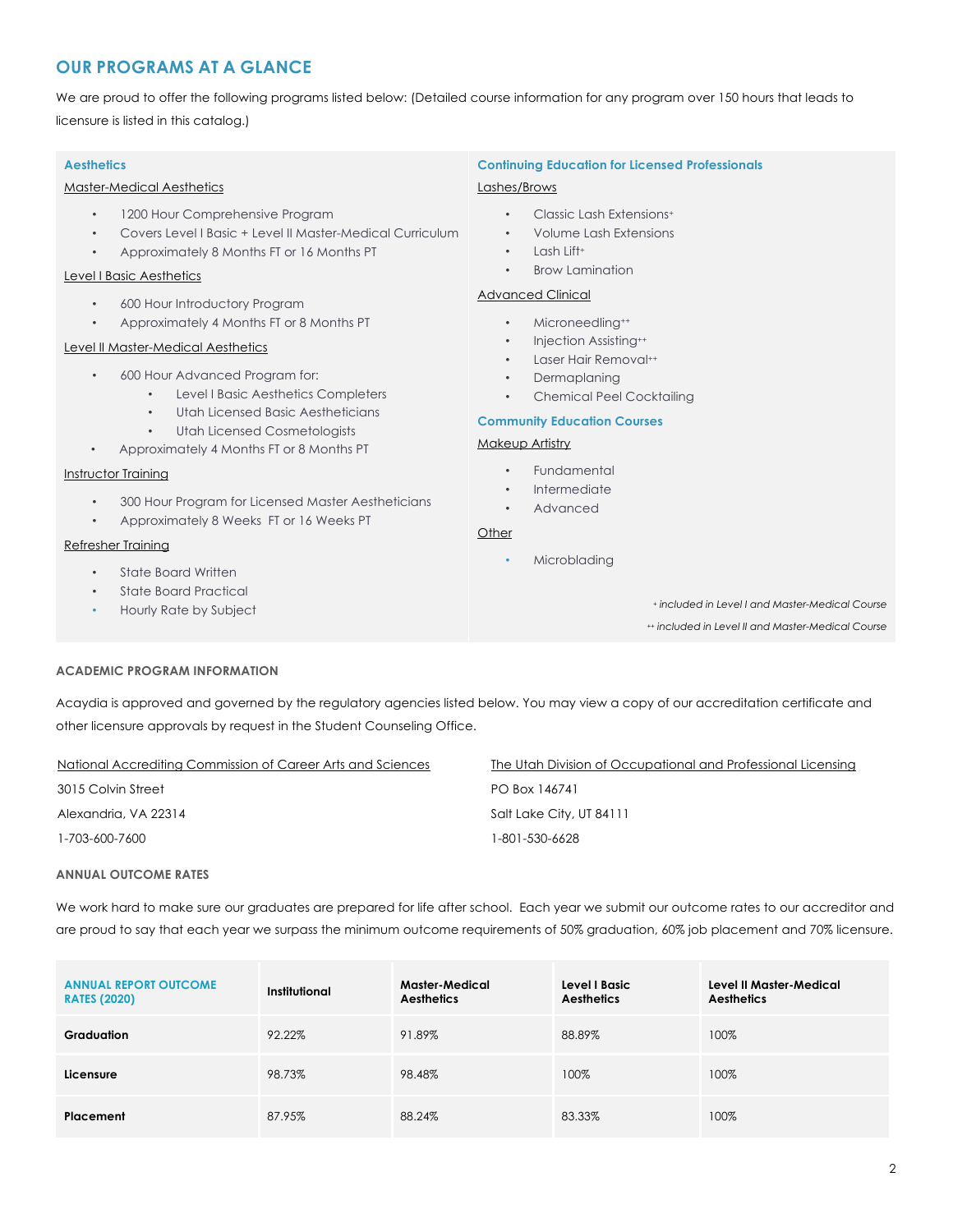# **LOCATION**

The student experience is defined not only by what school you attend, but also what is offered by the surroundings. Acaydia is nestled in the heart of the Provo Downtown Historic District and is within walking distance of Provo's most popular retailers, restaurants, music scenes, parks and outdoor amenities. Located 45 minutes south of Salt Lake City, Provo provides easy access to a broad range of year-round activities including, hiking, mountain biking, skiing, boating or leisurely strolls around the city.

With an education in a location like Acaydia's, it's no small wonder that we attract and inspire some of today's most outstanding industry professionals.

#### **STUDENT LIFE**

The student experience we strive to create is intentional and inclusive - both inside and outside of the classroom. Acaydia's Student Engagement Team carefully plans events like the Summer BBQ, Prep Rallies, Movie Night, and the Halloween Social. The Student Engagement Team facilitates and supports Student Government, Mentoring Programs and Community Engagement. Our Student Spotlight Campaigns are centered on highlighting the student experience through the lens of campus involvement and leadership opportunities as we celebrate our commitment to our students.

#### **OUR CAMPUS**

Our campus is a modern 14,000 square foot facility featuring the ultimate in technology and educational resources. Comprised of large spacious classrooms, practical training rooms, a computer lab and student lounge, our carefully planned out facility is where you will find a safe and comfortable place to study, seek knowledge and gather with members of our staff and student body. In addition to offering additional library resources that go above and beyond entry level requirements, we encourage an environment that stimulates and inspires lifelong learning through a wide range of resources.

#### **STUDENT SERVICES CENTER**

Located on the second floor of campus, our Student Services Center plays an integral role in supporting you as a student. The Student Services Center offers a computer lab, student lounge and counseling offices for you to meet with your instructors, track your progression, and receive support as you progress through your chosen program.

#### **CLASSROOMS**

Our large and spacious classrooms provide you with the tools you need to bridge together the "whys" and the "hows" behind the hands-on application of the services you will learn. Here, we'll instruct you on how to safely and effectively create series-based treatment plans with your clients, understand the causes of skin disorders, and how to professionally market your trade upon graduation. This uniquely versatile space is equipped with audio and visual aids, practical application supplies and open areas to work on projects

#### **ACAYDIA SPA**

At the Acaydia Spa, you will experience the vision of our leadership – to create something you've never seen, somewhere you've never been, and something you didn't expect. We are committed to creating a space that invites our guests to experience nurturing on the highest level. Featuring an elegant reception area, a group pedicure room, a makeup bar, men's and women's locker areas, a centralized student preparation zone with a laundry and sterilization room, and eleven private treatment rooms, the Acaydia Spa provides an authentic spa atmosphere for all to enjoy.

#### **EQUIPMENT**

Our goal is to help you become the best in your field, and that's why our spa is equipped with the highest caliber industry equipment. We don't outsource our medical spa training and we own the equipment necessary to properly educate students. All medical spa training (including laser treatments, microneedling, deep peels, etc.) are overseen by Medical Director, Christopher Kelly, MD. Neurotoxin injections and fillers are administered in a demonstration setting.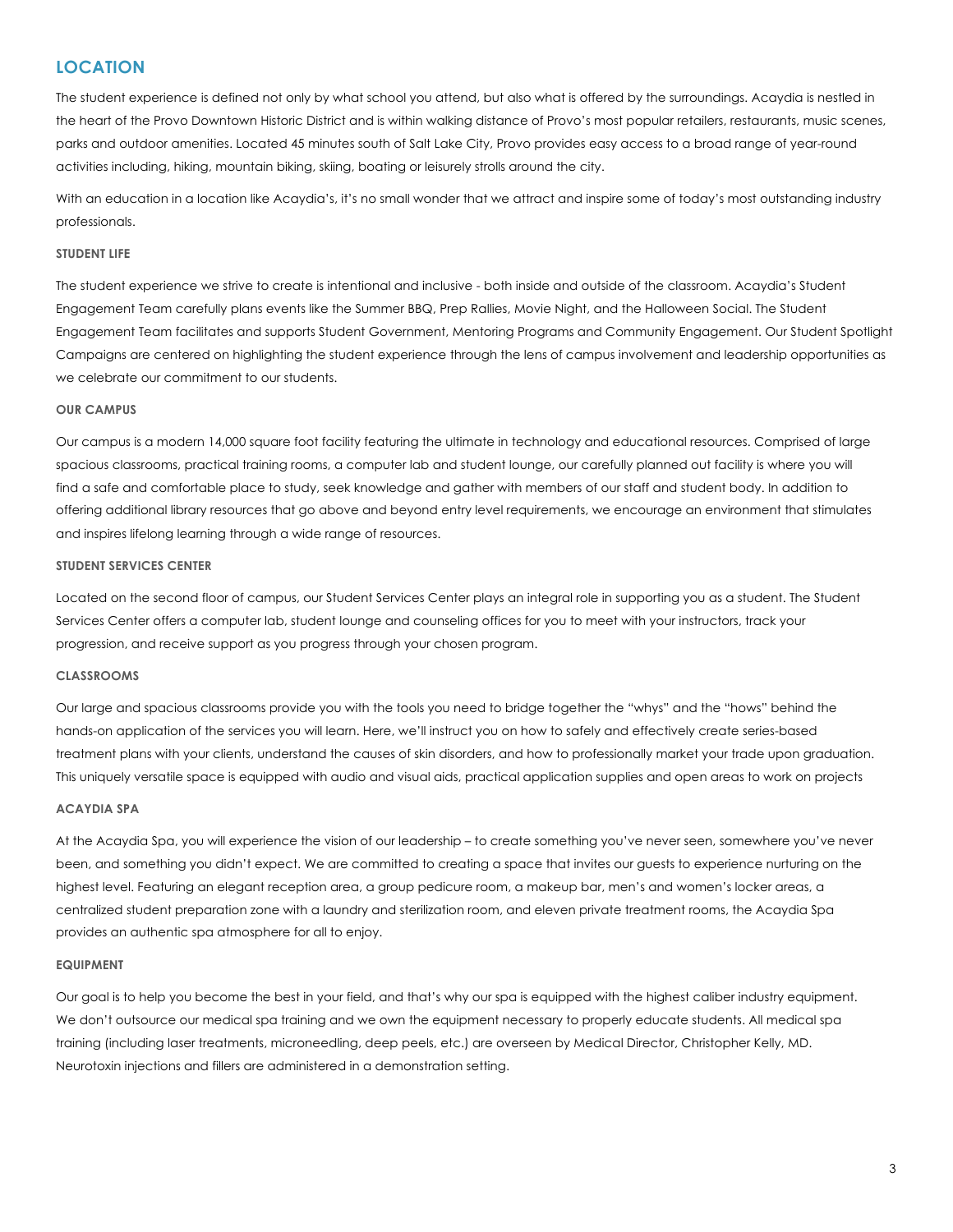# **CAREER SERVICES**

As an Acaydia student, you'll benefit greatly from our network of industry leaders and partners. We actively seek and invite guest speakers, product representatives and Acaydia alumni to our campus to encourage and inspire you. These unique connections will help facilitate your access to future career opportunities. Although you are ultimately responsible for finding your path, we hope that our industry connections will enable you to create professional preparation prior to graduation.

#### **ALUMNI EMPLOYERS**

Acaydia graduates have been placed with companies that include: Aesthetica Medical Spa; Amara Med Spa; Amazing Lash Studio; Deer Valley Spa; Elase Medical Spas; Genesis Med Spa; GlyMed Skincare; LA Wax; Mark Jensen Plastic Surgery; Revivology; Rhonda Allison Skincare; Seasons Salon and Spa; Sanctuary Day Spa; Spa Trouve; Sundance Spa; Summit Spa and Float; Xage Medical Spa; and Zermatt Resort and Spa.

#### **DISTINGUISHED PARTNERSHIPS**

We are proud to have distinguished educational and retail partnerships with companies such as: Alastin Skincare; Bellus Medical; Candela Medical; ColoreScience; Dermatology Center (Orem); EBL Lashes; Elta MD; Glymed; Jane Iredale; Lucrece Physicians Aesthetics Research Skin Care; and Skin Medica.

# **FACULTY**

Our commitment to excellence brings some of the industry's most experienced professionals to teach your chosen courses. Our faculty embraces a multidisciplinary approach as they mentor you to become a strong conceptual thinker, a problem solver and an effective communicator. We meet regularly to ensure our curriculum is built on encouraging creativity, exploration, and intentional play as we introduce you to a full range of skills that will empower you to discover and pursue what you are most passionate about.

The school is owned by Acaydia Spa and School of Aesthetics, LLC. Here is a list of our incredible faculty and staff members:

| Chief Executive Officer:         | Andrea Hulse                     | <b>Financial Aid Specialist:</b> | Marissa Brann                                             |                                     |
|----------------------------------|----------------------------------|----------------------------------|-----------------------------------------------------------|-------------------------------------|
| <b>Chief Operations Officer:</b> | Jeremy Hulse                     | Cosmetic Injector:               | Josh Arnold, PA-C                                         |                                     |
| <b>Chief Financial Officer:</b>  | <b>Tyler Perdue</b>              |                                  |                                                           |                                     |
| <b>School Director:</b>          | Sunni Archibald                  | Instructors                      | Melissa Allred<br><b>Haley Bowman</b>                     | Sabrina Dort<br>Angelica Munoz      |
| <b>Medical Director:</b>         | Rhett Smith, M.D.                |                                  | Sabrina Branning<br><b>Cheyenne Carter</b><br>Raini Couch | Alyssa Naylor<br><b>Ashlyn Rice</b> |
| <b>Education Director:</b>       | <b>Haley Crawford</b>            |                                  |                                                           |                                     |
| Spa Director:                    | Adrian Sorenson                  |                                  |                                                           |                                     |
| <b>Admissions Advisors:</b>      | Sunni Archibald<br>Dylin Chapman | Guest Services:                  | Grace Carter<br>Aunika Hulse<br>Ellie Hulse               | Nicole Nebeker<br>Amanda Nelson     |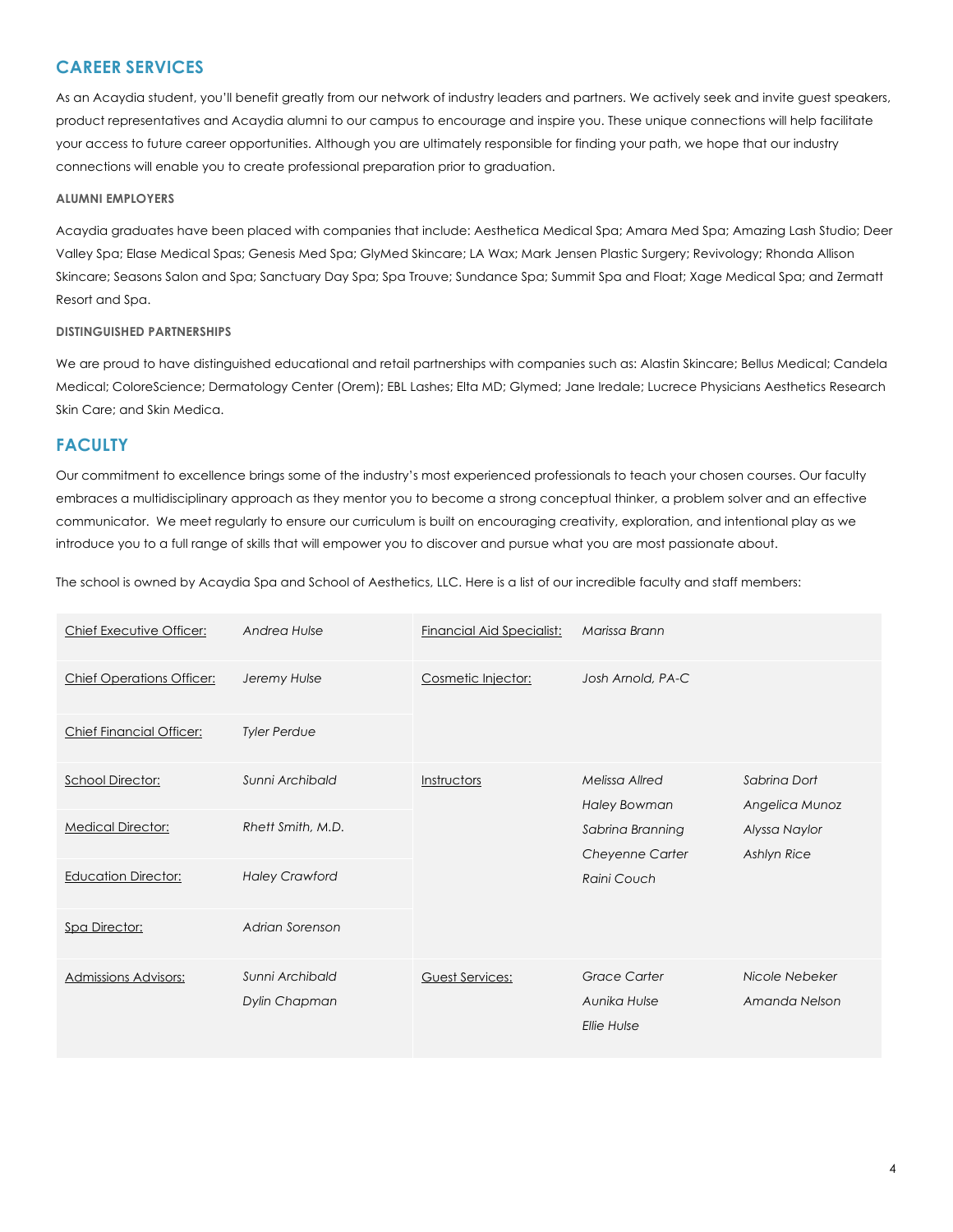# **ADMISSIONS**

Your application process begins when you submit an online application. To make sure you have all the help you need to complete the admissions process, please contact the Admission's Office, as our counselors are designated to assist you in obtaining financial aid information, school information, information on completion or graduation rates, school security policies, crime statistics, etc. The Admission's Office can be contacted by visiting the school, emailing admissions@acaydia.edu, or by calling 1-801-377-0025.

#### **APPLICATION REQUIREMENTS**

#### Acaydia accepts applications from the following:

- High School Graduates. Acceptable means of proof:
	- o High School or College Diploma
	- o High School Transcripts (must include graduation date)
	- o College Transcripts (must demonstrate successful completion of at least a two-year program that is acceptable for full credit toward a bachelor's degree)
	- o GED Equivalent
- Home School Graduates. (Must submit documented evidence of completion of home schooling that state law treats as a home school or private school; or if the state issues a credential for home schooling, the actual credential is required.)
- High School Students. (Must be at least 16 years of age; a high school student who is accepted as a student of Acaydia must submit written approval from their secondary school prior to enrollment, meet the state requirements for admission, and successfully complete a pre-enrollment evaluation, as established by the school.) No more than 10% of Acaydia's student enrollment may be high school students atany given time. In addition, a high school student is considered a self-paying student.
- Non-High School Graduates. (In the absence of the above documentation, the applicant must take and pass an approved *Ability-to-Benefit* test administered according to the test publisher's guidelines by an approved Independent Test Administrator.)

#### Educational Pre-Requisites:

- Level I Basic Aesthetics (600 hrs) and Level I Basic Aesthetics Distance Hybrid (600 hrs) None
- ! Level II Master-Medical Aesthetics (600 hrs) and Level II Master-Medical Aesthetics Distance Hybrid(600 hrs) Complete Level I Basic Aesthetics course, or hold anactive Utah Basic Aesthetician License; or an active Utah Cosmetology License
- ! Master-Medical Aesthetics (1200 hrs) and Master-Medical Aesthetics Distance Hybrid (1200 hrs) None
- ! Instructor Training (300 hrs) hold an active Utah Master Aesthetician License

#### **TRANSFER AND RE-ENTERING STUDENTS**

Transfer Students**:** Acaydia accepts transfer students from equivalent institutions on a case-by-case basis. In addition to completing entrance requirements, transferring students must submit a certified transcript of hours accumulated at the previous institution. Transfer students are required to purchase a student kit and remit appropriate application and registration fees. Tuition is charged proportionate to the number of clock hours remaining to complete the program. Transfer students must satisfactorily complete all graduation requirements in order to receive a certificate of completion or diploma for any course. Transfer students must complete a minimum of 25% of the required coursework and clocked hours at Acaydia. It is against Acaydia policy to recruit students who are currently attending or admitted to other schools offering similar programs of study. Hours completed at Acaydia may or may not be accepted by other institutions.

Re-Entering Students: A student who has been dismissed may apply to be re-admitted to the institution after waiting a period of 60 days. Upon approval, such students will be enrolled on a temporary status. In addition, students will reenter with the same Satisfactory Academic Progress status at the time of withdrawal. With respect to financial aid, a student must complete a period of 2 months with at least a 75% grade average and maintain attendance at 67% for that period as well as comply with all regulations of the school, before financial aid awards will be made. This procedure applies only to dismissals caused by lack of Satisfactory Academic Progress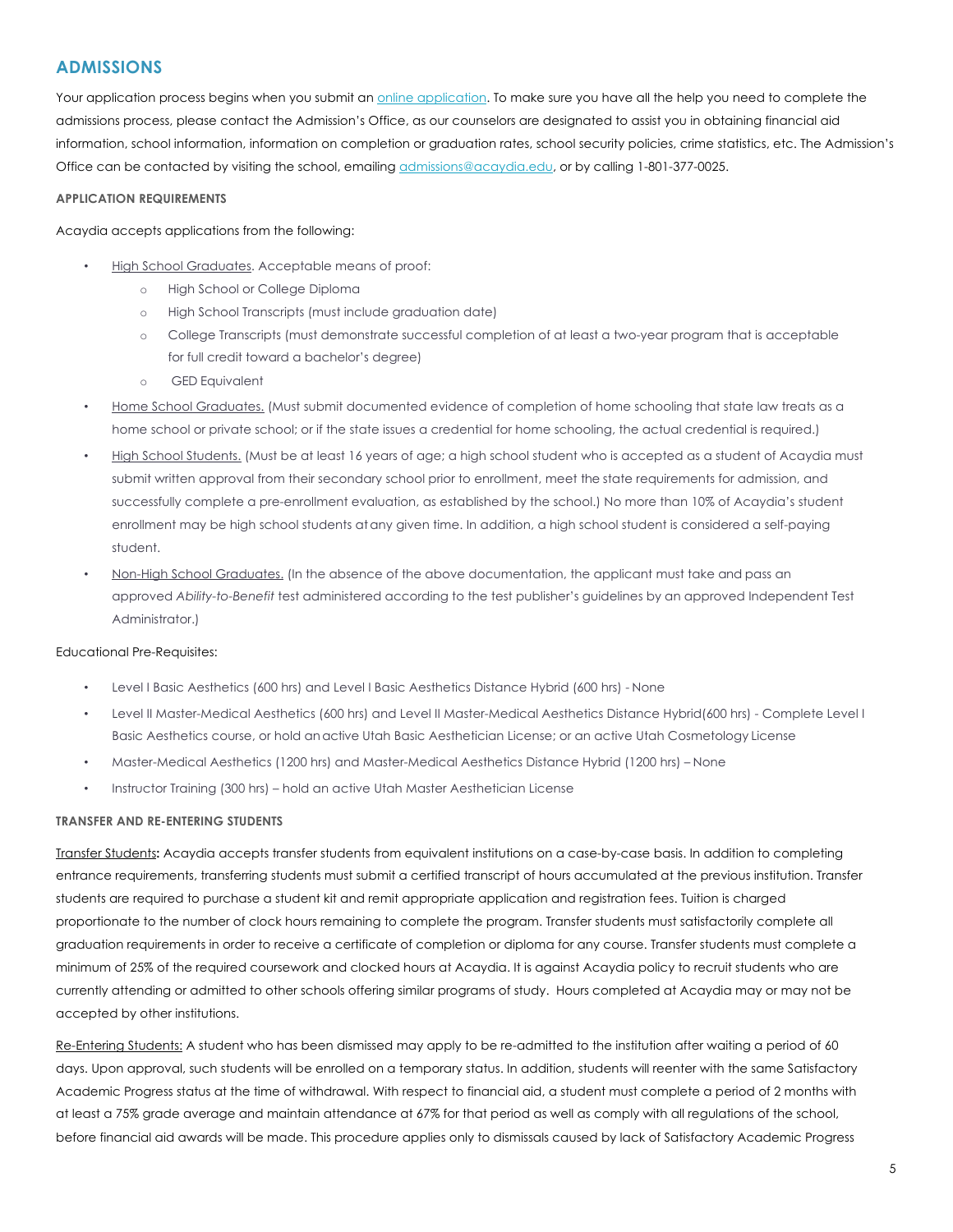(SAP) and will not be granted more than once. It does not apply to voluntary withdrawals or termination due to a code of ethics violation. Re-entering students will be charged at the current tuition rates for newly entering students.

Amounts paid during the 1st period of enrollment will be credited to this account. If the student re-enters within 12 months of the withdrawal, the application and registration fee will be waived. All re-entering students are subject to a \$150 re-entrance fee.

#### **ADMISSIONS PROCESS**

- 1. Submit a completed application (online preferred, but in person is acceptable). A complete application will include the following:
	- A non-refundable application fee of \$50, payable online or in person
	- ! Copy of current driver license or government-issued ID
	- ! Documentation that one of the acceptable education requirements identified above has been met
	- Essay between 300-500 words describing one of the following:
		- o When did you first become aware of your desire to become an industry professional and describe what you have done to prepare yourself?
		- o Tell us why you have chosen to apply at Acaydia and how you believe we can help you achieve your professional goals.
	- ! One Letter of Recommendation from an unrelated individual

| WHEN SUBMITTING DOCUMENTS ELECTRONICALLY      |                                          |
|-----------------------------------------------|------------------------------------------|
| Save files in a PDF format as:                |                                          |
| (Applicant's Last Name_First Name_ID)         | (Applicant's Last Name_First Name_Essay) |
| (Applicant's Last Name_First Name_Graduation) | (Applicant's Last Name_First Name_LOR)   |
|                                               |                                          |

- 2. Upon submission of a complete application, you will be contacted by an Admissions Representative to schedule an interview. The interview may take place in person or via phone. The application process is complete once the interview has occurred.
- 3. You will be notified of acceptance or non-acceptance via email. The notification is contingent upon successful completion of all admission requirements.

#### **APPLICATION DATES**

While many schools have a 'hard' deadline for applications, Acaydia maintains a rolling admissions program, which means that we accept applications until we've filled spots in an incoming class. Space is limited. Students who are admitted early may be required to make a deposit prior to the admissions deadline to guarantee enrollment. All admitted students must complete and sign an enrollment agreement prior to attending class.

#### **NON-DISCRIMINATION STATEMENT**

Acaydia considers many factors when determining acceptance to the school. In addition to academic preparation, factors such as professionalism, prior achievements and dedication are assessed. The school does not discriminate on the basis of gender, sex, race, age, color, ethnic origin, sexual orientation, religion, financial status, disability or marital status in admitting students.

#### **ENROLLMENT AGREEMENT**

Prior to beginning class, accepted students are provided with and must submit an enrollment agreement. The agreement informs students of their financial obligations and standards to which they will be accountable. Payment arrangements for tuition, supplies and course fees must be determined prior to matriculation.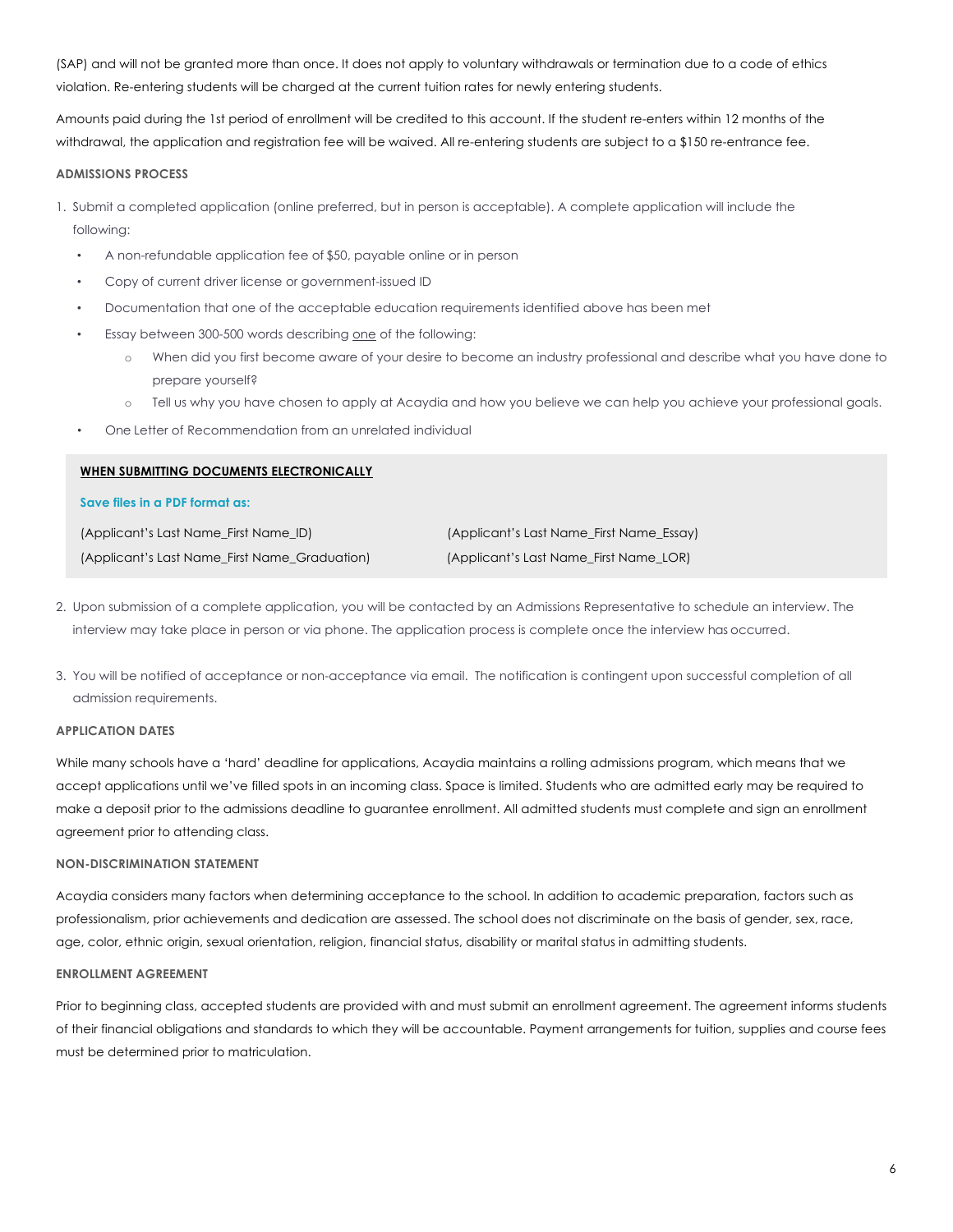# **COURSE CALENDAR**

A variety of schedules and start dates are available to accommodate those who have obligations outside of school. Start dates are subject to change. In order to avoid a disruption of education, it is important to adhere to the agreed upon schedule for the entire duration of the enrolled course. Once a schedule has been agreed upon, there will be a \$300 schedule change fee if changes are approved to be made. Student may be subject to a waiting period before a new schedule starts.

### **SCHEDULE OPTIONS**

| Status                | Full Time (Mon-Fri)                 | Part Time (Mon-Fri)                 | Full Time Distance Hybrid                                                          |
|-----------------------|-------------------------------------|-------------------------------------|------------------------------------------------------------------------------------|
| <b>Hours Per Week</b> | 37.50                               | 18.75                               | 37.50* (weekly average due to alt.<br>Saturdays)                                   |
| Option 1              | $8:30$ am $-4:45$ pm                | $8:30$ am $-12:15$ pm               | Mon and Tues 1:00 pm $-$ 9:15 pm $+$ choose<br>Wed or Thurs $1:00 - 9:15$ pm + one |
| Option 2              | $1:00 \text{ pm} - 9:15 \text{ pm}$ | $5:30 \text{ pm} - 9:15 \text{ pm}$ | Saturday/month 8:30 am -2 pm                                                       |

#### **HOLIDAY CALENDAR**

Acaydia is closed on the following dates:

• New Year's Day

• President's Day

- Martin Luther King Day
	- Labor Day

• Memorial Day

• Independence Day

- Summer Break (varies annually)
- Winter Break (varies annually)
- Instructor CE Event (1 business day, varies annually)

At the discretion of school administration, additional closure dates may be deemed necessary for unforeseen circumstances such as a declared state of emergency, snow day. etc. In this case, information will be provided via the school website and the student's contracted end date will be extended by the applicable number of closure days.

#### **START DATES**

| 2022 Start Dates                           | 2023 Start Dates                           |
|--------------------------------------------|--------------------------------------------|
| Mon. Jan. 3                                | Mon. Jan. 2                                |
| Tues. Feb. 1                               | Tues. Jan. 31                              |
| Wed. Mar. 2                                | Wed. Mar. 1                                |
| Thurs. Mar. 30                             | Wed. Mar. 29                               |
| Wed. Apr. 27                               | Wed. Apr. 26                               |
| Wed. May 25                                | Wed. May 24                                |
| Thurs. June 23                             | Thurs. June 22                             |
| Summer Break: Fri. Jul. 22 - Sun. Jul. 31* | Summer Break: Fri. Jul. 21 - Sun. Jul. 30* |
|                                            |                                            |
| Mon. Aug. 1                                | Tues. Aug. 1                               |
| Mon. Aug 29                                | Tues. Aug 29                               |
| Tues. Sept. 27                             | Wed. Sept. 27                              |
| Tues. Oct. 25                              | Wed. Oct. 25                               |
| Wed. Nov. 23                               | Wed. Nov. 22                               |
| <b>Optional Day: Fri. Dec. 23</b>          | Winter Break: Mon. Dec 25 - Sun. Jan. 1*   |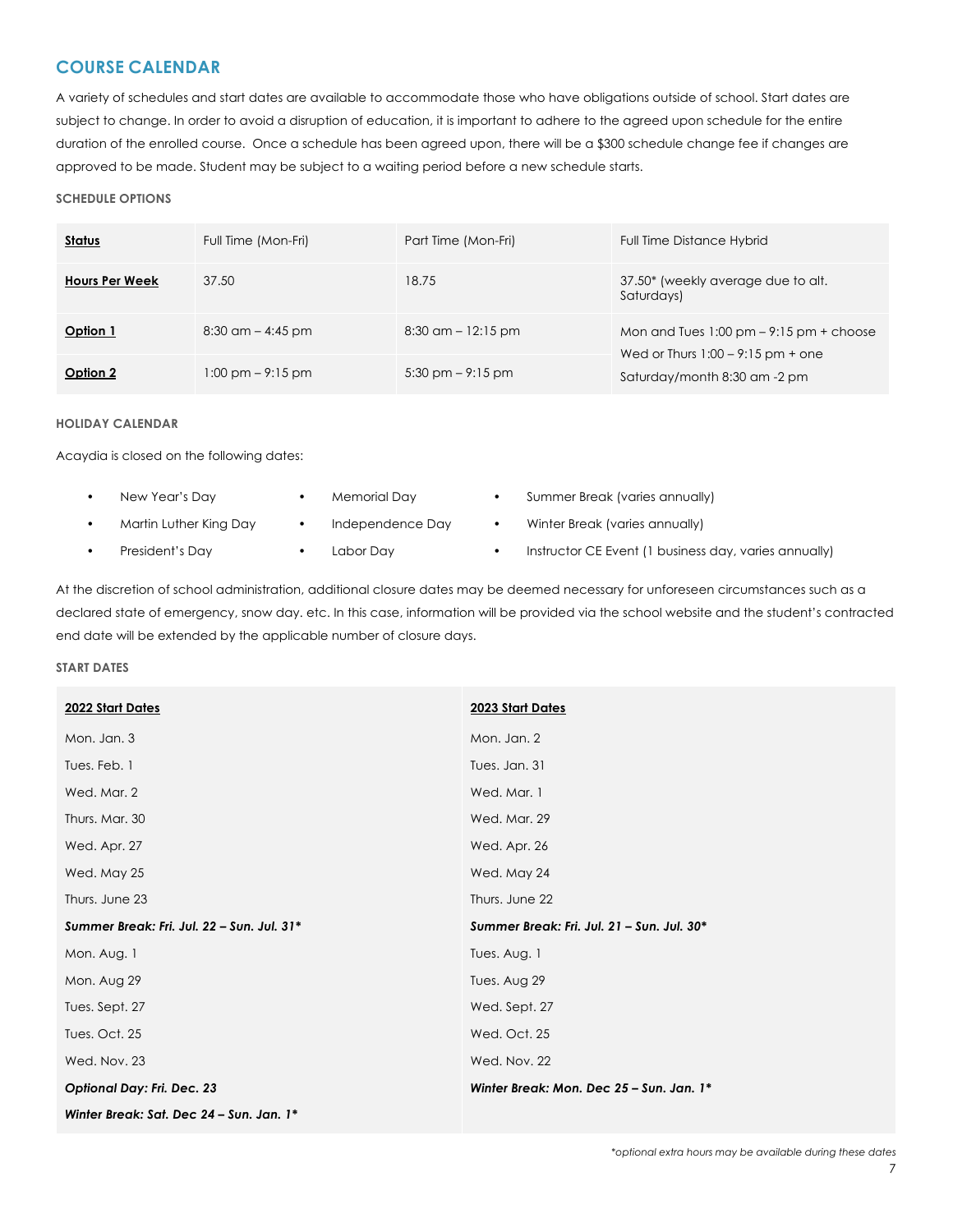# **COURSE OFFERINGS**

**MASTER-MEDICAL AESTHETICS**

|                    | Application Fee <sup>+</sup>  | \$50.00                  |
|--------------------|-------------------------------|--------------------------|
| <b>COURSE FEES</b> | Registration Fee <sup>+</sup> | \$125.00                 |
|                    | Tuition                       | $$14,000.00*$            |
|                    | Student Kit + Textbooks       | $$2,150.00 (+ tax)$      |
|                    | <b>TOTAL</b>                  | $$16,325.00$ (+ kit tax) |

\*Note: Tuition will increase by \$725 effective 7/1/22

Description: The 1200-hour Master-Medical Aesthetics course is designed to provide students with the necessary education to competently administer the most advanced aesthetic treatments. Upon completion of the program, the student should be able to make proper safety judgments, display professional work habits, business skills and desirable attributes necessary to obtain licensure and achieve competency in entry-level positions in the aesthetics or medical aesthetics career field.

Objectives: Upon completion of the course requirements, the determined graduate will be able to:

Project a positive attitude and a sense of personal integrity and self-confidence.

- Project professionalism, visual poise, and proper grooming.
- Communicate effectively and interact appropriately with colleagues, supervisors, and clients.
- Respect the need to deliver worthy service for value received in an employment environment.
- Perform basic skills in the areas of skin care, nail care, waxing, body treatments, product recommendations, chemical exfoliation, microdermabrasion, laser hair removal, and photo facials.
- Perform the basic analytical skills to advise clients in the proper treatment and maintenance of healthy skin.
- Apply academic learning, technical information, and related matter to ensure sound judgments, decisions, and procedures.

To ensure continued career success, the graduate will continue to learn new and current information related to skills, trends, and methods for career development in aesthetics and related fields.

References: A comprehensive library of references, periodicals, books, texts, audio/visual resources, and web-based materials are available to support and supplement the program of study. Students should utilize the opportunity to use these materials.

Teaching Aids and Learning Methods: Clock-hour education is provided through a sequential set of learning steps, which address specific tasks necessary for State Board preparation, graduation, and entry-level job skills. Clinic equipment, implements, and products are comparable to those used in the industry. Each student will receive instruction that relates to the performance of useful, creative, and productive career-oriented activities. The course is presented through comprehensive lesson plans, which reflect effective educational methods. Subjects are presented by means of interactive lecture, demonstration, cooperative learning, labs, student spa activities, and student participation. Audio/visual aids, guest speakers, field trips, projects, activities, and other related learning methods are used in the course.

Grading Procedures: The qualitative element used to determine academic progress is a reasonable system of grades as determined by assigned academic learning. Students are assigned academic learning and a minimum number of practical experiences. Academic

learning is evaluated after each unit of study. Practical assignments are evaluated as completed and counted toward course completion only when rated as satisfactory or better (computer system will reflect completion of the practical assignment as a grade percentage). If the performance does not meet satisfactory requirements, it is not counted and the performance must be repeated. Practical skills are evaluated according to text procedures and set forth in practical skills evaluation criteria adopted by the school. Students must maintain a written grade average of 75% and pass a final written exam for both the Basic and Master courses prior to graduation. Students must make up failed or missed tests and incomplete assignments. Numerical grades are considered according to the following scale:

| <b>GRADING SCALE</b> |                  |  |  |  |
|----------------------|------------------|--|--|--|
| 93-100               | Excellent        |  |  |  |
| 85-92                | <b>Very Good</b> |  |  |  |
| 75-84                | Satisfactory     |  |  |  |
| 374                  | Unsatisfactory   |  |  |  |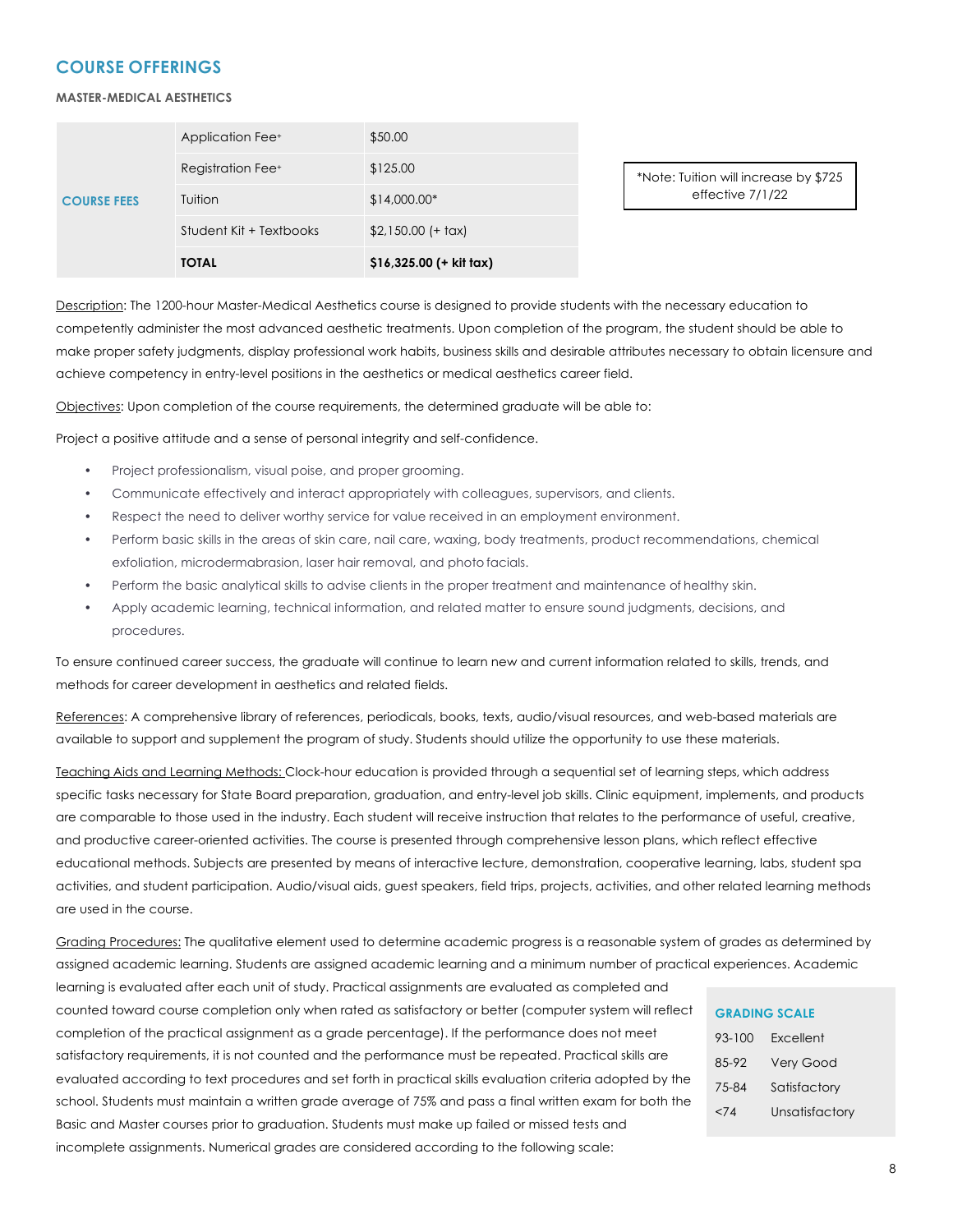# **COURSE OUTLINE**

| <b>COMPETENCY 1 OF 4 (0-300 HOURS)</b> |                | <u>KEY:</u> LP = Lesson Plan $P =$ Practical Application<br>WITTS = What it Takes to Succeed Business Manual<br>$MT = Midody$ Text |                                      |                |               |
|----------------------------------------|----------------|------------------------------------------------------------------------------------------------------------------------------------|--------------------------------------|----------------|---------------|
| <b>SUBJECT</b>                         | <b>HRS</b>     | <b>METHOD</b>                                                                                                                      | <b>SUBJECT</b>                       | <b>HRS</b>     | <b>METHOD</b> |
| <b>New Student Orientation</b>         | 5              | <b>LP</b>                                                                                                                          | Lash Lift                            | 8              | LP; P         |
| <b>Body Treatments</b>                 | 6              | LP; P                                                                                                                              | Lash Tint                            | $\overline{4}$ | LP; P         |
| Brow Shaping and Tinting               | 8              | LP; P                                                                                                                              | Life Skills                          | $\overline{4}$ | LP; MT        |
| <b>Career Opportunities</b>            |                | LP; MT                                                                                                                             | Makeup Essentials                    | 14             | LP; MT; P     |
| <b>Chemical Peels</b>                  | 30             | LP; P                                                                                                                              | Manicure/Pedicure                    | 30             | LP; P         |
| <b>Classic Lash Extensions</b>         | 18             | LP; P                                                                                                                              | Product Knowledge                    | 15             | LP; P         |
| Clinic Floor Prep                      | $\overline{7}$ | LP: P                                                                                                                              | Professional Image                   | $\overline{2}$ | LP: MT        |
| Communicating for Success              | 10             | LP: MT                                                                                                                             | Sanitation and Infection Control     | $\overline{7}$ | LP; MT        |
| <b>Elective Skill Sharpening</b>       | 33             | P                                                                                                                                  | Skin Analysis                        | 3              | $LP$ ; MT;    |
| End of Block Review                    | 15             | LP: MT                                                                                                                             | Sunless Airbrush Tan                 | $\overline{4}$ | LP; P         |
| <b>Facial Devices</b>                  | 4              | $LP$ ; $P$ ; $MT$                                                                                                                  | The Treatment Room                   | 11             | LP; MT        |
| Facials                                | 28             | LP; P; MT                                                                                                                          | <b>WITTS Business Course Level I</b> | $\overline{2}$ | LP; WITTS     |
| Hair Removal*                          | 30             | $LP$ ; $P$ ; $MT$                                                                                                                  |                                      |                |               |
| <b>History of Aesthetics</b>           |                | LP: MT                                                                                                                             | <b>TOTAL C1 HOURS</b>                | 300            |               |

| COMPETENCY 2 OF 4 (301-600 HOURS)        |                | KEY: LP = Lesson Plan $P =$ Practical Application<br>WITTS = What it Takes to Succeed Business Manual<br>$MT = Midody$ Text |                                  |                |               |
|------------------------------------------|----------------|-----------------------------------------------------------------------------------------------------------------------------|----------------------------------|----------------|---------------|
| <b>SUBJECT</b>                           | <b>HRS</b>     | <b>METHOD</b>                                                                                                               | <b>SUBJECT</b>                   | <b>HRS</b>     | <b>METHOD</b> |
| Advanced Topics and Treatments           | 8              | LP: MT; P                                                                                                                   | Ethnic Skin                      | 4              | LP; P         |
| Anatomy and Physiology                   | 8              | LP: MT: P                                                                                                                   | <b>Facial Devices</b>            | $\overline{4}$ | LP: P         |
| <b>Body Treatments</b>                   | 6              | LP; P                                                                                                                       | Facials                          | 16             | LP; P         |
| Brow and Lash Tint                       | $\overline{4}$ | LP; P                                                                                                                       | Hair Removal*                    | 16             | P             |
| <b>Brow Shaping</b>                      | $\overline{4}$ | LP; P                                                                                                                       | <b>Infection Control</b>         | 10             | LP; P         |
| <b>Career Opportunities</b>              | $\overline{4}$ | <b>LP</b>                                                                                                                   | Lash Lift                        | $\overline{4}$ | P             |
| <b>Chemical Peels</b>                    | 13             | LP; P                                                                                                                       | Makeup Application               | 6              | P             |
| Chemistry and Chemical Safety            | 8              | LP; MT; P                                                                                                                   | Manicure/Pedicure                | 17             | P             |
| <b>Classic Lash Extensions</b>           | 21             | LP; P                                                                                                                       | Physiology and Histology of Skin | 8              | LP: P: MT     |
| Consultations and Charting               | 8              | LP: P                                                                                                                       | Product Knowledge                | 22             | LP: P: MT     |
| Clinic Floor Elective                    | 56             | P                                                                                                                           | Sunless Airbrush Tan             | $\overline{4}$ | P             |
| Clinic Floor Prep                        | 8              | <b>LP</b>                                                                                                                   | WITTS Business Course Level II   | 11             | LP, WITTS     |
| Disorders and Diseases of Skin           | 24             | $LP$ ; $P$ ; $MT$                                                                                                           |                                  |                |               |
| <b>Electricity and Electrical Safety</b> | 6              | $LP$ ; $P$ ; $MT$                                                                                                           | <b>TOTAL C2 HOURS</b>            | 300            |               |

\*Advanced Waxing (Brazilian) is taught in the Master-Medical or Level II course. Level I enrollees can purchase the training course separately if desired.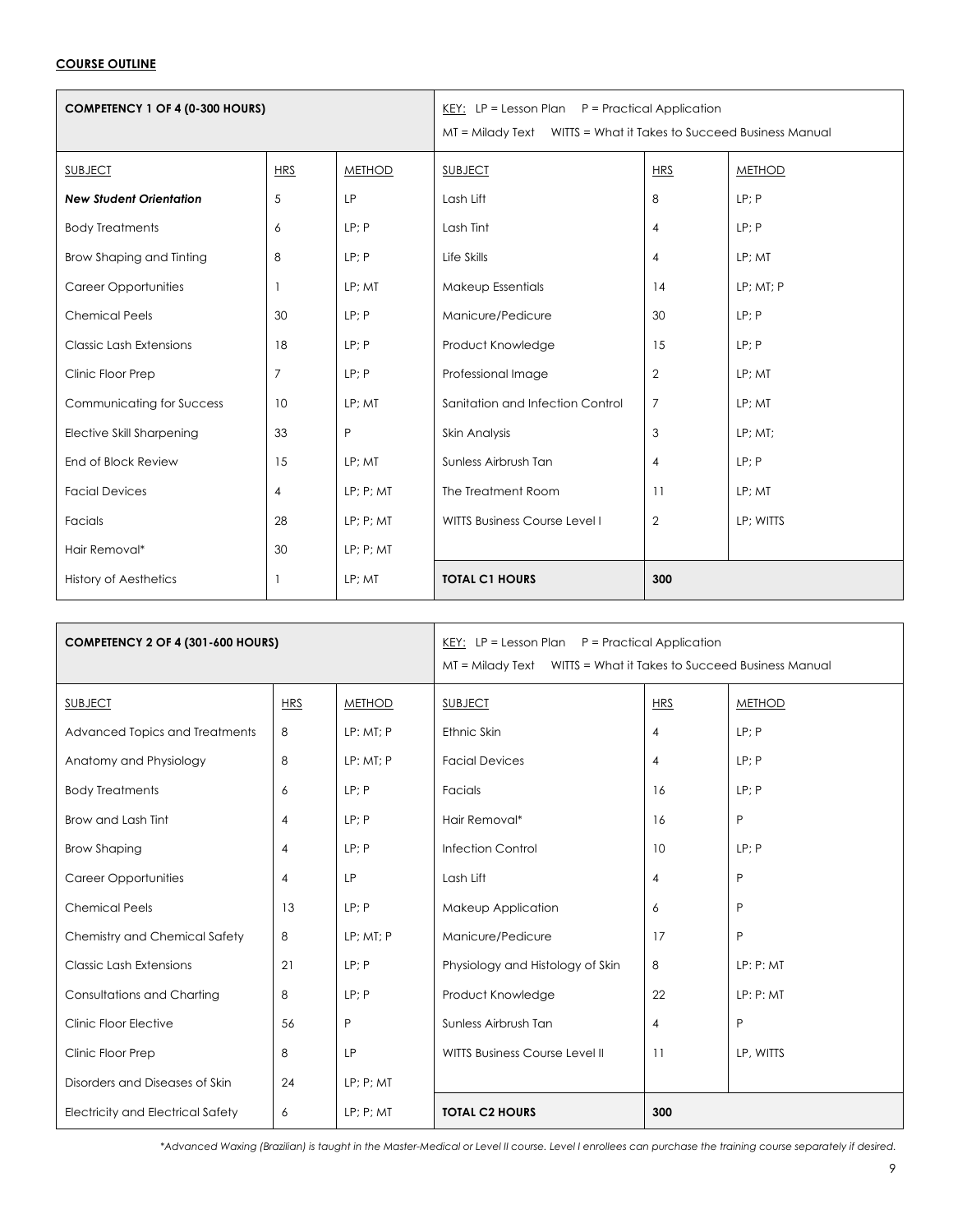| <b>COMPETENCY 3 OF 4 (601-900 HOURS)</b> |                 | KEY: LP = Lesson Plan $P =$ Practical Application<br>WITTS = What it Takes to Succeed Business Manual<br>$MT = Midody$ Text |                                        |                |                   |
|------------------------------------------|-----------------|-----------------------------------------------------------------------------------------------------------------------------|----------------------------------------|----------------|-------------------|
| <b>SUBJECT</b>                           | <b>HRS</b>      | <b>METHOD</b>                                                                                                               | <b>SUBJECT</b>                         | <b>HRS</b>     | <b>METHOD</b>     |
| <b>Master Level Orientation</b>          | 5               | <b>LP</b>                                                                                                                   | Laser Hair Removal                     | 48             | $LP$ ; $P$ ; $MT$ |
| <b>Advanced Chemical Peels</b>           | 34              | LP; P                                                                                                                       | Lash Lift                              | 4              | P                 |
| Advanced Product Knowledge               | 8               | $LP$ ; $P$ ; $MT$                                                                                                           | M'Lis Contour Wrap                     | 5              | P                 |
| <b>Body Treatments</b>                   | 28              | $LP$ ; $P$ ; $MT$                                                                                                           | Makeup Application                     | 4              | P                 |
| Brow and Lash Tint                       | 4               | P                                                                                                                           | Manicure/Pedicure                      | 10             | P                 |
| <b>Brow Shaping</b>                      | $\overline{2}$  | P                                                                                                                           | Microdermabrasion                      | 10             | LP; P             |
| Dermasound                               | 12              | P                                                                                                                           | Microneedling                          | 12             | LP; P             |
| <b>Elective Practical</b>                | 41              | P                                                                                                                           | Sunless Airbrush Tan                   | 3              | P                 |
| End of Block Review                      | 10              | LP: MT                                                                                                                      | Venus RF Skin Tightening               | $\overline{4}$ | P                 |
| Facials                                  | 6               | P                                                                                                                           | <b>WITTS Business Course Level III</b> | $\overline{2}$ | LP; WITTS         |
| Hair Removal (Advanced)                  | 16              | P                                                                                                                           |                                        |                |                   |
| HydraFacial                              | $\overline{11}$ | LP; P                                                                                                                       |                                        |                | P                 |
| <b>Injection Assisting</b>               | $\overline{7}$  | LP; P; MT                                                                                                                   |                                        |                |                   |
| Intense Pulse Light (IPL) Treatments     | 14              | LP; P; MT                                                                                                                   | <b>TOTAL C3 HOURS</b>                  | 300            |                   |

| <b>COMPETENCY 4 OF 4 (901-1200 HOURS)</b> |                | <u>KEY:</u> LP = Lesson Plan $P =$ Practical Application<br>WITTS = What it Takes to Succeed Business Manual<br>$MT = Midody$ Text |                                       |                |                   |
|-------------------------------------------|----------------|------------------------------------------------------------------------------------------------------------------------------------|---------------------------------------|----------------|-------------------|
| <b>SUBJECT</b>                            | <b>HRS</b>     | <b>METHOD</b>                                                                                                                      | <b>SUBJECT</b>                        | <b>HRS</b>     | <b>METHOD</b>     |
| <b>Advanced Chemical Peels</b>            | 20             | $LP$ ; $P$ ; $MT$                                                                                                                  | <b>Infection Control</b>              | 4              | $LP$ ; $P$ ; $MT$ |
| <b>Advanced Facial Devices</b>            | 8              | $LP$ ; $P$ ; $MT$                                                                                                                  | Intense Pulse Light (IPL) Treatments  | 6              | P                 |
| Advanced Product Knowledge                | $\overline{4}$ | $LP$ ; $P$ ; $MT$                                                                                                                  | Laser Hair Removal                    | 12             | P                 |
| Advanced Skin Disorders                   | 15             | $LP$ ; $P$ ; $MT$                                                                                                                  | Lash Lift                             | ⊿              | P                 |
| <b>Body Treatments</b>                    | 16             | $LP$ ; $P$ ; $MT$                                                                                                                  | Makeup Application                    | 4              | P                 |
| Brow and Lash Tint                        | 6              | P                                                                                                                                  | Manicure/Pedicure                     | 17             | P                 |
| <b>Brow Shaping</b>                       | 3              | P                                                                                                                                  | Medical Terminology                   | $\overline{2}$ | $LP$ ; $P$ ; $MT$ |
| Consultation and Charting                 | $\overline{7}$ | LP: P                                                                                                                              | Microdermabrasion                     | 5              | P                 |
| Dermasound                                | 5              | P                                                                                                                                  | Microneedling                         | 9              | LP: P             |
| <b>Elective Practical</b>                 | 65             | P                                                                                                                                  | <b>Plastic Surgery Procedures</b>     | $\overline{4}$ | LP; P; MT         |
| <b>Ethnic Skin Treatments</b>             | 4              | LP; P                                                                                                                              | Pre and Post Medical Treatments       | $\overline{4}$ | LP; P; MT         |
| Facials                                   | 12             | P                                                                                                                                  | Sunless Airbrush Tan                  | $\overline{4}$ | P                 |
| Hair Removal                              | 19             | P                                                                                                                                  | <b>WITTS Business Course Level IV</b> | 24             | LP; P             |
| Hormones                                  | 4              | $LP$ ; $P$ ; $MT$                                                                                                                  | Working in a Medical Setting          | 8              | LP; P; MT         |
| Hydrafacial                               | 5              | P                                                                                                                                  | <b>TOTAL C4 HOURS</b>                 | 300            |                   |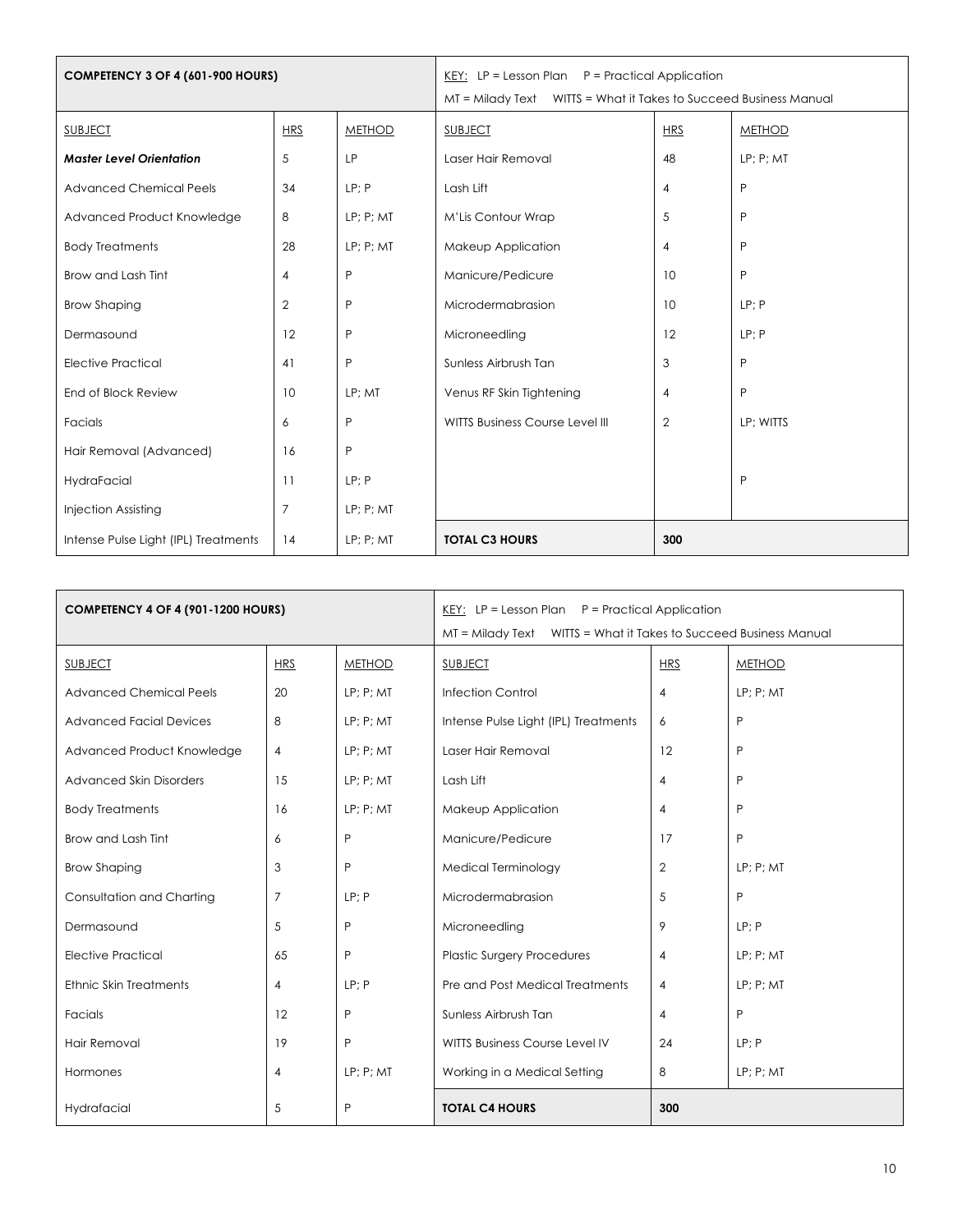Graduation Requirements: Eligible students who are in good standing will receive a graduation diploma from Acaydia recognized by the State of Utah. To be eligible for graduation, students must accomplish the following:

- Pass a written final exam with a grade of 75% or above
- Pass a practical final exam with a grade of 75% or above
- Complete required course hours
- Be in good standing with the school

Good Standing means you are:

- Current with financial obligations
- Not currently on academic or professional probation
- Not currently suspended or subject to disciplinary action

Payment Arrangements: You may pay for your tuition by cash, credit card, debit card, money order, cashier's check, or personal check.

- Tuition paid in full will receive a \$250.00 discount. You must not drop the program, or the discount will be void.
- In-house payment plans are available.
- You may submit payment with a private loan. The pay in full discount is honored with this option.
- We recommend Mountain America Credit Union if you are interested in a Private Education Loan.
- Financial Aid is available to those who qualify. You may apply for Pell Grants and Stafford Loans by visiting fafsa.ed.gov. You will need to input our school code, which is **041655**. If your FAFSA has not been submitted and approved before your start date, an in-house payment plan is required.
- You are responsible for any balance not covered by Financial Aid.
- Tuition assistance is available for those who qualify from the following programs: Veterans Affairs, Utah State Office of Rehabilitation, and Workforce Services.
- Scholarships are accepted and may be applied toward a student ledger.
- Promotional pricing and/or fee waivers are subject to approval and are subject to be reinstated for early withdrawal or termination. Promotions cannot be combined with any other offer.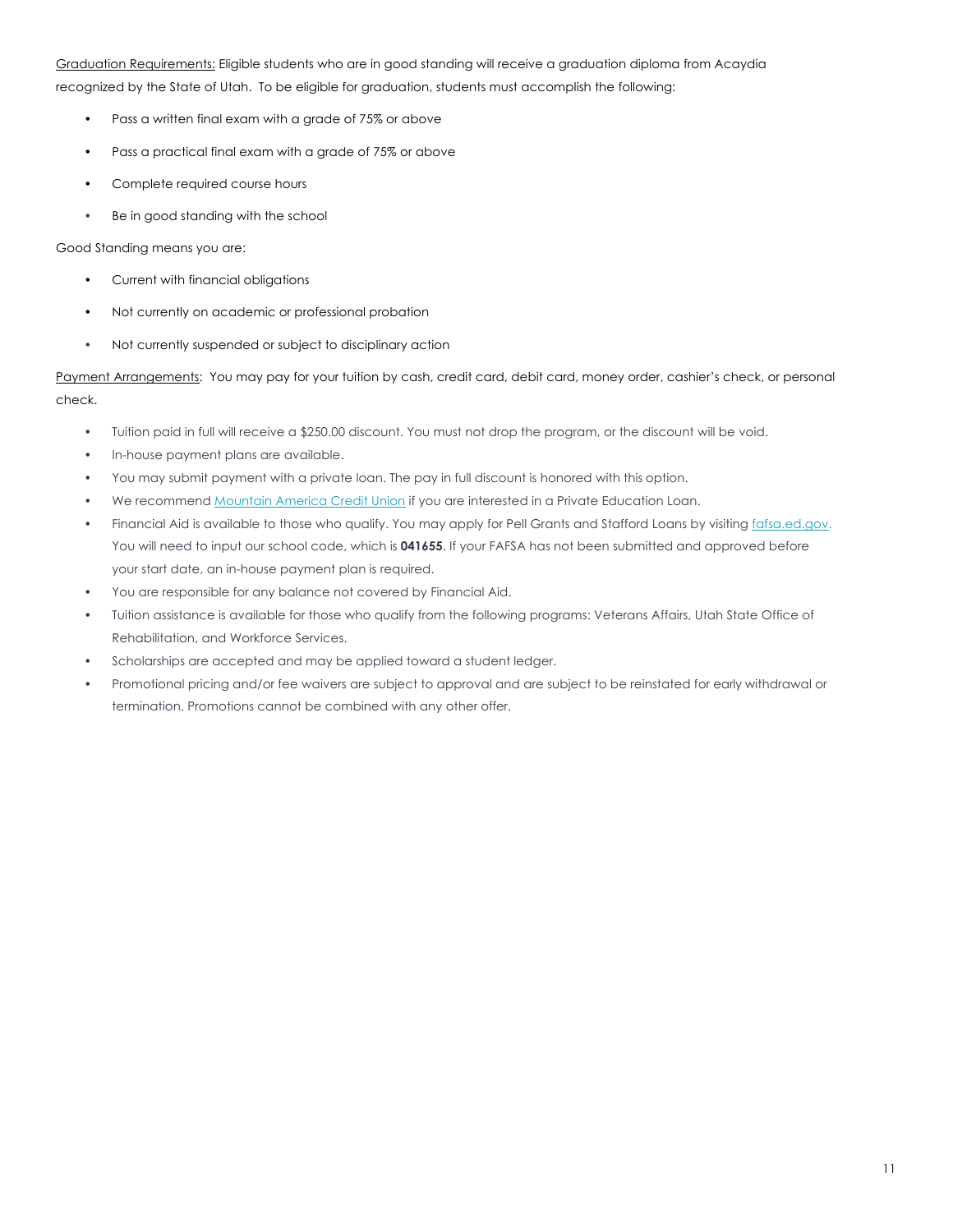#### **MASTER-MEDICAL AESTHETICS DISTANCE HYBRID**

*(30% Distance Education, 70% On Campus)*

|                    | Application Fee <sup>+</sup>   | \$50.00                  |
|--------------------|--------------------------------|--------------------------|
|                    | Registration Fee <sup>+</sup>  | \$125.00                 |
|                    | Distance Hybrid Monitoring Fee | \$250.00                 |
| <b>COURSE FEES</b> | Tuition                        | $$14,000.00*$            |
|                    | Student Kit + Textbooks        | $$2,150.00 (+ tax)$      |
|                    | <b>TOTAL</b>                   | $$16,575.00 (+ kit tax)$ |

\*Note: Tuition will increase by \$725 effective 7/1/22

Description: The 1200-hour Master-Medical Aesthetics Distance Hybrid course is designed to provide students the necessary education to competently administer the most advanced aesthetic treatments. Upon completion of the program, the student should be able to make proper safety judgments, display professional work habits, business skills and desirable attributes necessary to obtain licensure and achieve competency in entry-level positions in the aesthetics or medical aesthetics career field.

Objectives: Upon completion of the course requirements, the determined graduate will be able to:

- ! Project a positive attitude and a sense of personal integrity and self-confidence.
- Project professionalism, visual poise, and proper grooming.
- Communicate effectively and interact appropriately with colleagues, supervisors, and clients.
- Respect the need to deliver worthy service for value received in an employment environment.
- Perform basic skills in the areas of skin care, nail care, waxing, body treatments, product recommendations, chemical exfoliation, microdermabrasion, laser hair removal, and photo facials.
- Perform the basic analytical skills to advise clients in the proper treatment and maintenance of healthy skin.
- Apply academic learning, technical information, and related matter to ensure sound judgments, decisions, and procedures.

To ensure continued career success, the graduate will continue to learn new and current information related to skills, trends, and methods for career development in aesthetics and related fields.

References: A comprehensive library of references, periodicals, books, texts, audio/visual resources, and web- based materials are available to support and supplement the program of study. Students should avail themselves of the opportunity to use these materials.

Teaching Aids and Learning Methods: Clock-hour education is provided through a sequential set of learning steps, which address specific tasks necessary for State Board preparation, graduation, and entry-level job skills. Clinic equipment, implements, and products are comparable to those used in the industry. Each student will receive instruction that relates to the performance of useful, creative, and productive career-oriented activities. The course is presented through comprehensive lesson plans, which reflect effective educational methods. Subjects are presented by means of interactive lecture, demonstration, cooperative learning, labs, student spa activities, and student participation. Additionally, 30% of the program will be taught via distance education using the technologies of Google Classroom and Milady MindTap. Audio/visual aids, guest speakers, field trips, projects, activities, and other related learning methods are used in the course.

Grading Procedures: The qualitative element used to determine academic progress is a reasonable system of grades as determined by assigned academic learning. Students are assigned academic learning and a minimum number of practical experiences. Academic

learning is evaluated after each unit of study. Practical assignments are evaluated as completed and counted toward course completion only when rated as satisfactory or better (computer system will reflect completion of the practical assignment as a grade percentage). If the performance does not meet satisfactory requirements, it is not counted and the performance must be repeated. Practical skills are evaluated according to text procedures and set forth in practical skills evaluation criteria adopted by the school. Students must maintain a written grade average of 75% and pass a final written exam for both the Basic and Master courses prior to graduation. Students must make up failed or missed tests and incomplete assignments. Numerical grades are considered according to the following scale:

| <b>GRADING SCALE</b> |           |
|----------------------|-----------|
| $93 - 100$<br>÷      | Excellent |

85-92 Very Good 75-84 Satisfactory <74 Unsatisfactory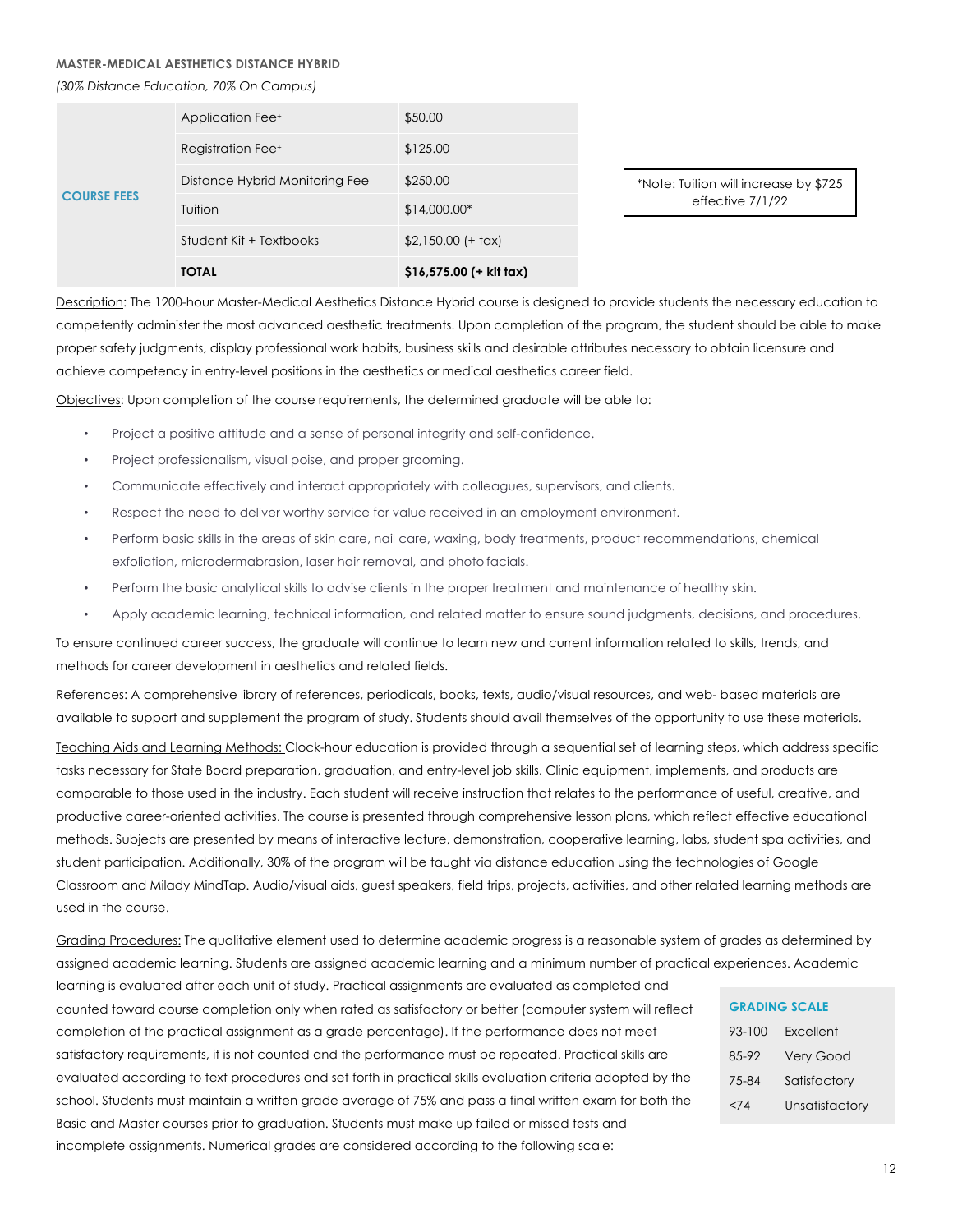# **COURSE OUTLINE**

| <b>COMPETENCY 1 OF 4 (0-300 HOURS)</b> |                | <u>KEY:</u> LP = Lesson Plan  P = Practical Application  OL = Online<br>WITTS = What it Takes to Succeed Business Manual<br>$MT = Midody$ Text |                                      |                |                   |
|----------------------------------------|----------------|------------------------------------------------------------------------------------------------------------------------------------------------|--------------------------------------|----------------|-------------------|
| <b>SUBJECT</b>                         | <b>HRS</b>     | <b>METHOD</b>                                                                                                                                  | <b>SUBJECT</b>                       | <b>HRS</b>     | <b>METHOD</b>     |
| <b>New Student Orientation</b>         | 5              | <b>LP</b>                                                                                                                                      | Lash Lift                            | 8              | LP; P             |
| <b>Body Treatments</b>                 | 6              | LP; P                                                                                                                                          | Lash Tint                            | $\overline{4}$ | LP: P             |
| Brow Shaping and Tinting               | 8              | LP; P                                                                                                                                          | Life Skills                          | $\overline{4}$ | LP; MT; OL        |
| <b>Career Opportunities</b>            |                | LP; MT; OL                                                                                                                                     | Makeup Essentials                    | 14             | LP; MT; P         |
| <b>Chemical Peels</b>                  | 30             | LP: P                                                                                                                                          | Manicure/Pedicure                    | 30             | LP: P             |
| <b>Classic Lash Extensions</b>         | 18             | LP; P                                                                                                                                          | Product Knowledge                    | 15             | $LP$ ; $P$ ; $OL$ |
| Clinic Floor Prep                      | $\overline{7}$ | LP; P                                                                                                                                          | Professional Image                   | $\overline{2}$ | LP: MT: OL        |
| Communicating for Success              | 10             | LP: MT: OL                                                                                                                                     | Sanitation and Infection Control     | $\overline{7}$ | LP; MT            |
| <b>Elective Skill Sharpening</b>       | 33             | P                                                                                                                                              | Skin Analysis                        | 3              | $LP$ ; MT;        |
| End of Block Review                    | 15             | LP; MT; OL                                                                                                                                     | Sunless Airbrush Tan                 | $\overline{4}$ | LP; P             |
| <b>Facial Devices</b>                  | $\overline{4}$ | $LP$ ; $P$ ; $MT$                                                                                                                              | The Treatment Room                   | 11             | LP; MT; OL        |
| Facials                                | 28             | $LP$ ; $P$ ; $MT$                                                                                                                              | <b>WITTS Business Course Level I</b> | $\mathbf{2}$   | LP; WITTS; OL     |
| Hair Removal*                          | 30             | $LP$ ; $P$ ; $MT$                                                                                                                              |                                      |                |                   |
| <b>History of Aesthetics</b>           |                | LP; MT; OL                                                                                                                                     | <b>TOTAL C1 HOURS</b>                | 300            |                   |

| <b>COMPETENCY 2 OF 4 (301-600 HOURS)</b> |                | KEY: LP = Lesson Plan $P =$ Practical Application $OL = Online$<br>WITTS = What it Takes to Succeed Business Manual<br>MT = Milady Text |                                       |                |               |
|------------------------------------------|----------------|-----------------------------------------------------------------------------------------------------------------------------------------|---------------------------------------|----------------|---------------|
| <b>SUBJECT</b>                           | <b>HRS</b>     | <b>METHOD</b>                                                                                                                           | <b>SUBJECT</b>                        | <b>HRS</b>     | <b>METHOD</b> |
| Advanced Topics and Treatments           | 8              | LP: MT; P                                                                                                                               | Ethnic Skin                           | $\overline{4}$ | LP; P         |
| Anatomy and Physiology                   | 8              | LP: MT: P                                                                                                                               | <b>Facial Devices</b>                 | $\overline{4}$ | LP: P         |
| <b>Body Treatments</b>                   | 6              | LP: P                                                                                                                                   | Facials                               | 16             | LP; P         |
| Brow and Lash Tint                       | $\overline{4}$ | LP; P                                                                                                                                   | Hair Removal*                         | 16             | P             |
| <b>Brow Shaping</b>                      | $\overline{4}$ | LP: P                                                                                                                                   | Infection Control                     | 10             | LP: P         |
| <b>Career Opportunities</b>              | $\overline{4}$ | LP; OL                                                                                                                                  | Lash Lift                             | $\overline{4}$ | P             |
| <b>Chemical Peels</b>                    | 13             | LP; P                                                                                                                                   | Makeup Application                    | 6              | P             |
| Chemistry and Chemical Safety            | 8              | LP: MT: P                                                                                                                               | Manicure/Pedicure                     | 17             | P             |
| <b>Classic Lash Extensions</b>           | 21             | LP; P                                                                                                                                   | Physiology and Histology of Skin      | 8              | LP: P: MT; OL |
| Consultations and Charting               | 8              | LP: P: OL                                                                                                                               | Product Knowledge                     | 22             | LP: P: MT: OL |
| Clinic Floor Elective                    | 56             | P                                                                                                                                       | Sunless Airbrush Tan                  | $\overline{4}$ | P             |
| Clinic Floor Prep                        | 8              | LP                                                                                                                                      | <b>WITTS Business Course Level II</b> | 11             | LP, WITTS; OL |
| Disorders and Diseases of Skin           | 24             | LP; P; MT; OL                                                                                                                           |                                       |                |               |
| <b>Electricity and Electrical Safety</b> | 6              | LP; P; MT; OL                                                                                                                           | <b>TOTAL C2 HOURS</b>                 | 300            |               |

*\*Advanced Waxing (Brazilian) is taught in the Master-Medical or Level II course. Level I enrollees can purchase the training course separately if desired.*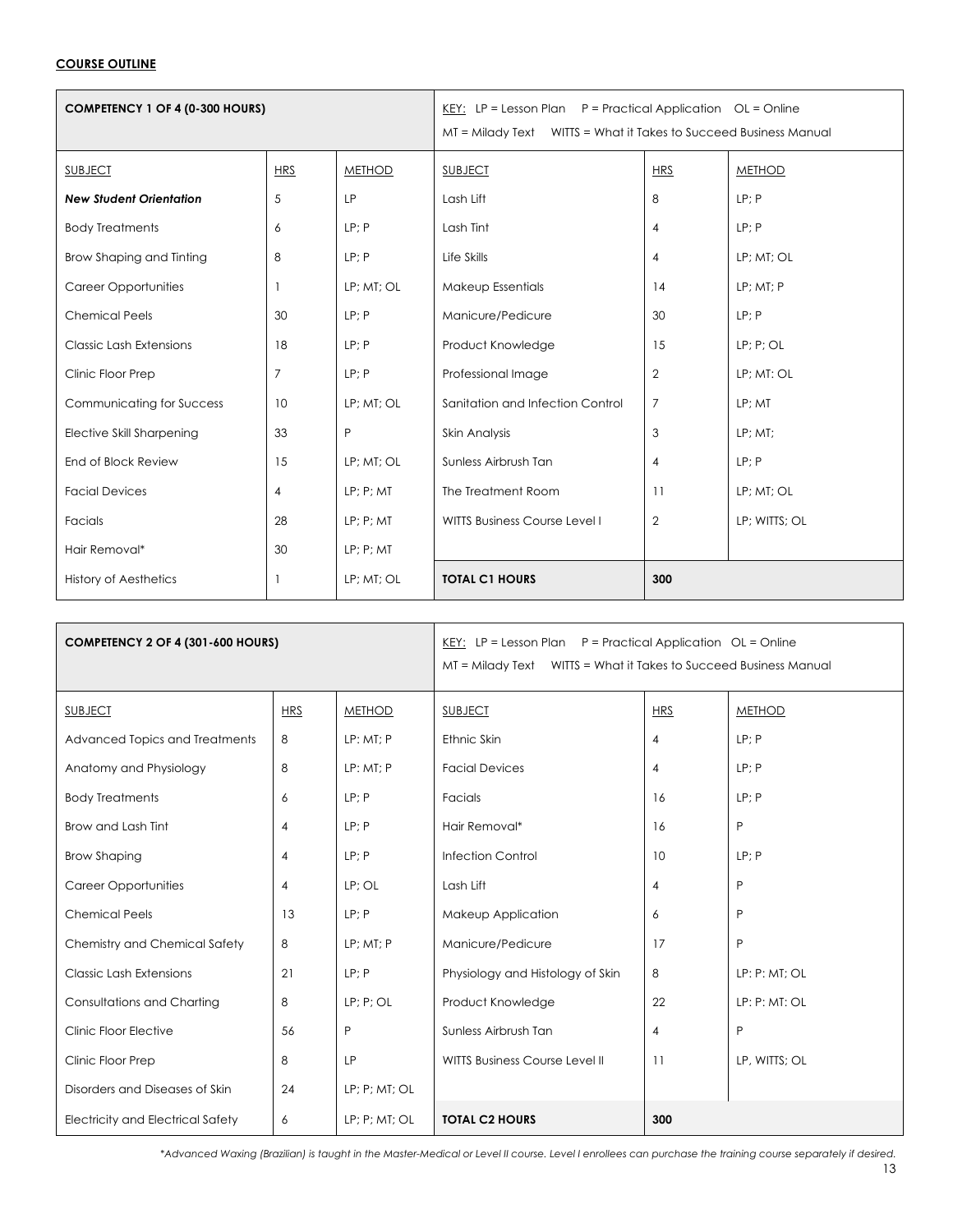| COMPETENCY 3 OF 4 (601-900 HOURS)    |              | KEY: LP = Lesson Plan $P =$ Practical Application OL = Online<br>MT = Milady Text    WITTS = What it Takes to Succeed Business Manual |                                        |                |                   |
|--------------------------------------|--------------|---------------------------------------------------------------------------------------------------------------------------------------|----------------------------------------|----------------|-------------------|
| <b>SUBJECT</b>                       | <b>HRS</b>   | <b>METHOD</b>                                                                                                                         | <b>SUBJECT</b>                         | <b>HRS</b>     | <b>METHOD</b>     |
| <b>Master Level Orientation</b>      | 5            | <b>LP</b>                                                                                                                             | Laser Hair Removal                     | 48             | $LP$ ; $P$ ; $MT$ |
| <b>Advanced Chemical Peels</b>       | 34           | LP: P                                                                                                                                 | Lash Lift                              | 4              | P                 |
| Advanced Product Knowledge           | 8            | LP; P; MT; OL                                                                                                                         | M'Lis Contour Wrap                     | 5              | P                 |
| <b>Body Treatments</b>               | 28           | $LP$ ; $P$ ; $MT$                                                                                                                     | Makeup Application                     | 4              | P                 |
| <b>Brow and Lash Tint</b>            | 4            | P                                                                                                                                     | Manicure/Pedicure                      | 10             | P                 |
| <b>Brow Shaping</b>                  | $\mathbf{2}$ | P                                                                                                                                     | Microdermabrasion                      | 10             | LP; P             |
| Dermasound                           | 12           | P                                                                                                                                     | Microneedling                          | 12             | LP; P             |
| <b>Elective Practical</b>            | 41           | P                                                                                                                                     | Sunless Airbrush Tan                   | 3              | P                 |
| End of Block Review                  | 10           | LP; MT; OL                                                                                                                            | Venus RF Skin Tightening               | $\overline{4}$ | P                 |
| Facials                              | 6            | P                                                                                                                                     | <b>WITTS Business Course Level III</b> | $\overline{2}$ | LP; WITTS; OL     |
| Hair Removal (Advanced)              | 16           | P                                                                                                                                     |                                        |                |                   |
| HydraFacial                          | 11           | LP: P                                                                                                                                 |                                        |                |                   |
| Injection Assisting                  | 7            | $LP$ ; $P$ ; $MT$                                                                                                                     |                                        |                |                   |
| Intense Pulse Light (IPL) Treatments | 14           | $LP$ ; $P$ ; $MT$                                                                                                                     | <b>TOTAL C3 HOURS</b>                  | 300            |                   |

| COMPETENCY 4 OF 4 (901-1200 HOURS) |                | <u>KEY:</u> LP = Lesson Plan $P =$ Practical Application OL = Online<br>WITTS = What it Takes to Succeed Business Manual<br>$MT = Midody$ Text |                                       |                |                   |
|------------------------------------|----------------|------------------------------------------------------------------------------------------------------------------------------------------------|---------------------------------------|----------------|-------------------|
| <b>SUBJECT</b>                     | <b>HRS</b>     | <b>METHOD</b>                                                                                                                                  | <b>SUBJECT</b>                        | <b>HRS</b>     | <b>METHOD</b>     |
| <b>Advanced Chemical Peels</b>     | 20             | LP: P: MT                                                                                                                                      | <b>Infection Control</b>              | $\overline{4}$ | $LP$ ; $P$ ; $MT$ |
| <b>Advanced Facial Devices</b>     | 8              | $LP$ ; $P$ ; $MT$                                                                                                                              | Intense Pulse Light (IPL) Treatments  | 6              | P                 |
| Advanced Product Knowledge         | $\overline{4}$ | LP; P; MT; OL                                                                                                                                  | Laser Hair Removal                    | 12             | P                 |
| <b>Advanced Skin Disorders</b>     | 15             | $LP$ ; $P$ ; $MT$ ; $OL$                                                                                                                       | Lash Lift                             | $\overline{4}$ | P                 |
| <b>Body Treatments</b>             | 16             | $LP$ ; $P$ ; $MT$                                                                                                                              | Makeup Application                    | $\overline{4}$ | P                 |
| Brow and Lash Tint                 | 6              | P                                                                                                                                              | Manicure/Pedicure                     | 17             | P                 |
| <b>Brow Shaping</b>                | 3              | P                                                                                                                                              | Medical Terminology                   | $\overline{2}$ | $LP$ ; $P$ ; $MT$ |
| Consultation and Charting          | $\overline{7}$ | LP: P: OL                                                                                                                                      | Microdermabrasion                     | 5              | P                 |
| Dermasound                         | 5              | P                                                                                                                                              | Microneedling                         | 9              | LP: P             |
| <b>Elective Practical</b>          | 65             | P                                                                                                                                              | <b>Plastic Surgery Procedures</b>     | $\overline{4}$ | LP; P; MT; OL     |
| Ethnic Skin Treatments             | $\overline{4}$ | LP: P: OL                                                                                                                                      | Pre and Post Medical Treatments       | $\overline{4}$ | LP; P; MT; OL     |
| Facials                            | 12             | P                                                                                                                                              | Sunless Airbrush Tan                  | $\overline{4}$ | P                 |
| Hair Removal                       | 19             | P                                                                                                                                              | <b>WITTS Business Course Level IV</b> | 24             | $LP$ ; $P$ ; $OL$ |
| Hormones                           | $\overline{4}$ | LP: P: MT: OL                                                                                                                                  | Working in a Medical Setting          | 8              | LP: P: MT: OL     |
| Hydrafacial                        | 5              | P                                                                                                                                              | <b>TOTAL C4 HOURS</b>                 | 300            |                   |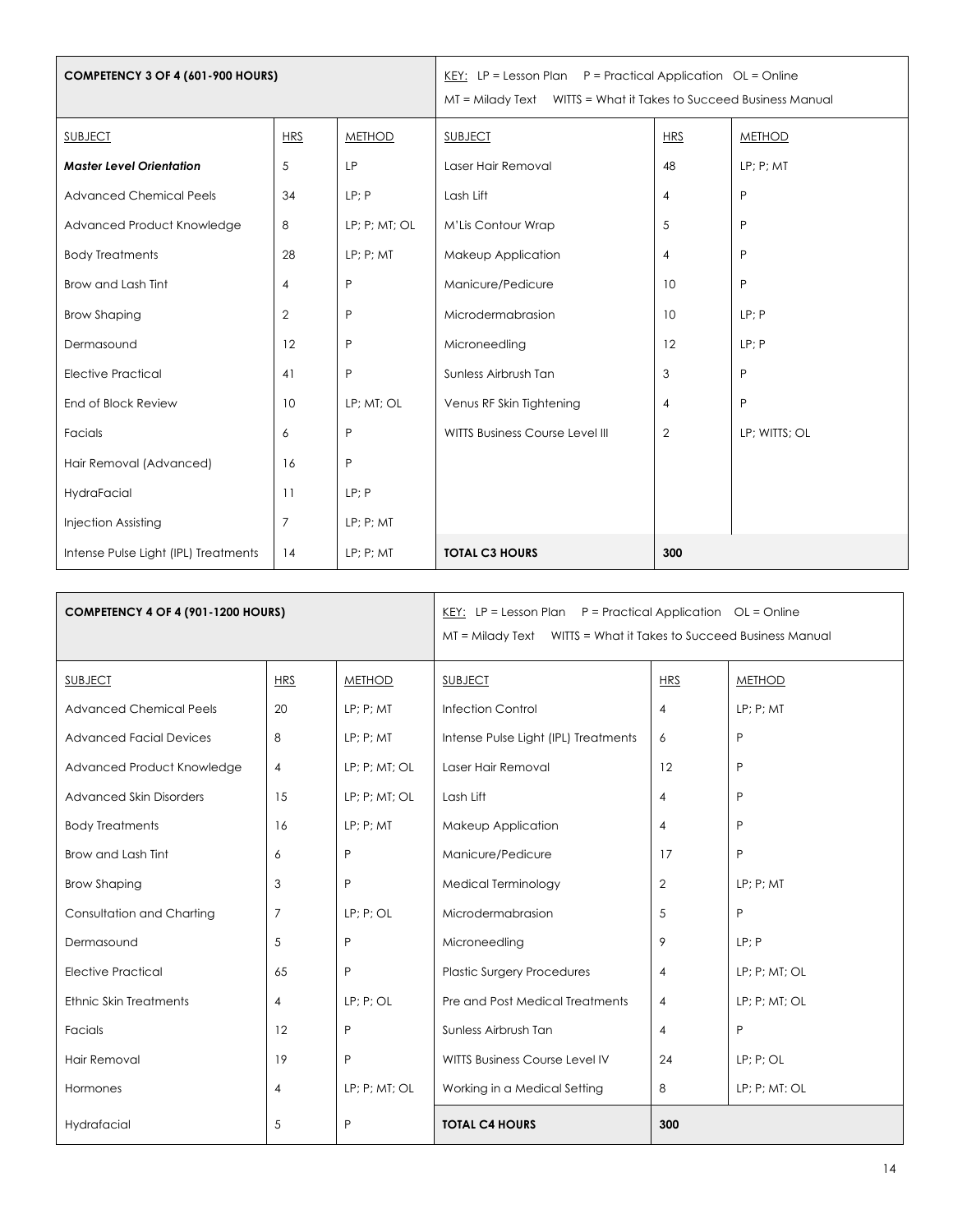Graduation Requirements: Eligible students who are in good standing will receive a graduation diploma from Acaydia recognized by the State of Utah. For those completing a Distance Hybrid program, the Diploma will identify the distance education component. To be eligible for graduation, students must accomplish the following:

- Pass a written final exam with a grade of 75% or above
- Pass a practical final exam with a grade of 75% or above
- Complete required course hours
- Be in good standing with the school

Good Standing means you are:

- Current with financial obligations
- ! Not currently on academic or professional probation
- Not currently suspended or subject to disciplinary action

Payment Arrangements: You may pay for your tuition by cash, credit card, debit card, money order, cashier's check, or personal check.

- ! Tuition paid in full will receive a \$250.00 discount. You must not drop the program, or the discount will be void.
- ! In-house payment plans are available.
- You may submit payment with a private loan. The pay in full discount is honored with this option.
- We recommend Mountain America Credit Union if you are interested in a Private Education Loan.
- Financial Aid is available to those who qualify. You may apply for Pell Grants and Stafford Loans byvisiting fafsa.ed.gov. You will need to input our school code, which is **041655**. If your FAFSA has not been submitted and approved before your start date, an in-house payment plan is required.
- You are responsible for any balance not covered by Financial Aid.
- ! Tuition assistance is available for those who qualify from the following programs: Veterans Affairs, Utah State Office of Rehabilitation, and Workforce Services.
- Scholarships are accepted and may be applied toward a student ledger.
- Promotional pricing and/or fee waivers are subject to approval and are subject to be reinstated for early withdrawal or termination. Promotions cannot be combined with any other offer.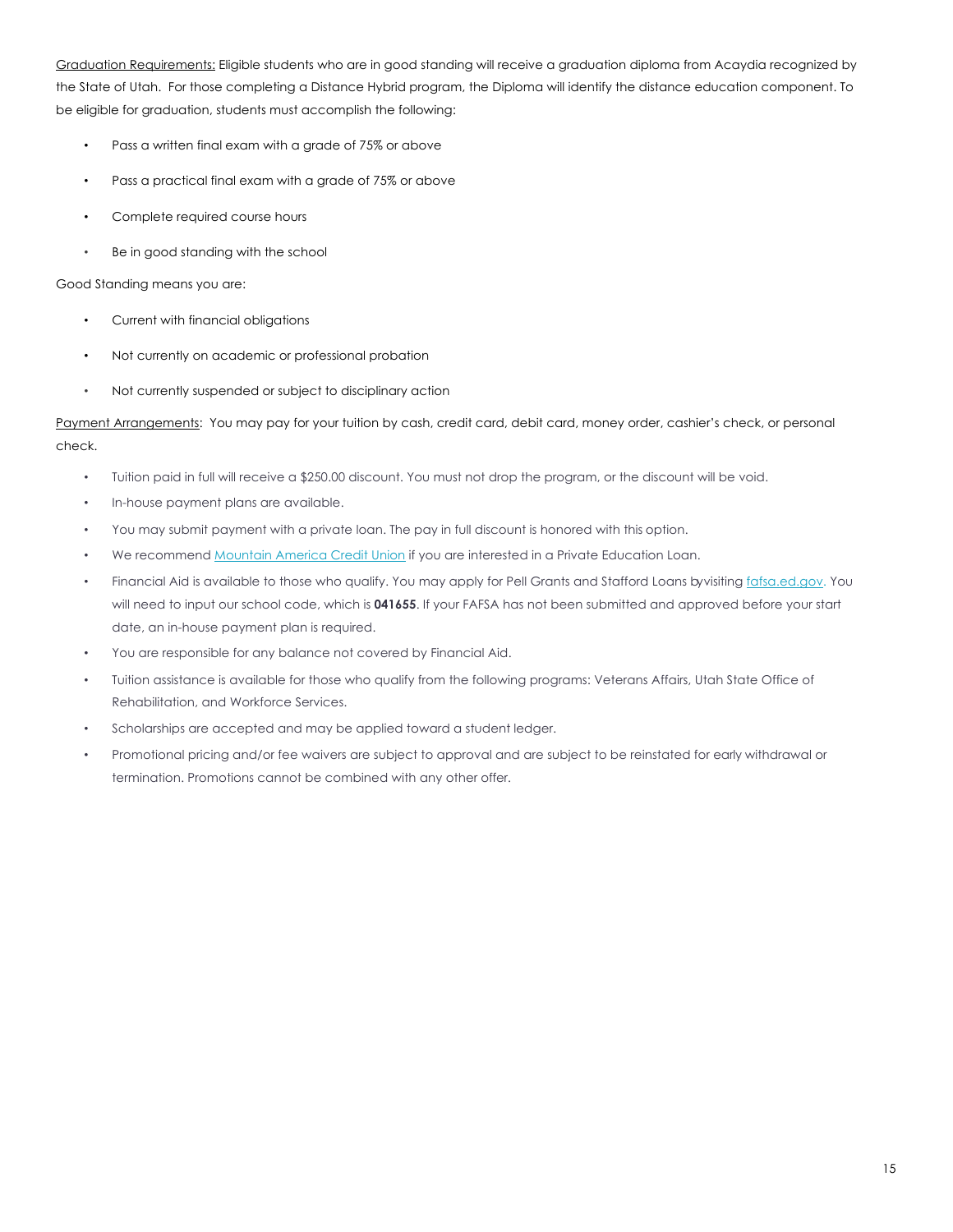#### **LEVEL I BASIC AESTHETICS**

|                    | Application Fee <sup>+</sup>  | \$50.00                |
|--------------------|-------------------------------|------------------------|
|                    | Registration Fee <sup>+</sup> | \$125.00               |
| <b>COURSE FEES</b> | Tuition                       | \$7,000.00*            |
|                    | Student Kit + Textbooks       | $$1,800.00 (+ tax)$    |
|                    | <b>TOTAL</b>                  | \$8,975.00 (+ kit tax) |

\*Note: Tuition will increase by \$350 effective 7/1/22

Description: A 600-hour course designed to train the student in basic aesthetic skills, proper safety judgment, professional work habits, business skills and desirable attributes necessary to obtain licensure and achieve competency in entry-level positions. A Basic Aesthetician may obtain employment in a salon, spa, or other similar environment.

Objectives: Upon completion of the course requirements, the determined graduate will be able to:

- Project a positive attitude and a sense of personal integrity and self-confidence.
- Project professionalism, visual poise, and proper grooming.
- Communicate effectively and interact appropriately with colleagues, supervisors, and clients.
- Respect the need to deliver worthy service for value received in an employment environment.
- Successfully perform basic skills in the areas of skin care, nail care, waxing, body treatments, and product recommendations.
- Perform the basic analytical skills to advise clients in the proper treatment and maintenance of healthy skin.
- Apply academic learning, technical information, and related matter to ensure sound judgments, decisions, and procedures.

To ensure continued career success, the graduate will continue to learn new and current information related to skills, trends, and methods for career development in aesthetics and related fields.

References: A comprehensive library of references, periodicals, books, texts, audio/visual resources, and web- based materials are available to support and supplement the program of study. Students should avail themselves of the opportunity to use these materials.

Teaching and Learning Methods: Clock-hour education is provided through a sequential set of learning steps, which address specific tasks necessary for State Board preparation, graduation, and entry-level job skills. Clinic equipment, implements, and products are comparable to those used in the industry. Each student will receive instruction that relates to the performance of useful, creative, and productive career-oriented activities. The course is presented through comprehensive lesson plans, which reflect effective educational methods. Subjects are presented by means of interactive lecture, demonstration, cooperative learning, labs, student spa activities, and student participation. Audio/visual aids, guest speakers, field trips, projects, activities, and other related learning methods are used in the course.

Grading Procedures: The qualitative element used to determine academic progress is a reasonable system of grades as determined by assigned academic learning. Students are assigned academic learning and a minimum number of practical experiences. Academic learning is evaluated after each unit of study. Practical assignments are evaluated as completed and counted toward course completion only when rated as satisfactory or better (computer system will reflect completion of the practical assignment as a grade

percentage). If the performance does not meet satisfactory requirements, it is not counted and the performance must be repeated. Practical skills are evaluated according to text procedures and set forth in practical skills evaluation criteria adopted by the school. Students must maintain a written grade average of 75% and pass a final written exam prior to graduation. Students must make up failed or missed tests and incomplete assignments. Numerical grades are considered according to the following scale:

| <b>GRADING SCALE</b> |                  |  |  |  |  |  |
|----------------------|------------------|--|--|--|--|--|
| $93 - 100$           | <b>Excellent</b> |  |  |  |  |  |
| 85-92                | <b>Very Good</b> |  |  |  |  |  |
| 75-84                | Satisfactory     |  |  |  |  |  |
| <74                  | Unsatisfactory   |  |  |  |  |  |
|                      |                  |  |  |  |  |  |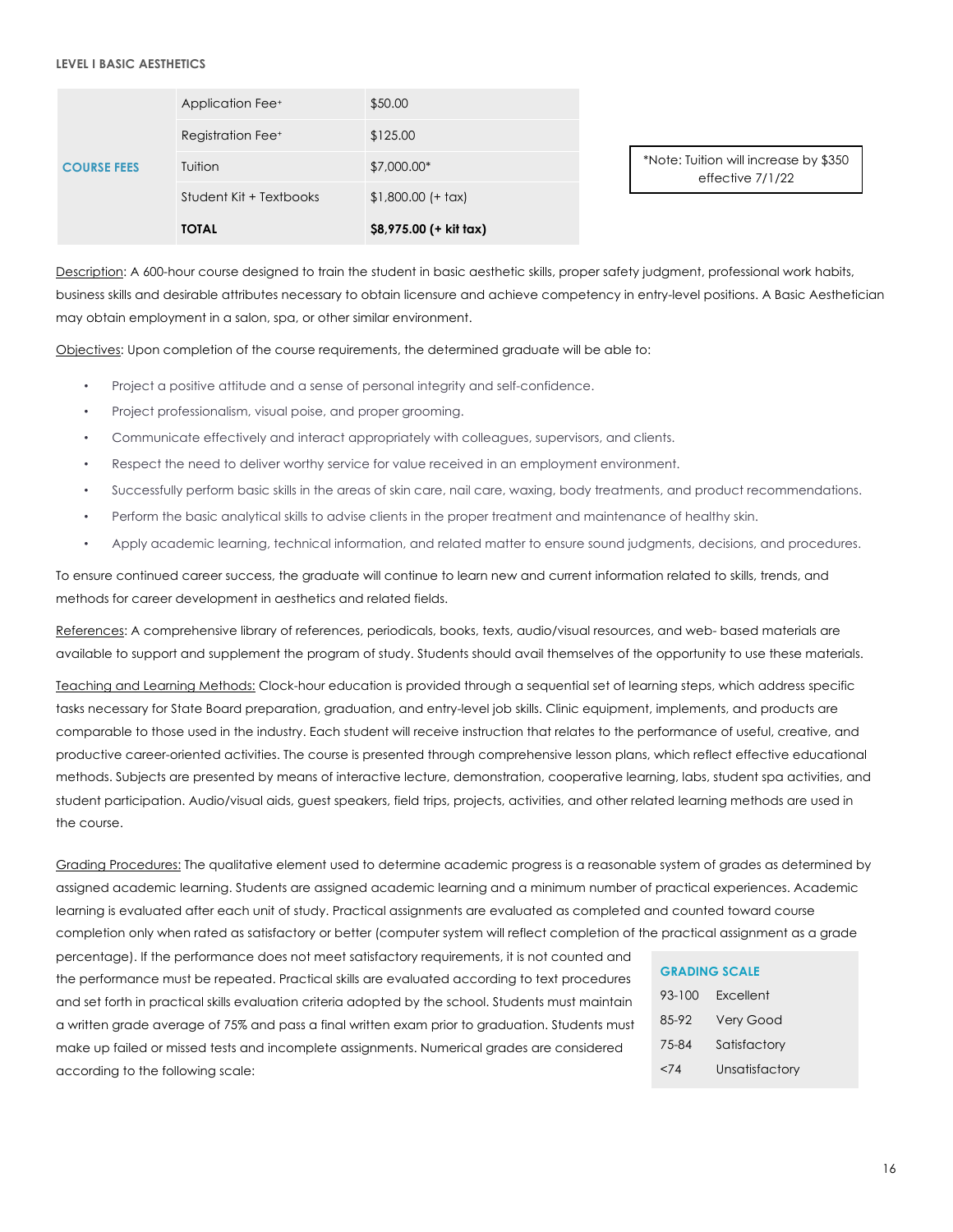# **COURSE OUTLINE**

| <b>COMPETENCY 1 OF 2 (0-300 HOURS)</b> |            | KEY: LP = Lesson Plan $P =$ Practical Application |                                      |                |               |
|----------------------------------------|------------|---------------------------------------------------|--------------------------------------|----------------|---------------|
| <b>SUBJECT</b>                         | <b>HRS</b> | <b>METHOD</b>                                     | <b>SUBJECT</b>                       | <b>HRS</b>     | <b>METHOD</b> |
| <b>New Student Orientation</b>         | 5          | LP                                                | Lash Lift                            | 8              | LP; P         |
| <b>Body Treatments</b>                 | 6          | LP; P                                             | Lash Tint                            | $\overline{4}$ | LP; P         |
| Brow Shaping and Tinting               | 8          | LP; P                                             | Life Skills                          | $\overline{4}$ | LP; MT        |
| <b>Career Opportunities</b>            |            | LP: MT                                            | Makeup Essentials                    | 14             | LP; MT; P     |
| <b>Chemical Peels</b>                  | 30         | LP; P                                             | Manicure/Pedicure                    | 30             | LP; P         |
| <b>Classic Lash Extensions</b>         | 18         | LP; P                                             | Product Knowledge                    | 15             | LP; P         |
| Clinic Floor Prep                      | 7          | LP: P                                             | Professional Image                   | $\overline{2}$ | LP: MT        |
| Communicating for Success              | 10         | LP: MT                                            | Sanitation and Infection Control     | $\overline{7}$ | LP; MT        |
| <b>Elective Skill Sharpening</b>       | 33         | $\mathsf{P}$                                      | Skin Analysis                        | 3              | LP; MT;       |
| End of Block Review                    | 15         | LP; MT                                            | Sunless Airbrush Tan                 | $\overline{4}$ | LP; P         |
| <b>Facial Devices</b>                  | 4          | $LP$ ; $P$ ; $MT$                                 | The Treatment Room                   | 11             | LP; MT        |
| Facials                                | 28         | $LP$ ; $P$ ; $MT$                                 | <b>WITTS Business Course Level I</b> | $\mathbf{2}$   | LP; WITTS     |
| Hair Removal*                          | 30         | $LP$ ; $P$ ; $MT$                                 |                                      |                |               |
| <b>History of Aesthetics</b>           |            | LP; MT                                            | <b>TOTAL C1 HOURS</b>                | 300            |               |

| <b>COMPETENCY 2 OF 2 (301-600 HOURS)</b> |                | KEY: LP = Lesson Plan $P =$ Practical Application<br>MT = Milady Text    WITTS = What it Takes to Succeed Business Manual |                                  |                |               |
|------------------------------------------|----------------|---------------------------------------------------------------------------------------------------------------------------|----------------------------------|----------------|---------------|
| <b>SUBJECT</b>                           | <b>HRS</b>     | <b>METHOD</b>                                                                                                             | <b>SUBJECT</b>                   | <b>HRS</b>     | <b>METHOD</b> |
| Advanced Topics and Treatments           | 8              | LP: MT: P                                                                                                                 | Ethnic Skin                      | $\overline{4}$ | LP; P         |
| Anatomy and Physiology                   | 8              | LP: MT; P                                                                                                                 | <b>Facial Devices</b>            | $\overline{4}$ | LP; P         |
| <b>Body Treatments</b>                   | 6              | LP; P                                                                                                                     | Facials                          | 16             | LP; P         |
| Brow and Lash Tint                       | 4              | LP: P                                                                                                                     | Hair Removal*                    | 16             | P             |
| <b>Brow Shaping</b>                      | $\overline{4}$ | LP: P                                                                                                                     | <b>Infection Control</b>         | 10             | LP; P         |
| <b>Career Opportunities</b>              | 4              | <b>LP</b>                                                                                                                 | Lash Lift                        | 4              | P             |
| <b>Chemical Peels</b>                    | 13             | LP: P                                                                                                                     | Makeup Application               | 6              | P             |
| Chemistry and Chemical Safety            | 8              | LP; MT; P                                                                                                                 | Manicure/Pedicure                | 17             | P             |
| <b>Classic Lash Extensions</b>           | 21             | LP: P                                                                                                                     | Physiology and Histology of Skin | 8              | LP: P: MT     |
| Consultations and Charting               | 8              | LP: P                                                                                                                     | Product Knowledge                | 22             | LP: P: MT     |
| Clinic Floor Elective                    | 56             | P                                                                                                                         | Sunless Airbrush Tan             | 4              | P             |
| Clinic Floor Prep                        | 8              | LP                                                                                                                        | WITTS Business Course Level II   | 11             | LP, WITTS     |
| Disorders and Diseases of Skin           | 24             | $LP$ ; $P$ ; $MT$                                                                                                         |                                  |                |               |
| <b>Electricity and Electrical Safety</b> | 6              | $LP$ ; $P$ ; $MT$                                                                                                         | <b>TOTAL C2 HOURS</b>            | 300            |               |

*\*Advanced Waxing (Brazilian) is taught in the Master-Medical or Level II course. Level I enrollees can purchase the training course separately if desired.*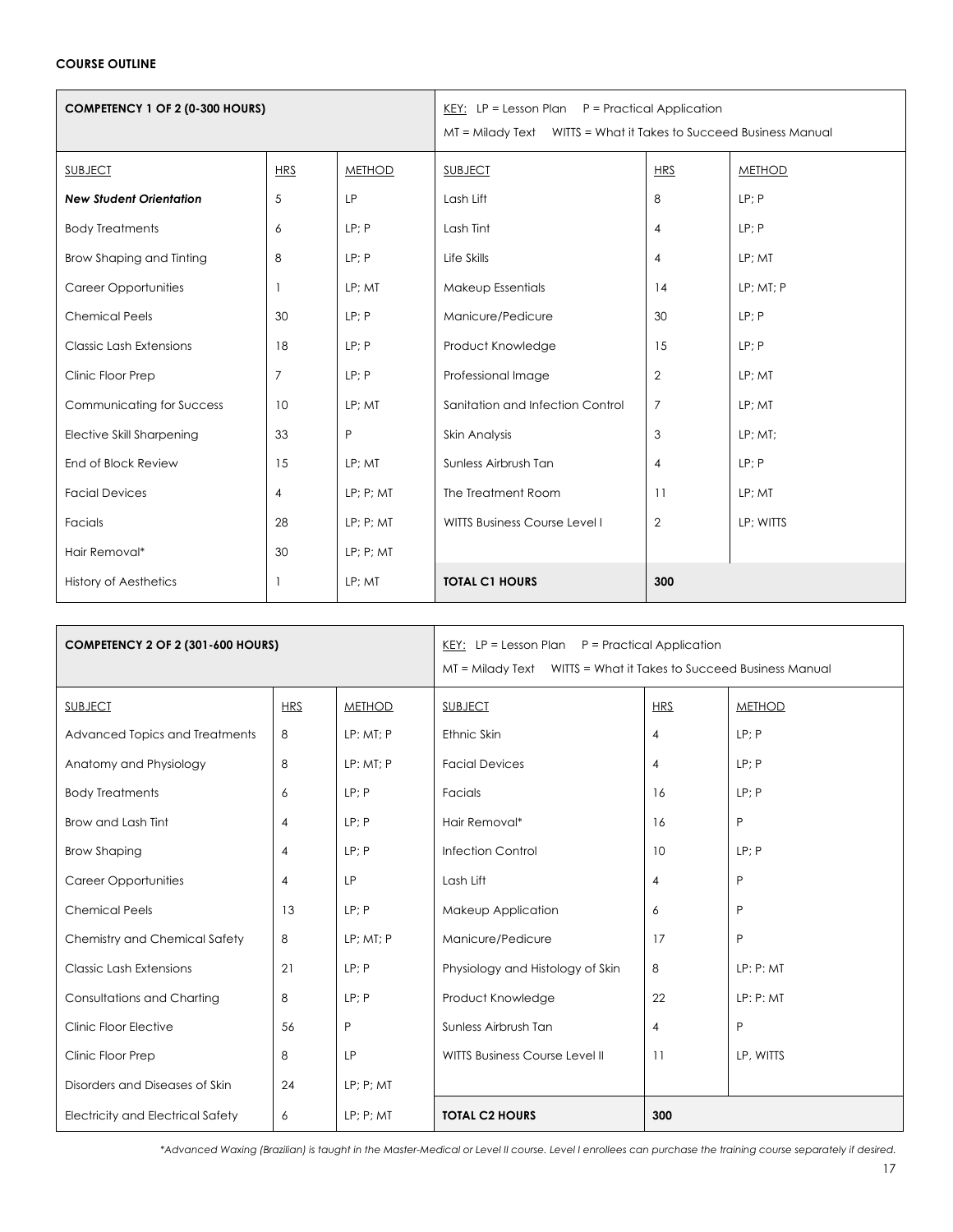Graduation Requirements: Eligible students who are in good standing will receive a graduation diploma from Acaydia recognized by the State of Utah. To be eligible for graduation, students must accomplish the following:

- Pass a written final exam with a grade of 75% or above
- ! Pass a practical final exam with a grade of 75% or above
- Complete required course hours
- Be in good standing with the school

Good Standing means you are:

- Current with financial obligations
- ! Not currently on academic or professional probation
- ! Not currently suspended or subject to disciplinary action

Payment Arrangements: You may pay for your tuition by cash, credit card, debit card, money order, cashier's check, or personal check.

- ! Tuition paid in full will receive a \$250.00 discount. You must not drop the program, or the discount will be void.
- ! In-house payment plans are available.
- You may submit payment with a private loan. The pay in full discount is honored with this option.
- We recommend Mountain America Credit Union if you are interested in a Private Education Loan.
- Financial Aid is available to those who qualify. You may apply for Pell Grants and Stafford Loans byvisiting fafsa.ed.gov. You will need to input our school code, which is **041655**. If your FAFSA has not been submitted and approved before your start date, an in-house payment plan is required.
- You are responsible for any balance not covered by Financial Aid.
- ! Tuition assistance is available for those who qualify from the following programs: Veterans Affairs, Utah State Office of Rehabilitation, and Workforce Services.
- Scholarships are accepted and may be applied toward a student ledger.
- Promotional pricing and/or fee waivers are subject to approval and are subject to be reinstated for early withdrawal or termination. Promotions cannot be combined with any other offer.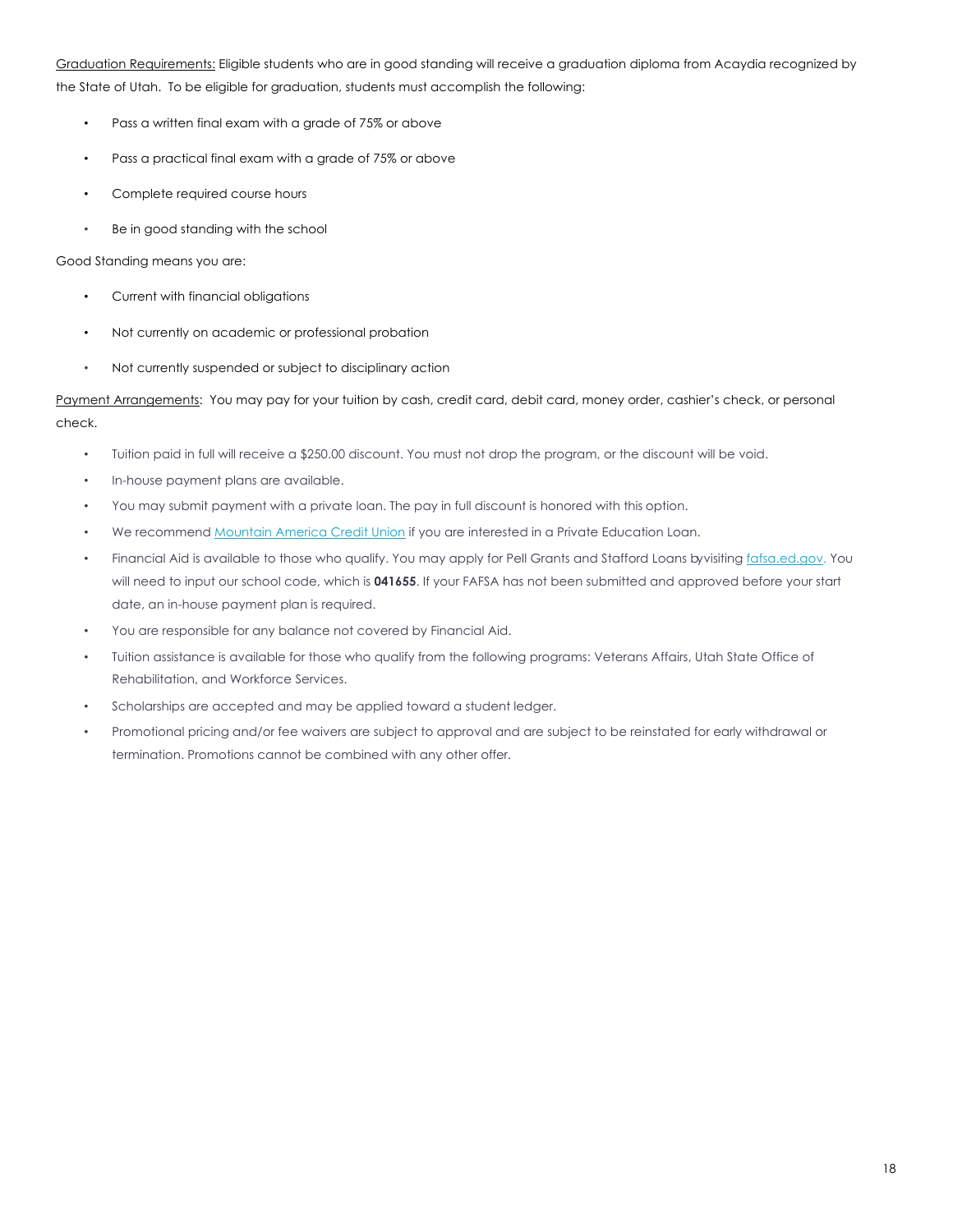#### **LEVEL I BASIC AESTHETICS DISTANCE HYBRID**

*(30% Distance Education, 70% On Campus)*

|                    | Application Fee <sup>+</sup>   | \$50.00                 |
|--------------------|--------------------------------|-------------------------|
| <b>COURSE FEES</b> | Registration Fee <sup>+</sup>  | \$125.00                |
|                    | Distance Hybrid Monitoring Fee | \$250.00                |
|                    | Tuition                        | \$7,000.00*             |
|                    | Student Kit + Textbooks        | $$1,800.00 (+ tax)$     |
|                    | <b>TOTAL</b>                   | $$9,225.00 (+ kit tax)$ |

\*Note: Tuition will increase by \$350 effective 7/1/22

Description: A 600-hour course designed to train the student in basic aesthetic skills, proper safety judgment, professional work habits, business skills and desirable attributes necessary to obtain licensure and achieve competency in entry-level positions. A Basic Aesthetician may obtain employment in a salon, spa, or other similar environment.

Objectives: Upon completion of the course requirements, the determined graduate will be able to:

- Project a positive attitude and a sense of personal integrity and self-confidence.
- Project professionalism, visual poise, and proper grooming.
- Communicate effectively and interact appropriately with colleagues, supervisors, and clients.
- Respect the need to deliver worthy service for value received in an employment environment.
- Successfully perform basic skills in the areas of skin care, nail care, waxing, body treatments, and product recommendations.
- Perform the basic analytical skills to advise clients in the proper treatment and maintenance of healthy skin.
- Apply academic learning, technical information, and related matter to ensure sound judgments, decisions, and procedures.

To ensure continued career success, the graduate will continue to learn new and current information related to skills, trends, and methods for career development in aesthetics and related fields.

References: A comprehensive library of references, periodicals, books, texts, audio/visual resources, and web- based materials are available to support and supplement the program of study. Students should avail themselves of the opportunity to use these materials.

Teaching and Learning Methods: Clock-hour education is provided through a sequential set of learning steps, which address specific tasks necessary for State Board preparation, graduation, and entry-level job skills. Clinic equipment, implements, and products are comparable to those used in the industry. Each student will receive instruction that relates to the performance of useful, creative, and productive career-oriented activities. The course is presented through comprehensive lesson plans, which reflect effective educational methods. Subjects are presented by means of interactive lecture, demonstration, cooperative learning, labs, student spa activities, and student participation. Additionally, 30% of the program will be taught via distance education using the technologies of Google Classroom and Milady MindTap. Audio/visual aids, guest speakers, field trips, projects, activities, and other related learning methods are used in the course.

Grading Procedures: The qualitative element used to determine academic progress is a reasonable system of grades as determined by assigned academic learning. Students are assigned academic learning and a minimum number of practical experiences. Academic learning is evaluated after each unit of study. Practical assignments are evaluated as completed and counted toward course

completion only when rated as satisfactory or better (computer system will reflect completion of the practical assignment as a grade percentage). If the performance does not meet satisfactory requirements, it is not counted and the performance must be repeated. Practical skills are evaluated according to text procedures and set forth in practical skills evaluation criteria adopted by the school. Students must maintain a written grade average of 75% and pass a final written exam prior to graduation. Students must make up failed or missed tests and incomplete assignments. Numerical grades are considered according to the following scale:

| <b>GRADING SCALE</b> |                  |  |  |  |  |
|----------------------|------------------|--|--|--|--|
| 93-100               | <b>Fxcellent</b> |  |  |  |  |
| 85-92                | <b>Very Good</b> |  |  |  |  |
| 75-84                | Satisfactory     |  |  |  |  |
| < 74                 | Unsatisfactory   |  |  |  |  |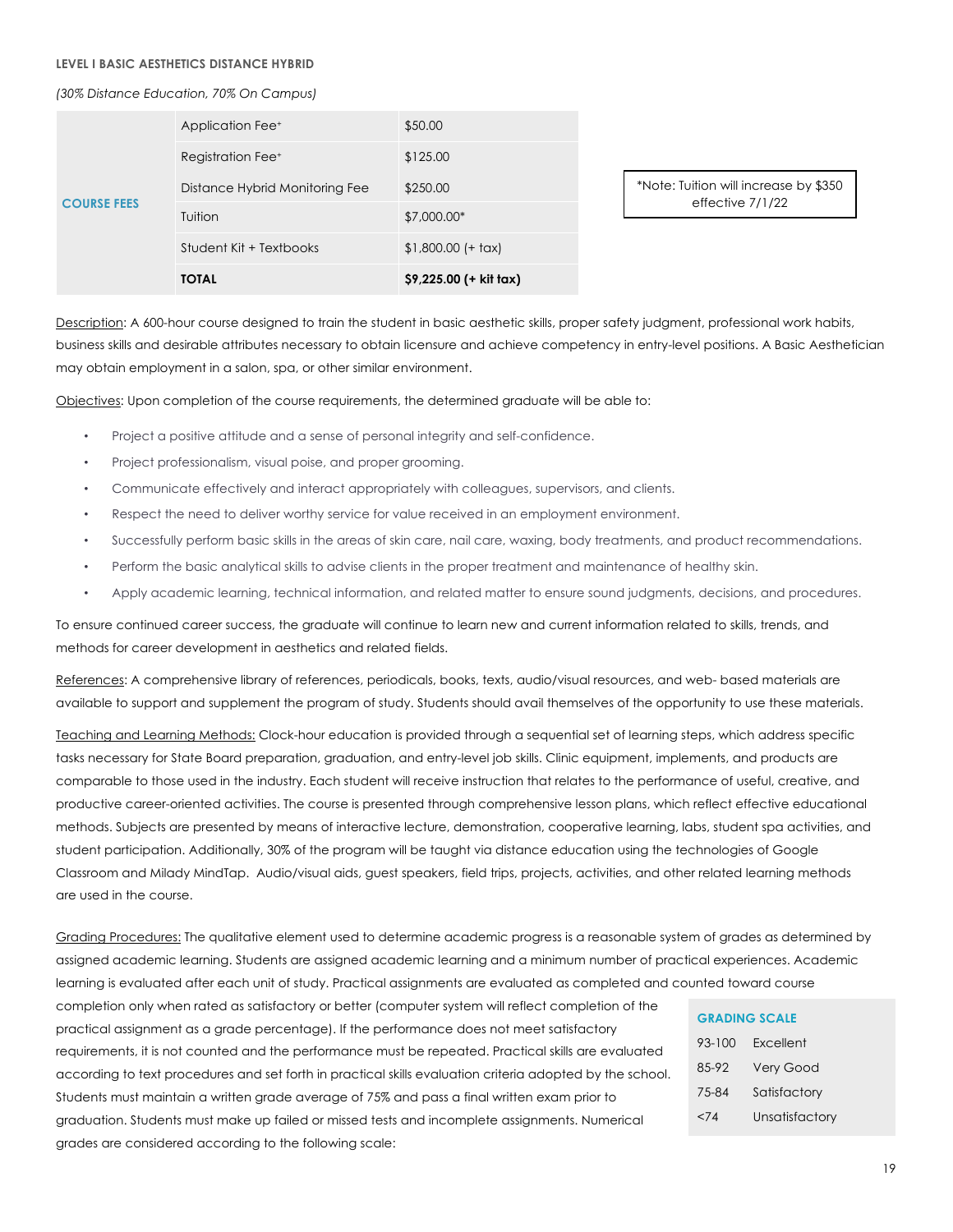# **COURSE OUTLINE**

| <b>COMPETENCY 1 OF 2 (0-300 HOURS)</b> |                | <u>KEY:</u> LP = Lesson Plan  P = Practical Application  OL = Online<br>WITTS = What it Takes to Succeed Business Manual<br>$MT = Midody$ Text |                                      |                |                   |
|----------------------------------------|----------------|------------------------------------------------------------------------------------------------------------------------------------------------|--------------------------------------|----------------|-------------------|
| <b>SUBJECT</b>                         | <b>HRS</b>     | <b>METHOD</b>                                                                                                                                  | <b>HRS</b>                           | <b>METHOD</b>  |                   |
| <b>New Student Orientation</b>         | 5              | LP                                                                                                                                             | Lash Lift                            | 8              | LP: P             |
| <b>Body Treatments</b>                 | 6              | LP: P                                                                                                                                          | Lash Tint                            | 4              | LP: P             |
| Brow Shaping and Tinting               | 8              | LP; P                                                                                                                                          | Life Skills                          | 4              | LP; MT: OL        |
| <b>Career Opportunities</b>            | 1              | LP; MT                                                                                                                                         | Makeup Essentials                    | 14             | LP; MT; P         |
| <b>Chemical Peels</b>                  | 30             | LP: P                                                                                                                                          | Manicure/Pedicure                    | 30             | LP: P             |
| <b>Classic Lash Extensions</b>         | 18             | LP; P                                                                                                                                          | Product Knowledge                    | 15             | $LP$ ; $P$ ; $OL$ |
| Clinic Floor Prep                      | $\overline{7}$ | LP: P                                                                                                                                          | Professional Image                   | $\overline{2}$ | LP; MT; OL        |
| Communicating for Success              | 10             | LP; MT; OL                                                                                                                                     | Sanitation and Infection Control     | $\overline{7}$ | LP; MT            |
| <b>Elective Skill Sharpening</b>       | 33             | P                                                                                                                                              | Skin Analysis                        | 3              | LP; MT;           |
| End of Block Review                    | 15             | LP; MT; OL                                                                                                                                     | Sunless Airbrush Tan                 | $\overline{4}$ | LP; P             |
| <b>Facial Devices</b>                  | 4              | $LP$ ; $P$ ; $MT$                                                                                                                              | The Treatment Room                   | 11             | LP; MT; OL        |
| Facials                                | 28             | LP: P: MT                                                                                                                                      | <b>WITTS Business Course Level I</b> | $\overline{2}$ | LP; WITTS; OL     |
| Hair Removal*                          | 30             | $LP$ ; $P$ ; $MT$                                                                                                                              |                                      |                |                   |
| <b>History of Aesthetics</b>           | 1              | LP; MT; OL                                                                                                                                     | <b>TOTAL C1 HOURS</b>                | 300            |                   |

| <b>COMPETENCY 2 OF 2 (301-600 HOURS)</b> |                | <u>KEY:</u> LP = Lesson Plan  P = Practical Application  OL = Online<br>WITTS = What it Takes to Succeed Business Manual<br>$MT = Midody$ Text |                                  |                |                   |
|------------------------------------------|----------------|------------------------------------------------------------------------------------------------------------------------------------------------|----------------------------------|----------------|-------------------|
| <b>SUBJECT</b>                           | <b>HRS</b>     | <b>METHOD</b>                                                                                                                                  | <b>SUBJECT</b>                   | <b>HRS</b>     | <b>METHOD</b>     |
| Advanced Topics and Treatments           | 8              | LP: MT; P; OL                                                                                                                                  | Ethnic Skin                      | $\overline{4}$ | $LP$ ; $P$ ; $OL$ |
| Anatomy and Physiology                   | 8              | LP: MT; P; OL                                                                                                                                  | <b>Facial Devices</b>            | $\overline{4}$ | LP; P             |
| <b>Body Treatments</b>                   | 6              | LP; P                                                                                                                                          | Facials                          | 16             | LP; P             |
| Brow and Lash Tint                       | $\overline{4}$ | LP; P                                                                                                                                          | Hair Removal*                    | 16             | P                 |
| <b>Brow Shaping</b>                      | $\overline{4}$ | LP: P                                                                                                                                          | <b>Infection Control</b>         | 10             | LP: P             |
| <b>Career Opportunities</b>              | $\overline{4}$ | LP; OL                                                                                                                                         | Lash Lift                        | $\overline{4}$ | P                 |
| <b>Chemical Peels</b>                    | 13             | LP; P                                                                                                                                          | Makeup Application               | 6              | P                 |
| Chemistry and Chemical Safety            | 8              | $LP$ ; $MT$ ; $P$ ; $OL$                                                                                                                       | Manicure/Pedicure                | 17             | P                 |
| <b>Classic Lash Extensions</b>           | 21             | LP; P                                                                                                                                          | Physiology and Histology of Skin | 8              | LP: P: MT; OL     |
| Consultations and Charting               | 8              | $LP$ ; $P$ ; $OL$                                                                                                                              | Product Knowledge                | 22             | LP: P: MT; OL     |
| <b>Clinic Floor Elective</b>             | 56             | P                                                                                                                                              | Sunless Airbrush Tan             | $\overline{4}$ | P                 |
| Clinic Floor Prep                        | 8              | <b>LP</b>                                                                                                                                      | WITTS Business Course Level II   | 11             | LP, WITTS; OL     |
| Disorders and Diseases of Skin           | 24             | LP; P; MT; OL                                                                                                                                  |                                  |                |                   |
| <b>Electricity and Electrical Safety</b> | 6              | LP; P; MT; OL                                                                                                                                  | <b>TOTAL C2 HOURS</b>            | 300            |                   |

*\*Advanced Waxing (Brazilian) is taught in the Master-Medical or Level II course. Level I enrollees can purchase the training course separately if desired.*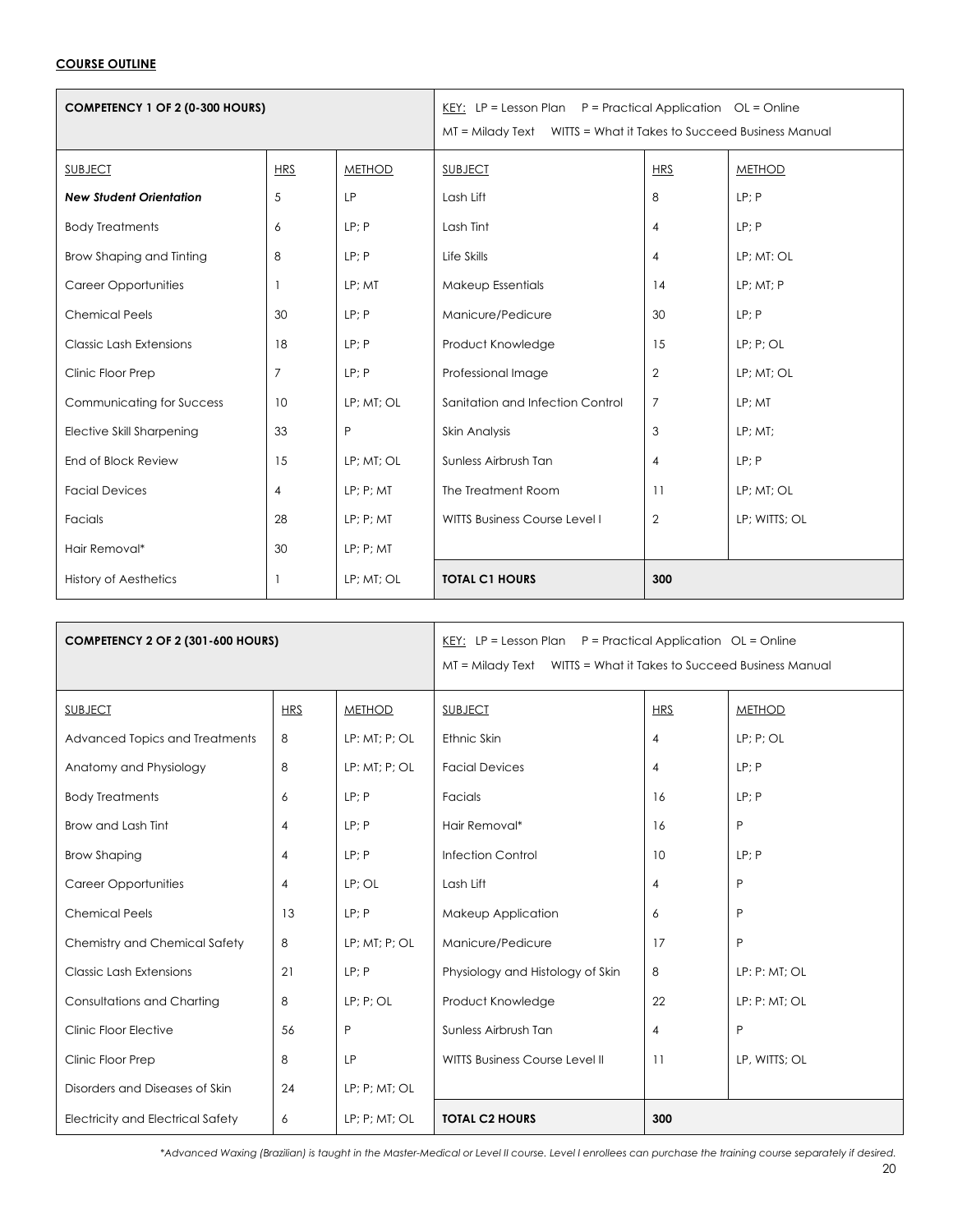Graduation Requirements: Eligible students who are in good standing will receive a graduation diploma from Acaydia recognized by the State of Utah. For those completing a Distance Hybrid program, the Diploma will identify the distance education component. To be eligible for graduation, students must accomplish the following:

- ! Pass a written final exam with a grade of 75% or above
- Pass a practical final exam with a grade of 75% or above
- Complete required course hours
- Be in good standing with the school

Good Standing means you are:

- Current with financial obligations
- ! Not currently on academic or professional probation
- Not currently suspended or subject to disciplinary action

Payment Arrangements: You may pay for your tuition by cash, credit card, debit card, money order, cashier's check, or personal check.

- ! Tuition paid in full will receive a \$250.00 discount. You must not drop the program, or the discount will be void.
- ! In-house payment plans are available.
- You may submit payment with a private loan. The pay in full discount is honored with this option.
- We recommend Mountain America Credit Union if you are interested in a Private Education Loan.
- Financial Aid is available to those who qualify. You may apply for Pell Grants and Stafford Loans byvisiting fafsa.ed.gov. You will need to input our school code, which is **041655**. If your FAFSA has not been submitted and approved before your start date, an in-house payment plan is required.
- You are responsible for any balance not covered by Financial Aid.
- ! Tuition assistance is available for those who qualify from the following programs: Veterans Affairs, Utah State Office of Rehabilitation, and Workforce Services.
- Scholarships are accepted and may be applied toward a student ledger.
- Promotional pricing and/or fee waivers are subject to approval and are subject to be reinstated for early withdrawal or termination. Promotions cannot be combined with any other offer.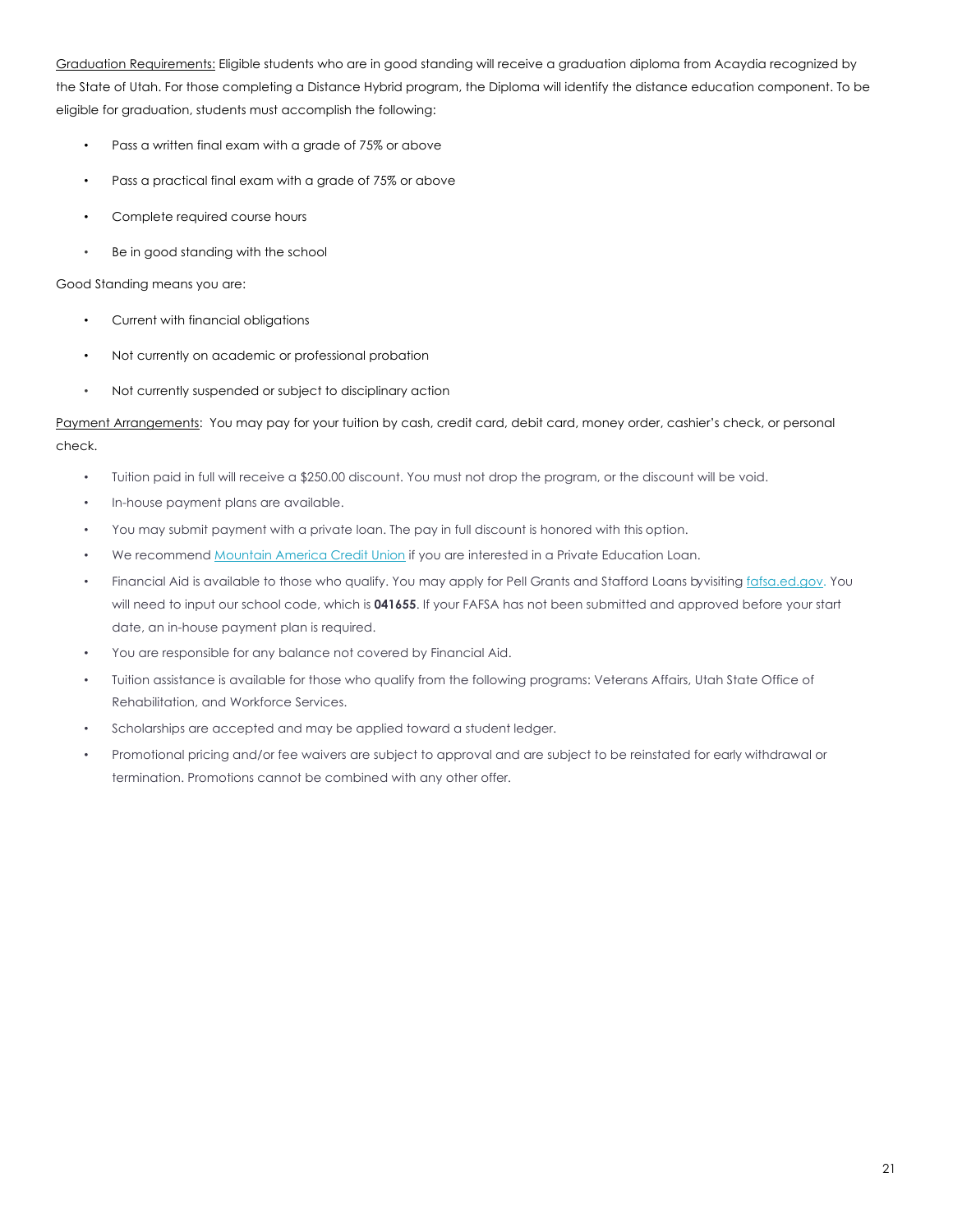#### **LEVEL II MASTER-MEDICAL AESTHETICS**

|                    | Application Fee <sup>+</sup>  | \$50.00                  |
|--------------------|-------------------------------|--------------------------|
| <b>COURSE FEES</b> | Registration Fee <sup>+</sup> | \$125.00                 |
|                    | Tuition                       | \$8,200.00               |
|                    | Student Kit + Textbooks       | $$1,800.00 (+ tax)$      |
|                    | <b>TOTAL</b>                  | $$10,175.00$ (+ kit tax) |

\*Note: Tuition will increase by \$350 effective 7/1/22

Description: The Level II Master-Medical Aesthetics course is designed to train students who are at an intermediate aesthetics level. Students with basic aesthetic skills will learn intermediate and clinical grade treatments. Upon completion of the program, students should be able to display proper safety judgment, professional work habits, business skills and desirable attributes necessary to obtain licensure and achieve competency in entry-level positions. A student who completes the Level II Master-Medical Aesthetics Course will have the same skill level and employment opportunities as a student who completes the 1200-hour Master-Medical Aesthetics Course.

Objectives: Upon completion of the course requirements, the determined graduate will be able to:

- Project a positive attitude and a sense of personal integrity and self-confidence.
- ! Project professionalism, visual poise, and proper grooming.
- Communicate effectively and interact appropriately with colleagues, supervisors, and clients.
- Respect the need to deliver worthy service for value received in an employment environment.
- Perform basic skills in the areas of skin care, nail care, waxing, body treatments, product recommendations, chemical exfoliation, microdermabrasion, laser hair removal, and photo facials.
- Perform the basic analytical skills to advise clients in the proper treatment and maintenance of healthy skin.
- ! Apply academic learning, technical information, and related matter to ensure sound judgments, decisions, and procedures.

To ensure continued career success, the graduate will continue to learn new and current information related to skills, trends, and methods for career development in aesthetics and related fields.

References: A comprehensive library of references, periodicals, books, texts, audio/visual resources, and web- based materials are available to support and supplement the program of study. Students should avail themselves of the opportunity to use these materials.

Teaching and Learning Methods: Clock-hour education is provided through a sequential set of learning steps, which address specific tasks necessary for State Board preparation, graduation, and entry-level job skills. Clinic equipment, implements, and products are comparable to those used in the industry. Each student will receive instruction that relates to the performance of useful, creative, and productive career-oriented activities. The course is presented through comprehensive lesson plans, which reflect effective educational methods. Subjects are presented by means of interactive lecture, demonstration, cooperative learning, labs, student spa activities, and student participation. Audio/visual aids, guest speakers, field trips, projects, activities, and other related learning methods are used in the course.

Grading Procedures: The qualitative element used to determine academic progress is a reasonable system of grades as determined by assigned academic learning. Students are assigned academic learning and a minimum number of practical experiences.

Academic learning is evaluated after each unit of study. Practical assignments are evaluated as completed and counted toward

course completion only when rated as satisfactory or better (computer system will reflect completion of the practical assignment as a grade percentage). If the performance does not meet satisfactory requirements, it is not counted and the performance must be repeated. Practical skills are evaluated according to text procedures and set forth in practical skills evaluation criteria adopted by the school. Students must maintain a written grade average of 75% and pass a final written exam for both the Basic and Master courses prior to graduation. Students must make up failed or missed tests and incomplete assignments. Numerical grades are considered according to the following scale:

| <b>GRADING SCALE</b> |
|----------------------|
|----------------------|

| $93 - 100$ | Excellent      |
|------------|----------------|
| 85-92      | Very Good      |
| 75-84      | Satisfactory   |
| <74        | Unsatisfactory |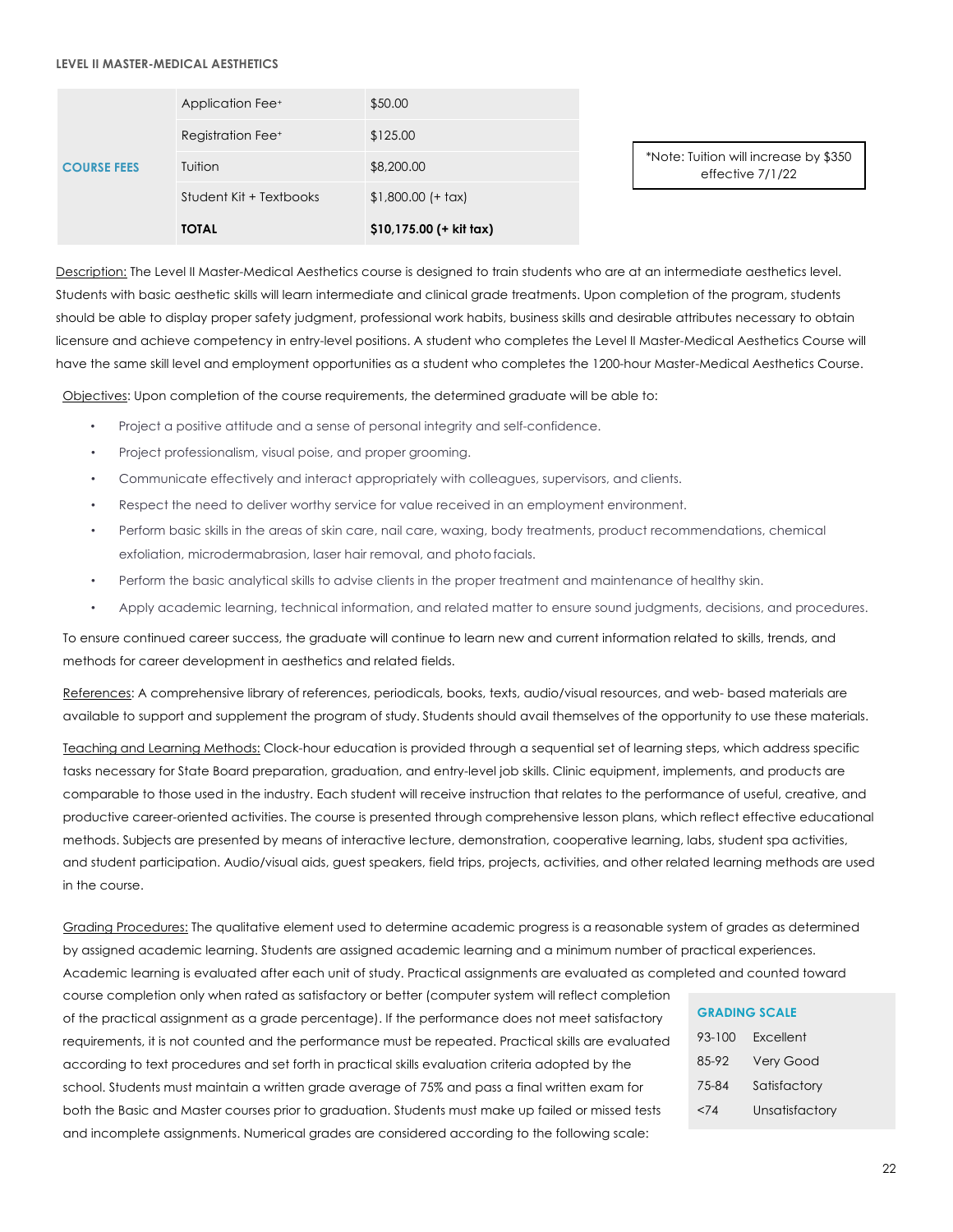| <b>COMPETENCY 3 OF 4 (0-300 HOURS)</b><br>*Level II Master-Medical Students begin at Comp. Level 3 |                | KEY: LP = Lesson Plan $P =$ Practical Application<br>$MT = Midody Text$ WITTS = What it Takes to Succeed Business Manual |                                      |                |                   |
|----------------------------------------------------------------------------------------------------|----------------|--------------------------------------------------------------------------------------------------------------------------|--------------------------------------|----------------|-------------------|
| <b>SUBJECT</b>                                                                                     | <b>HRS</b>     | <b>METHOD</b>                                                                                                            | <b>SUBJECT</b>                       | <b>HRS</b>     | <b>METHOD</b>     |
| <b>Master Level Orientation</b>                                                                    | 5              | LP                                                                                                                       | Intense Pulse Light (IPL) Treatments | 14             | $LP$ ; $P$ ; $MT$ |
| <b>Advanced Chemical Peels</b>                                                                     | 34             | LP; P                                                                                                                    | Laser Hair Removal                   | 48             | $LP$ ; $P$ ; $MT$ |
| Advanced Product Knowledge                                                                         | 8              | $LP$ ; $P$ ; $MT$                                                                                                        | Lash Lift                            | 4              | P                 |
| <b>Body Treatments</b>                                                                             | 28             | $LP$ ; $P$ ; $MT$                                                                                                        | M'Lis Contour Wrap                   | 5              | P                 |
| Brow and Lash Tint                                                                                 | 4              | P                                                                                                                        | Makeup Application                   | 4              | P                 |
| <b>Brow Shaping</b>                                                                                | 2              | P                                                                                                                        | Manicure/Pedicure                    | 10             | P                 |
| Dermasound                                                                                         | 12             | P                                                                                                                        | Microdermabrasion                    | 10             | LP; P             |
| <b>Elective Practical</b>                                                                          | 41             | P                                                                                                                        | Microneedling                        | 12             | LP; P             |
| End of Block Review                                                                                | 10             | LP; MT                                                                                                                   | Sunless Airbrush Tan                 | 3              | P                 |
| Facials                                                                                            | 6              | P                                                                                                                        | Venus RF Skin Tightening             | 4              | P                 |
| Hair Removal (Advanced)                                                                            | 16             | P                                                                                                                        | WITTS Business Course Level III      | $\overline{2}$ | LP; WITTS         |
| HydraFacial                                                                                        | 11             | LP: P                                                                                                                    |                                      |                |                   |
| <b>Injection Assisting</b>                                                                         | $\overline{7}$ | $LP$ ; $P$ ; $MT$                                                                                                        | <b>TOTAL C3 HOURS</b>                | 300            |                   |

| COMPETENCY 4 OF 4 (301-600 HOURS) |            | KEY: LP = Lesson Plan $P =$ Practical Application.<br>MT = Milady Text    WITTS = What it Takes to Succeed Business Manual |                                       |                |                   |
|-----------------------------------|------------|----------------------------------------------------------------------------------------------------------------------------|---------------------------------------|----------------|-------------------|
| <b>SUBJECT</b>                    | <b>HRS</b> | <b>METHOD</b>                                                                                                              | <b>SUBJECT</b>                        | <b>HRS</b>     | <b>METHOD</b>     |
| <b>Advanced Chemical Peels</b>    | 20         | LP; P; MT                                                                                                                  | <b>Infection Control</b>              | 4              | LP: P: MT         |
| <b>Advanced Facial Devices</b>    | 8          | $LP$ ; $P$ ; $MT$                                                                                                          | Intense Pulse Light (IPL) Treatments  | 6              | P                 |
| Advanced Product                  | 4          | $LP$ ; $P$ ; $MT$                                                                                                          | Laser Hair Removal                    | 12             | P                 |
| <b>Advanced Skin Disorders</b>    | 15         | $LP$ ; $P$ ; $MT$                                                                                                          | Lash Lift                             | 4              | P                 |
| <b>Body Treatments</b>            | 16         | LP; P; MT                                                                                                                  | Makeup Application                    | 4              | P                 |
| Brow and Lash Tint                | 6          | P                                                                                                                          | Manicure/Pedicure                     | 17             | P                 |
| <b>Brow Shaping</b>               | 3          | P                                                                                                                          | Medical Terminology                   | $\overline{2}$ | $LP$ ; $P$ ; $MT$ |
| Consultation and Charting         | 7          | LP; P                                                                                                                      | Microdermabrasion                     | 5              | P                 |
| Dermasound                        | 5          | P                                                                                                                          | Microneedling                         | 9              | LP; P             |
| <b>Elective Practical</b>         | 65         | P                                                                                                                          | <b>Plastic Surgery Procedures</b>     | 4              | LP: P: MT         |
| <b>Ethnic Skin Treatments</b>     | 4          | LP; P                                                                                                                      | Pre and Post Medical Treatments       | 4              | LP; P; MT         |
| Facials                           | 12         | P                                                                                                                          | Sunless Airbrush Tan                  | 4              | P                 |
| Hair Removal                      | 19         | P                                                                                                                          | <b>WITTS Business Course Level IV</b> | 24             | LP; P             |
| Hormones                          | 4          | $LP$ ; $P$ ; $MT$                                                                                                          | Working in a Medical Setting          | 8              | $LP$ ; $P$ ; $MT$ |
| Hydrafacial                       | 5          | P                                                                                                                          | <b>TOTAL C4 HOURS</b>                 | 300            |                   |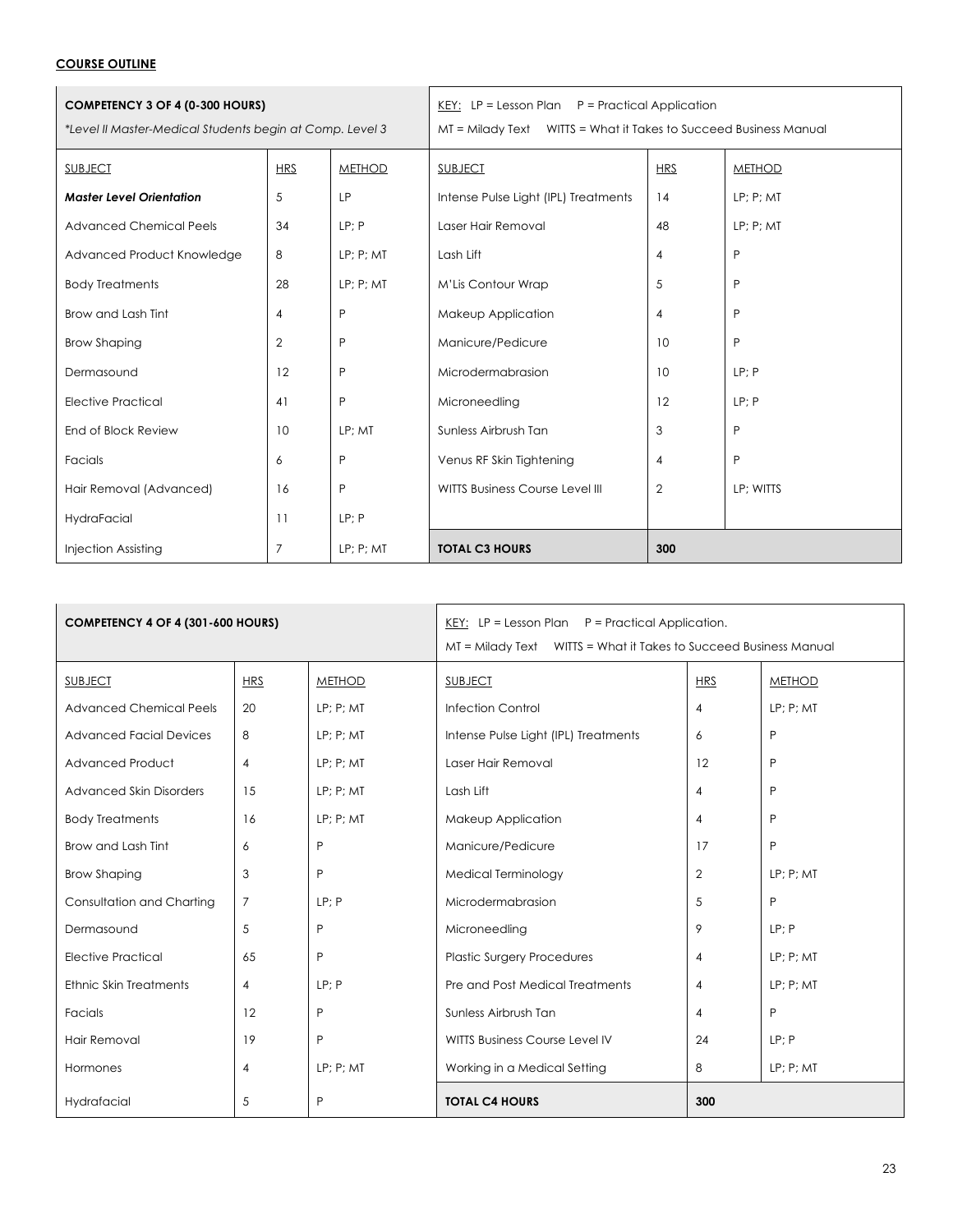Graduation Requirements: Eligible students who are in good standing will receive a graduation diploma from Acaydia recognized by the State of Utah. To be eligible for graduation, students must accomplish the following:

- Pass a written final exam with a grade of 75% or above
- ! Pass a practical final exam with a grade of 75% or above
- Complete required course hours
- Be in good standing with the school

Good Standing means you are:

- Current with financial obligations
- ! Not currently on academic or professional probation
- ! Not currently suspended or subject to disciplinary action

Payment Arrangements: You may pay for your tuition by cash, credit card, debit card, money order, cashier's check, or personal check.

- ! Tuition paid in full will receive a \$250.00 discount. You must not drop the program, or the discount will be void.
- ! In-house payment plans are available.
- You may submit payment with a private loan. The pay in full discount is honored with this option.
- We recommend Mountain America Credit Union if you are interested in a Private Education Loan.
- Financial Aid is available to those who qualify. You may apply for Pell Grants and Stafford Loans byvisiting fafsa.ed.gov. You will need to input our school code, which is **041655**. If your FAFSA has not been submitted and approved before your start date, an in-house payment plan is required.
- You are responsible for any balance not covered by Financial Aid.
- ! Tuition assistance is available for those who qualify from the following programs: Veterans Affairs, Utah State Office of Rehabilitation, and Workforce Services.
- Scholarships are accepted and may be applied toward a student ledger.
- Promotional pricing and/or fee waivers are subject to approval and are subject to be reinstated for early withdrawal or termination. Promotions cannot be combined with any other offer.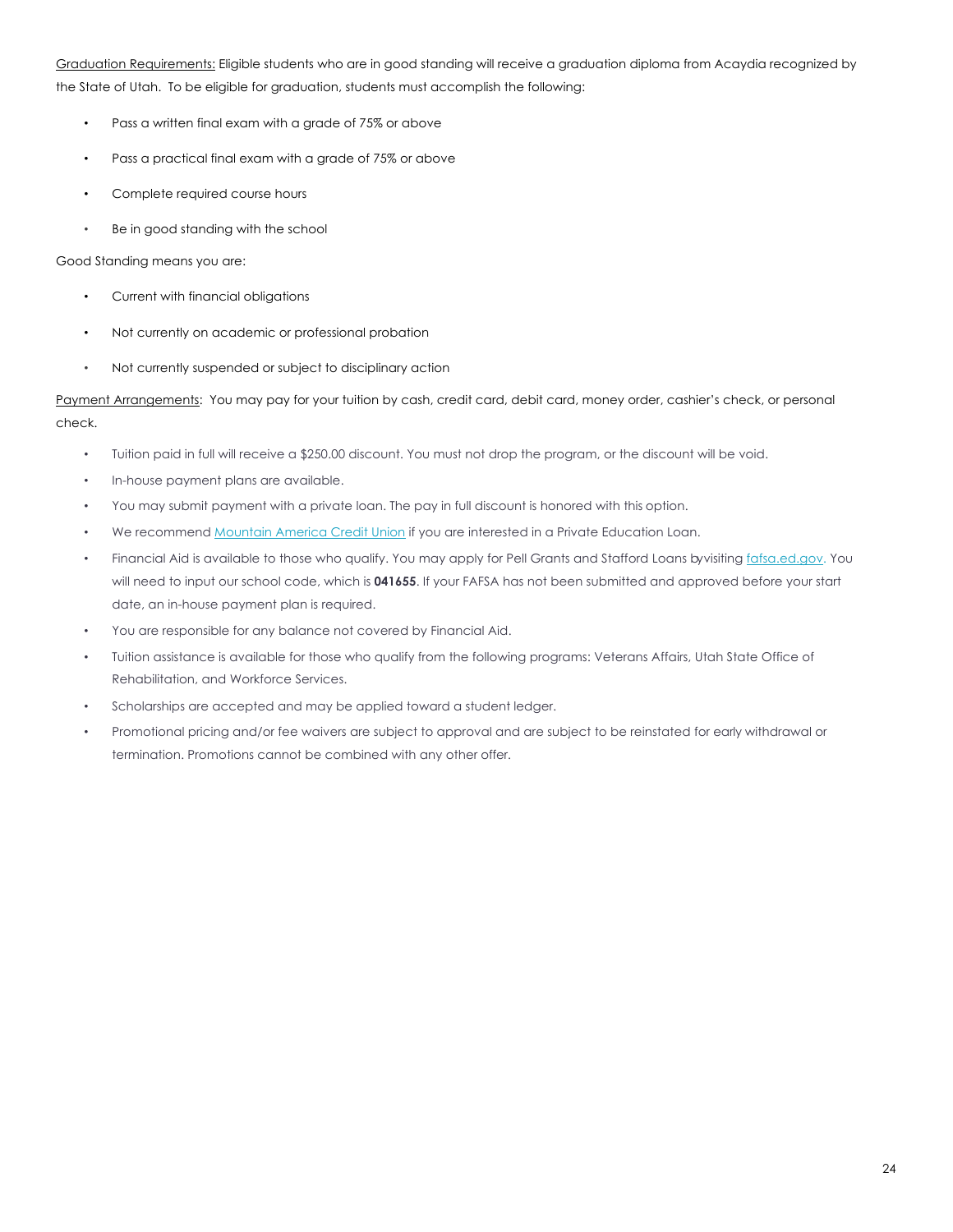#### **LEVEL II MASTER-MEDICAL AESTHETICS DISTANCE HYBRID**

*(30% Distance Education, 70% On Campus)*

|                    | Application Fee <sup>+</sup>   | \$50.00                  |
|--------------------|--------------------------------|--------------------------|
| <b>COURSE FEES</b> | Registration Fee <sup>+</sup>  | \$125.00                 |
|                    | Distance Hybrid Monitoring Fee | \$250.00                 |
|                    | Tuition                        | \$8,200.00               |
|                    | Student Kit + Textbooks        | $$1,800.00 (+ tax)$      |
|                    | <b>TOTAL</b>                   | $$10,425.00$ (+ kit tax) |

\*Note: Tuition will increase by \$350 effective 7/1/22

Description: A 600-hour course designed to train students who are at an intermediate aesthetics level. Students with basic aesthetic skills will learn intermediate and clinical grade treatments. Upon completion of the program, students should be able to display proper safety judgment, professional work habits, business skills and desirable attributes necessary to obtain licensure and achieve competency in entrylevel positions. A student who completes the Level II Master-Medical Aesthetics Distance Hybrid Course will have the same skill level and employment opportunities as a student who completes the 1200-hour Master-Medical Aesthetics Course.

Objectives: Upon completion of the course requirements, the determined graduate will be able to:

- Project a positive attitude and a sense of personal integrity and self-confidence.
- Project professionalism, visual poise, and proper grooming.
- Communicate effectively and interact appropriately with colleagues, supervisors, and clients.
- Respect the need to deliver worthy service for value received in an employment environment.
- Perform basic skills in the areas of skin care, nail care, waxing, body treatments, product recommendations, chemical exfoliation, microdermabrasion, laser hair removal, and photo facials.
- Perform the basic analytical skills to advise clients in the proper treatment and maintenance of healthy skin.
- ! Apply academic learning, technical information, and related matter to ensure sound judgments, decisions, and procedures.

To ensure continued career success, the graduate will continue to learn new and current information related to skills, trends, and methods for career development in aesthetics and related fields.

References: A comprehensive library of references, periodicals, books, texts, audio/visual resources, and web- based materials are available to support and supplement the program of study. Students should avail themselves of the opportunity to use these materials.

Teaching and Learning Methods: Clock-hour education is provided through a sequential set of learning steps, which address specific tasks necessary for State Board preparation, graduation, and entry-level job skills. Clinic equipment, implements, and products are comparable to those used in the industry. Each student will receive instruction that relates to the performance of useful, creative, and productive career-oriented activities. The course is presented through comprehensive lesson plans, which reflect effective educational methods. Subjects are presented by means of interactive lecture, demonstration, cooperative learning, labs, student spa activities, and student participation. Additionally, 30% of the program will be taught via distance education using the technologies of Google Classroom and Milady MindTap. Audio/visual aids, guest speakers, field trips, projects, activities, and other related learning methods are used in the course.

Grading Procedures: The qualitative element used to determine academic progress is a reasonable system of grades as determined by assigned academic learning. Students are assigned academic learning and a minimum number of practical experiences. Academic learning is evaluated after each unit of study. Practical assignments are evaluated as completed and counted toward course completion only when rated as satisfactory or better (computer system will reflect completion of the practical assignment as a grade percentage). If

the performance does not meet satisfactory requirements, it is not counted and the performance must be repeated. Practical skills are evaluated according to text procedures and set forth in practical skills evaluation criteria adopted by the school. Students must maintain a written grade average of 75% and pass a final written exam for both the Basic and Master courses prior to graduation. Students must make up failed or missed tests and incomplete assignments. Numerical grades are considered according to the following scale:

#### **GRADING SCALE**

| 93-100 | <b>Excellent</b> |
|--------|------------------|
| 85-92  | Very Good        |
| 75-84  | Satisfactory     |
| <74    | Unsatisfactory   |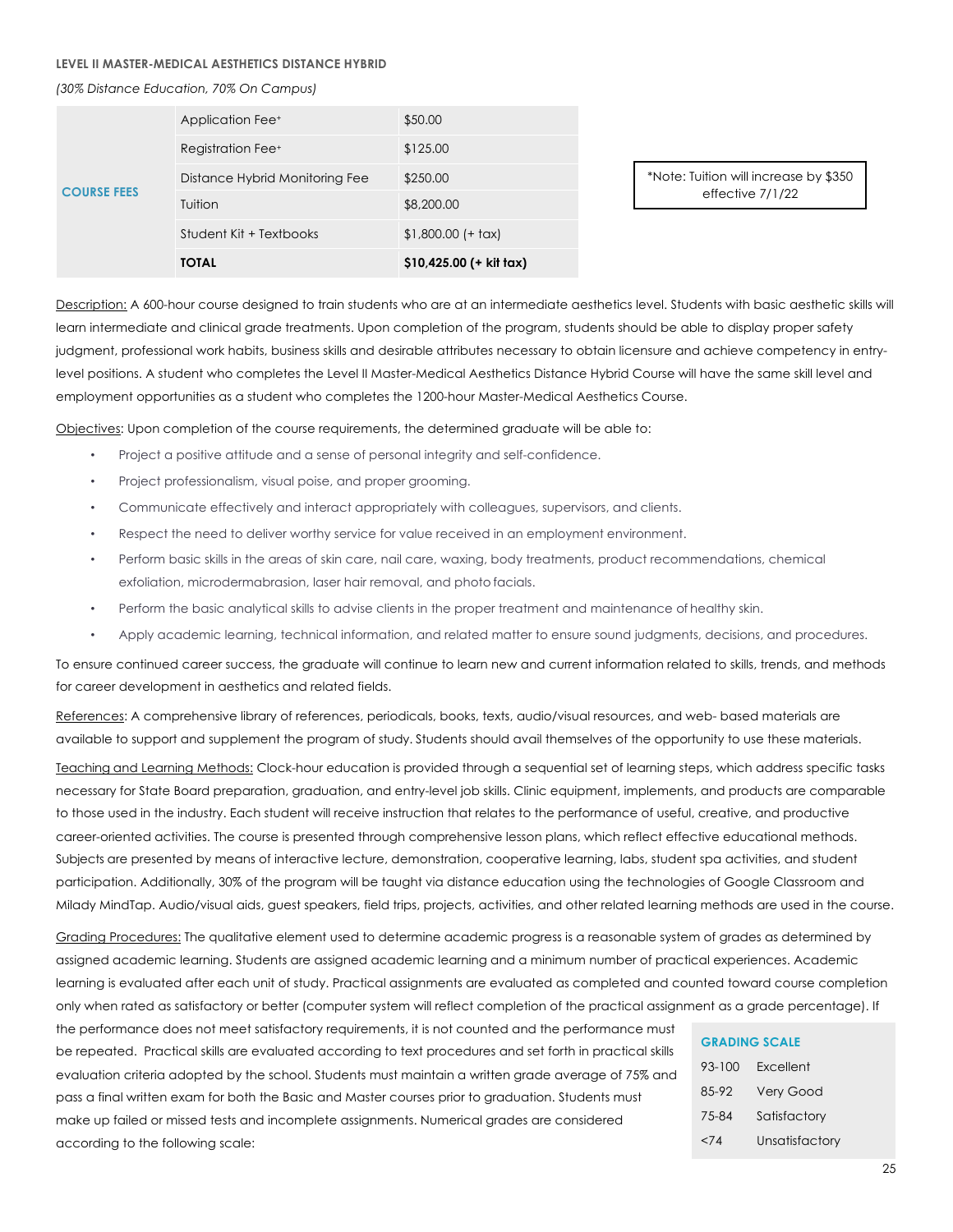## **COURSE OUTLINE**

| <b>COMPETENCY 3 OF 4 (0-300 HOURS)</b>                   |                | KEY: LP = Lesson Plan $P =$ Practical Application $OL = Online$        |                                 |                 |               |
|----------------------------------------------------------|----------------|------------------------------------------------------------------------|---------------------------------|-----------------|---------------|
| *Level II Master-Medical Students begin at Comp. Level 3 |                | WITTS = What it Takes to Succeed Business Manual<br>$MT = Midody$ Text |                                 |                 |               |
| <b>SUBJECT</b>                                           | <b>HRS</b>     | <b>METHOD</b>                                                          | <b>SUBJECT</b>                  | <b>HRS</b>      | <b>METHOD</b> |
| <b>Master Level Orientation</b>                          | 5              | LP                                                                     | Laser Hair Removal              | 48              | LP: P: MT     |
| <b>Advanced Chemical Peels</b>                           | 34             | LP; P                                                                  | Lash Lift                       | $\overline{4}$  | P             |
| Advanced Product Knowledge                               | 8              | LP; P; MT; OL                                                          | M'Lis Contour Wrap              | 5               | P             |
| <b>Body Treatments</b>                                   | 28             | LP; P; MT; OL                                                          | Makeup Application              | 4               | P             |
| Brow and Lash Tint                                       | $\overline{4}$ | P                                                                      | Manicure/Pedicure               | 10              | P             |
| <b>Brow Shaping</b>                                      | $\mathbf{2}$   | P                                                                      | Microdermabrasion               | 10 <sup>°</sup> | LP; P         |
| Dermasound                                               | 12             | P                                                                      | Microneedling                   | 12              | LP; P         |
| <b>Elective Practical</b>                                | 41             | P                                                                      | Sunless Airbrush Tan            | 3               | P             |
| End of Block Review                                      | 10             | LP; MT; OL                                                             | Venus RF Skin Tightening        | $\overline{4}$  | P             |
| Facials                                                  | 6              | P                                                                      | WITTS Business Course Level III | $\overline{2}$  | LP; WITTS; OL |
| Hair Removal (Advanced)                                  | 16             | P                                                                      |                                 |                 |               |
| HydraFacial                                              | 11             | LP; P                                                                  |                                 |                 | $\mathsf{P}$  |
| <b>Injection Assisting</b>                               | $\overline{7}$ | $LP$ ; $P$ ; $MT$                                                      |                                 |                 |               |
| Intense Pulse Light (IPL) Treatments                     | 14             | $LP$ ; $P$ ; $MT$                                                      | <b>TOTAL C3 HOURS</b>           | 300             |               |

| COMPETENCY 4 OF 4 (301-600 HOURS) |                | <u>KEY:</u> LP = Lesson Plan  P = Practical Application  OL = Online<br>$MT = Midody$ Text<br>WITTS = What it Takes to Succeed Business Manual |                                       |                |                   |
|-----------------------------------|----------------|------------------------------------------------------------------------------------------------------------------------------------------------|---------------------------------------|----------------|-------------------|
| <b>SUBJECT</b>                    | <b>HRS</b>     | <b>METHOD</b>                                                                                                                                  | <b>SUBJECT</b>                        | <b>HRS</b>     | <b>METHOD</b>     |
| <b>Advanced Chemical Peels</b>    | 20             | $LP$ ; $P$ ; $MT$                                                                                                                              | <b>Infection Control</b>              | $\overline{4}$ | LP; P; MT         |
| <b>Advanced Facial Devices</b>    | 8              | $LP$ ; $P$ ; $MT$                                                                                                                              | Intense Pulse Light (IPL) Treatments  | 6              | P                 |
| Advanced Product Knowledge        | $\overline{4}$ | $LP$ ; $P$ ; $MT$                                                                                                                              | Laser Hair Removal                    | 12             | P                 |
| Advanced Skin Disorders           | 15             | $LP$ ; $P$ ; $MT$                                                                                                                              | Lash Lift                             | $\overline{4}$ | P                 |
| <b>Body Treatments</b>            | 16             | $LP$ ; $P$ ; $MT$                                                                                                                              | Makeup Application                    | $\overline{4}$ | P                 |
| Brow and Lash Tint                | 6              | P                                                                                                                                              | Manicure/Pedicure                     | 17             | P                 |
| <b>Brow Shaping</b>               | 3              | P                                                                                                                                              | Medical Terminology                   | $\overline{2}$ | $LP$ ; $P$ ; $MT$ |
| Consultation and Charting         | $\overline{7}$ | $LP$ ; $P$ ; $OL$                                                                                                                              | Microdermabrasion                     | 5              | P                 |
| Dermasound                        | 5              | P                                                                                                                                              | Microneedling                         | 9              | LP: P             |
| <b>Elective Practical</b>         | 65             | P                                                                                                                                              | <b>Plastic Surgery Procedures</b>     | $\overline{4}$ | LP; P; MT; OL     |
| <b>Ethnic Skin Treatments</b>     | $\overline{4}$ | $LP$ ; $P$ ; $OL$                                                                                                                              | Pre and Post Medical Treatments       | $\overline{4}$ | LP; P; MT; OL     |
| Facials                           | 12             | P                                                                                                                                              | Sunless Airbrush Tan                  | $\overline{4}$ | P                 |
| Hair Removal                      | 19             | P                                                                                                                                              | <b>WITTS Business Course Level IV</b> | 24             | $LP$ ; $P$ ; $OL$ |
| Hormones                          | $\overline{4}$ | LP; P; MT; OL                                                                                                                                  | Working in a Medical Setting          | 8              | LP; P; MT; OL     |
| Hydrafacial                       | 5              | P                                                                                                                                              | <b>TOTAL C4 HOURS</b>                 | 300            |                   |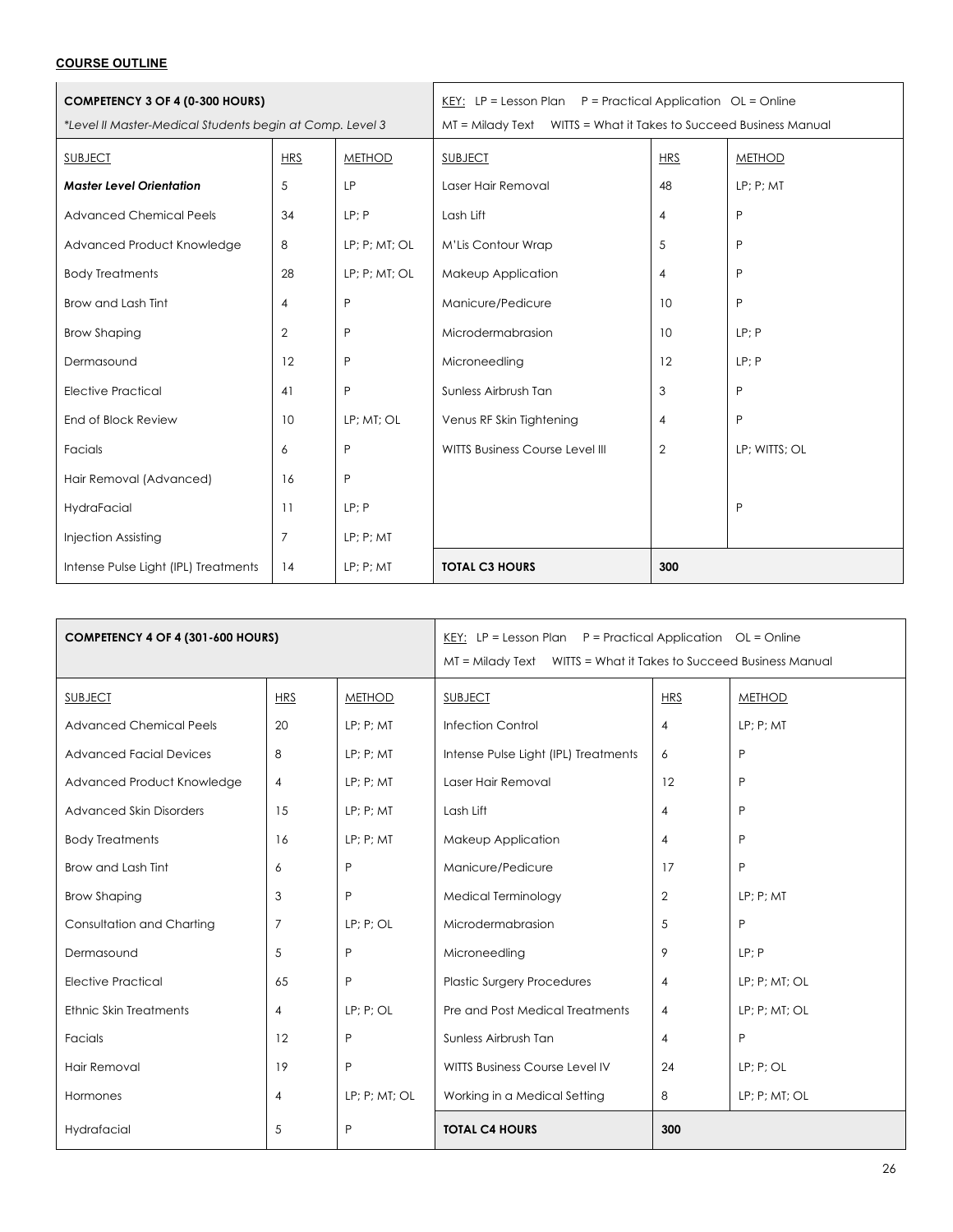Graduation Requirements: Eligible students who are in good standing will receive a graduation diploma from Acaydia recognized by the State of Utah. For those completing a Distance Hybrid program, the Diploma will identify the distance education component. To be eligible for graduation, students must accomplish the following:

- Pass a written final exam with a grade of 75% or above
- Pass a practical final exam with a grade of 75% or above
- Complete required course hours
- Be in good standing with the school

Good Standing means you are:

- Current with financial obligations
- ! Not currently on academic or professional probation
- Not currently suspended or subject to disciplinary action

Payment Arrangements: You may pay for your tuition by cash, credit card, debit card, money order, cashier's check, or personal check.

- ! Tuition paid in full will receive a \$250.00 discount. You must not drop the program, or the discount will be void.
- In-house payment plans are available.
- You may submit payment with a private loan. The pay in full discount is honored with this option.
- We recommend Mountain America Credit Union if you are interested in a Private Education Loan.
- Financial Aid is available to those who qualify. You may apply for Pell Grants and Stafford Loans byvisiting fafsa.ed.gov. You will need to input our school code, which is **041655**. If your FAFSA has not been submitted and approved before your start date, an in-house payment plan is required.
- You are responsible for any balance not covered by Financial Aid.
- ! Tuition assistance is available for those who qualify from the following programs: Veterans Affairs, Utah State Office of Rehabilitation, and Workforce Services.
- Scholarships are accepted and may be applied toward a student ledger.
- Promotional pricing and/or fee waivers are subject to approval and are subject to be reinstated for early withdrawal or termination. Promotions cannot be combined with any other offer.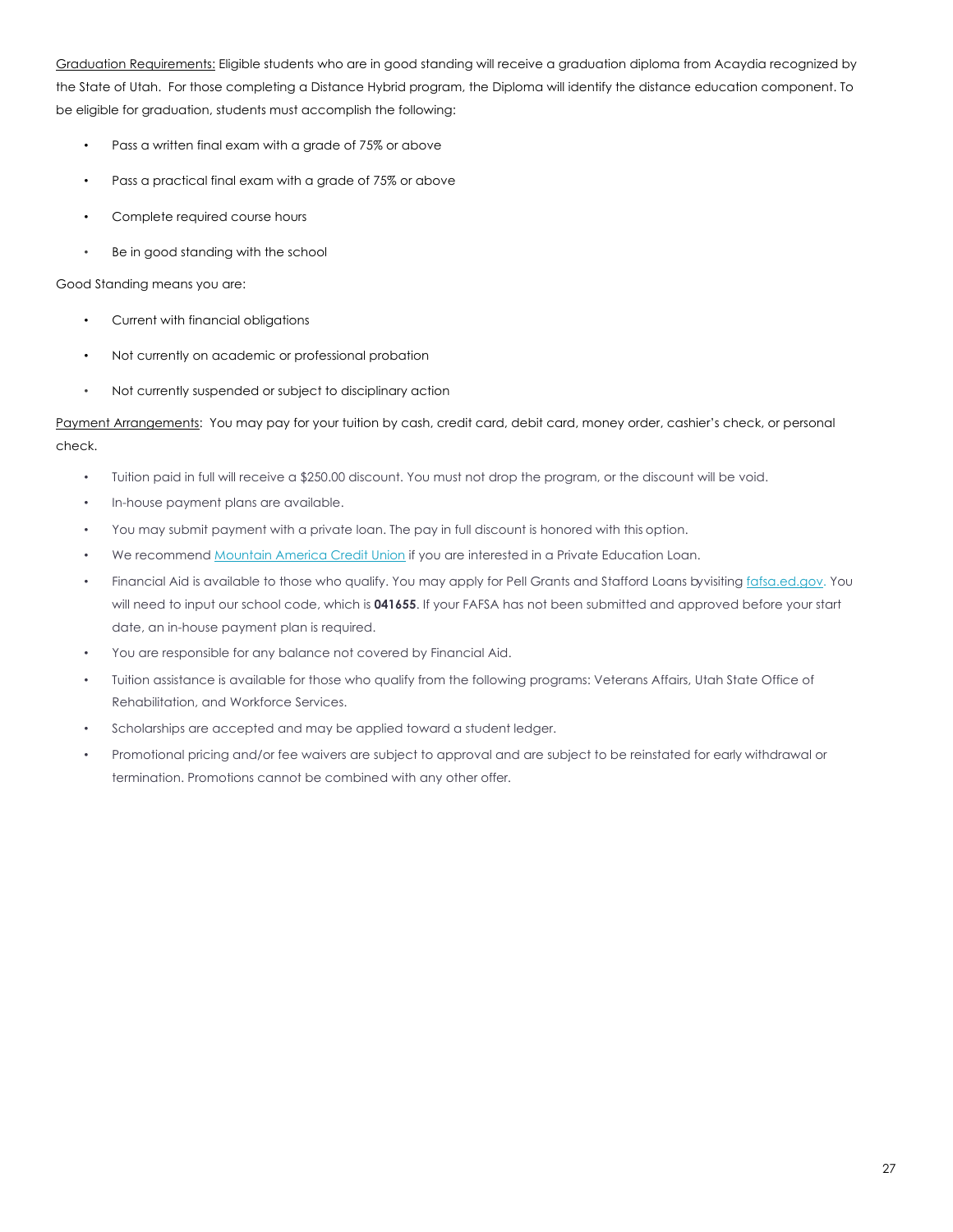#### **INSTRUCTOR TRAINING**

| <b>COURSE FEES</b> | Application Fee <sup>+</sup>  | \$50.00    |
|--------------------|-------------------------------|------------|
|                    | Registration Fee <sup>+</sup> | \$125.00   |
|                    | Tuition                       | \$3,300.00 |
|                    | <b>TOTAL</b>                  | \$3,500.00 |

Description: A 300-hour training course designed to provide students the necessary education to competently instruct Basic and Master Aesthetics Programs. Upon completion of the program, the student should be able to satisfactorily prepare for and administer effective instruction, as well as display professional work habits, business skills, and desirable attributes necessary to obtain licensure and achieve competency in entry-level positions in the aesthetics instructor career field.

Objectives: Upon completion of the course requirements, the determined graduate will be able to:

- Project a positive attitude and a sense of personal integrity and self-confidence.
- Project professionalism, visual poise, and proper grooming.
- Communicate effectively and interact appropriately with colleagues, supervisors, and clients.
- ! Be knowledgeable in lesson preparation, teaching styles, test administering, and classroom management.
- ! Motivate learners and provide effective aesthetic instruction.

To ensure continued career success, the graduate will continue to learn new and current information related to skills, trends, and methods for career development in aesthetics and related fields.

References: A comprehensive library of references, periodicals, books, texts, audio/visual resources, and web- based materials are available to support and supplement the program of study. Students should avail themselves of the opportunity to use these materials.

Teaching Aids and Learning Methods: Clock-hour education is provided through a sequential set of learning steps, which address specific tasks necessary for State Board preparation, graduation, and entry-level job skills. Clinic equipment, implements, and products are comparable to those used in the industry. Each student will receive instruction that relates to the performance of useful, creative, and productive career-oriented activities. The course is presented through comprehensive lesson plans, which reflect effective educational methods. Subjects are presented by means of interactive lecture, demonstration, cooperative learning, labs, student spa activities, and student participation. Audio/visual aids, guest speakers, field trips, projects, activities, and other related learning methods are used in the course.

Grading Procedures: The qualitative element used to determine academic progress is a reasonable system of grades as determined by assigned academic learning. Students are assigned academic learning and a minimum number of practical experiences. Academic learning is evaluated after each unit of study. Practical assignments are evaluated as completed and counted toward course

completion only when rated as satisfactory or better (computer system will reflect completion of the practical assignment as a grade percentage). If the performance does not meet satisfactory requirements, it is not counted and the performance must be repeated. Practical skills are evaluated according to text procedures and set forth in practical skills evaluation criteria adopted by the school. Students must maintain a written grade average of 75% and pass a final written exam for both the Basic and Master courses prior to graduation. Students must make up failed or missed tests and incomplete assignments. Numerical grades are considered according to the following scale:

#### **GRADING SCALE**

| 93-100 | Excellent        |
|--------|------------------|
| 85-92  | <b>Very Good</b> |
| 75-84  | Satisfactory     |
| <74    | Unsatisfactory   |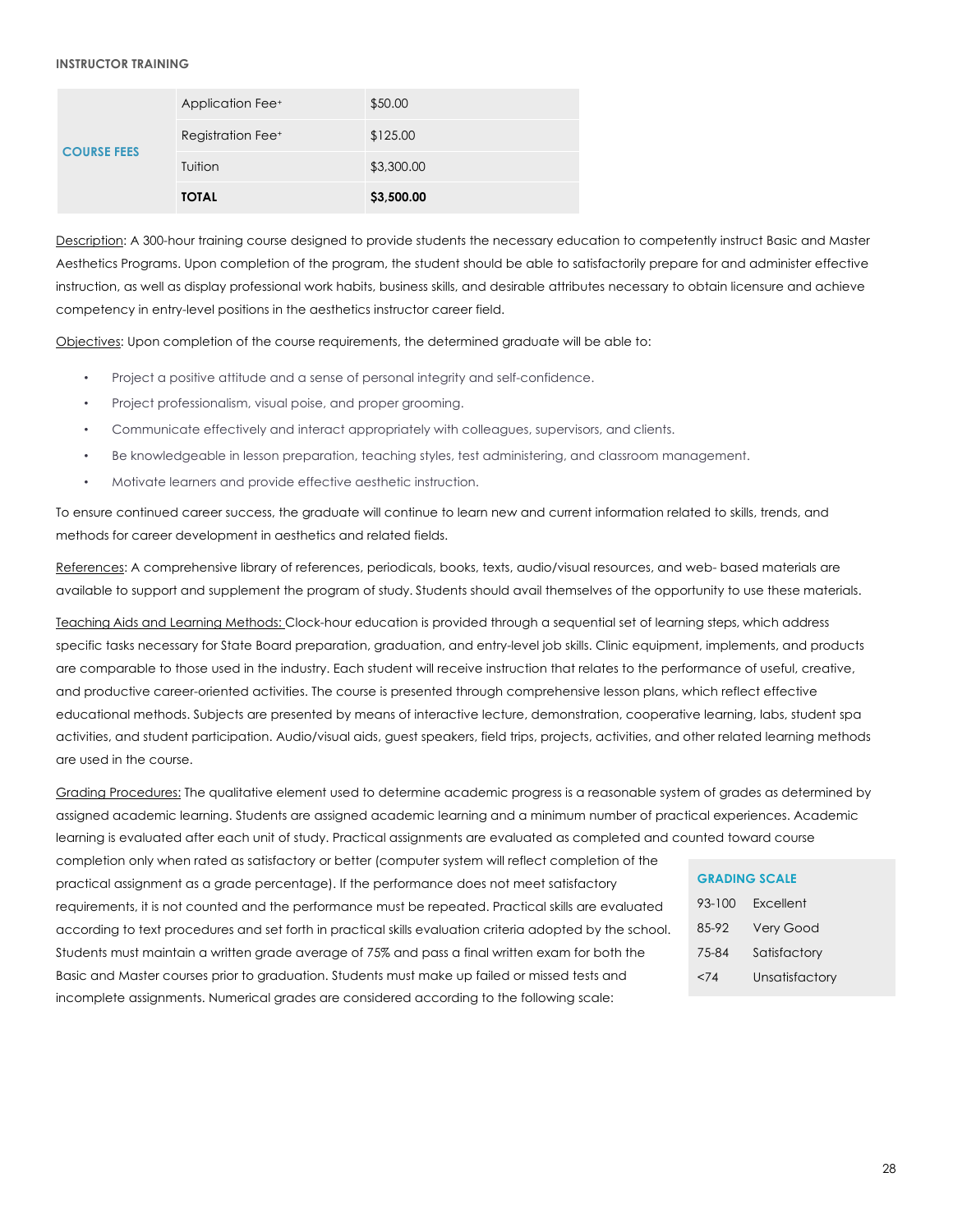#### **COURSE OUTLINE**

**COMPETENCY 1 OF 1 (0-300 HOURS)** KEY: LP = Lesson Plan P = Practical Application MT = Milady Text

| <b>SUBJECT</b>                         | <b>HRS</b>     | <b>METHOD</b>      | <b>SUBJECT</b>         | <b>HRS</b> | <b>METHOD</b> |
|----------------------------------------|----------------|--------------------|------------------------|------------|---------------|
| New Student Orientation                | 5              | <b>LP</b>          | Classroom Observation  | 135        | P             |
| Motivating the Adult Learner           | $\overline{4}$ | LP: MT             | Front Desk Observation | 34         | P             |
| The Learning Process                   | $\overline{4}$ | LP: MT             | Student Teaching       | 90         | P             |
| <b>Teacher Preparation and Methods</b> | 12             | LP; MT             |                        |            |               |
| Classroom Management                   | $\overline{4}$ | LP: M <sub>T</sub> |                        |            |               |
| Laws, Rules and Regulations            | 12             | LP: M <sub>T</sub> | <b>TOTAL C1 HOURS</b>  | 300        |               |

Graduation Requirements: Eligible students who are in good standing will receive a graduation diploma from Acaydia recognized by the State of Utah. To be eligible for graduation, students must accomplish the following:

- Pass a written final exam with a grade of 75% or above
- ! Pass a practical final exam with a grade of 75% or above
- Complete required course hours
- Be in good standing with the school

Good Standing means you are:

- . Current with financial obligations
- Not currently on academic or professional probation
- Not currently suspended or subject to disciplinary action

Payment Arrangements: You may pay for your tuition by cash, credit card, debit card, money order, cashier's check, or personal check.

- ! In-house payment plans are available.
- You may submit payment with a private loan. The pay in full discount is honored with this option.
- We recommend Mountain America Credit Union if you are interested in a Private Education Loan.
- ! Tuition assistance is available for those who qualify from the following programs: Veterans Affairs, Utah State Office of Rehabilitation, and Workforce Services.
- Scholarships are accepted and may be applied toward a student ledger.
- ! Promotional pricing and/or fee waivers are subject to approval and are subject to be reinstated for early withdrawal or termination. Promotions cannot be combined with any other offer.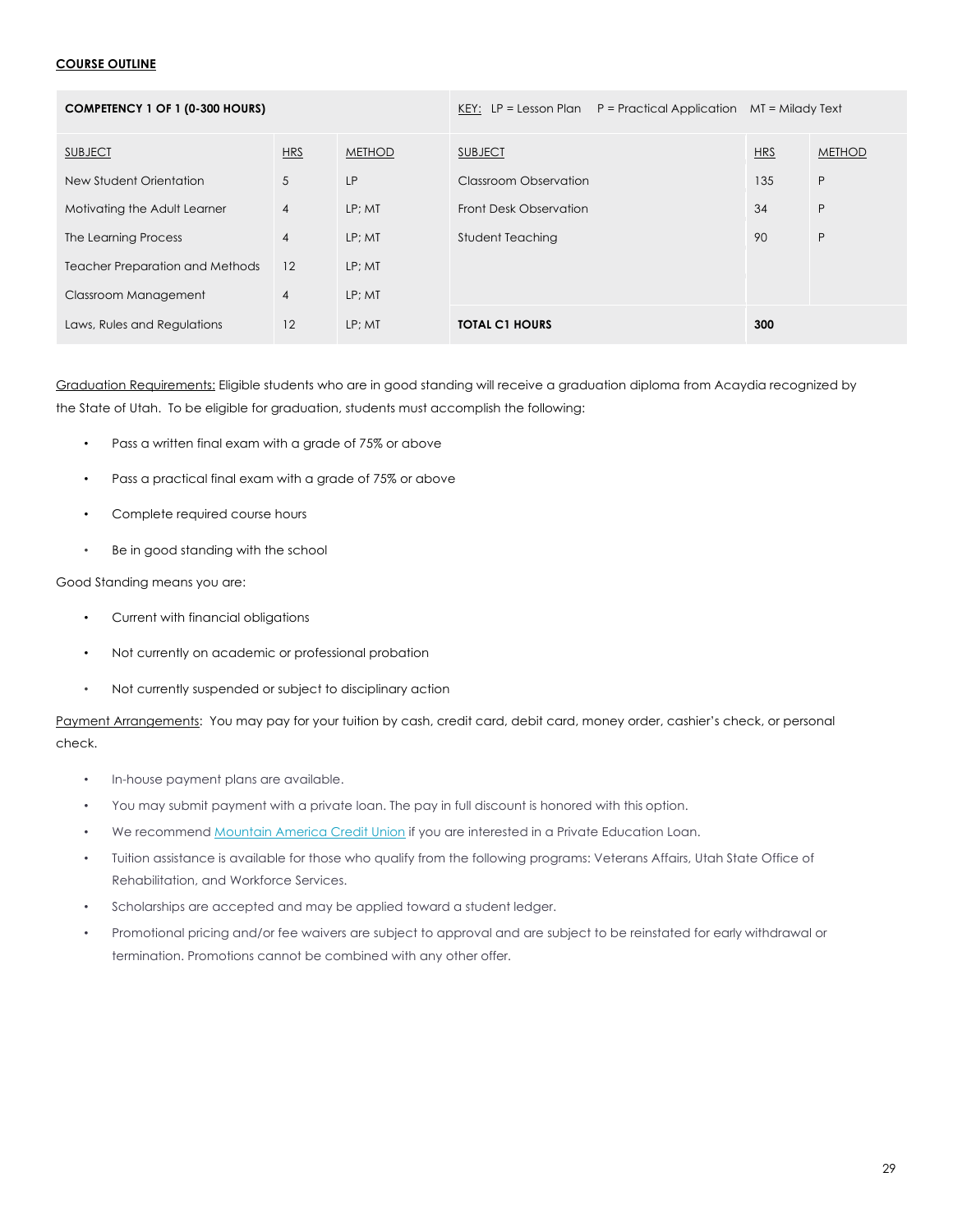# **GENERAL POLICIES**

#### **SAFETY AND PHYSICAL REQUIREMENTS**

Aestheticians use chemical and herbal preparations in their work and must not be allergic to them. They must be able to recognize infectious diseases and know disinfection and safety procedures for the protection of operators and clients. The job of an aesthetician can be physically demanding. Aestheticians in many instances are required to stand or sit for long periods of time. Additionally, aestheticians might be required to reach for things at their feet and above their heads and to lift objects up to 20 pounds. The most demanding physical requirement may be the dexterity required to manipulate skin and to perform delicate procedures to small or sensitive areas of the body.

#### **REFUND POLICY**

- a. If an applicant is not accepted by the school, he/she shall be entitled to a refund of all monies paid, less the non-refundable \$50.00 application fee.
- b. If a student or Legal Guardian (if student is not of legal age) cancels this agreement within three (3) business days from the date the agreement was signed, regardless of whether the student actually started training or not, all monies collected from the school shall be refunded, except the non-refundable \$50.00 application fee. The cancellation date will be determined by the postmark on the written notification or the date said information is delivered to the school administrator in person.
- c. If this agreement is cancelled after three (3) business days from the date that this agreement was signed but prior to the scheduled starting date at Acaydia, the student shall be entitled to a refund of all monies lessthe \$50.00 non-refundable application fee and the \$125.00 registration fee. In type A, B, and C the cancellation date will be determined by the postmark on the written notification or the date said information is delivered to the school administrator.
- d. Enrollment time is defined as the time elapsed between the actual starting date and the student's last date of attendance. All monies due the student shall be refunded within forty-five (45) days of the date the student notifies the school that the student will not be returning or formal cancellation/termination by the school (whether officially or unofficially), which shall occur no more than fourteen (14) days from the last day of physical attendance (unofficial withdrawals will be determined by the institution by monitoring attendance at least every 30 days), or in the case of a leave of absence, the earlier of the date that the student informs the school that he or she will not be returning or the documented date of return. All refunds are based on scheduled hours and will be calculated based on the student's last date of attendance. Acaydia will beentitled to retain tuition according to the schedule below:

| <b>PERCENTAGE OF SCHEDULED</b><br><b>HOURS ELAPSED</b> | <b>TUITION AMOUNT THE SCHOOL</b><br><b>WILL RECEIVE OR RETAIN</b> |
|--------------------------------------------------------|-------------------------------------------------------------------|
| $0.01 - 4.9\%$                                         | 20%                                                               |
| $5 - 9.9\%$                                            | 30%                                                               |
| $10 - 14.9\%$                                          | 40%                                                               |
| $15 - 24.9\%$                                          | 50%                                                               |
| $25 - 49.9\%$                                          | 70%                                                               |
| 50% and over                                           | 100%                                                              |

- e. Should Acaydia suspend or expel a student, Acaydia is not responsible for refunding the student's fees or tuition except as described by the tuition schedule above, minus any and all costs associated with repairing any damage or harm caused by the student, including the repair of equipment or reputation.
- f. For students who enroll in and begin classes, the following schedule of tuition adjustment will be considered:
	- i. If a course is cancelled subsequent to a student's enrollment, and before instruction in the course has begun, Acaydia will provide a full refund of all monies paid, or provide completion of the course.
	- ii. If Acaydia is permanently closed and no longer offers instruction after a student has enrolled, the student shall be entitled to pro-rata refund and a certified copy of hours earned.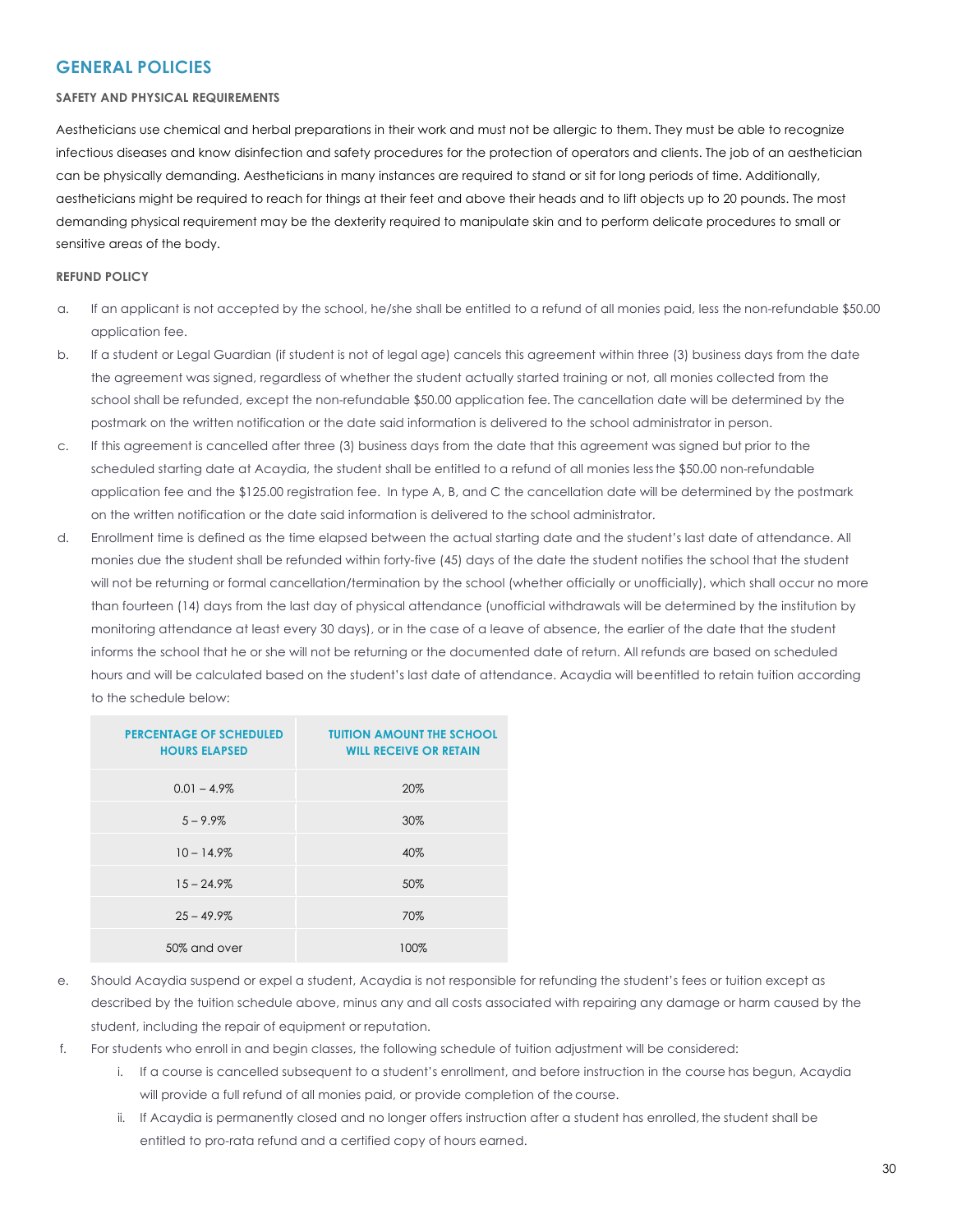- iii. If Acaydia cancels a course and ceases to offer instruction after students have enrolled andinstruction has begun, the school shall provide a pro-rata refund for all students transferring to another school based on the hours accepted by the receiving school, or provide completion of the course or provide a full refund of all monies paid.
- iv. Items in student kit are distributed as the student progresses through the program. Fees for student kits, uniforms and textbooks are non-refundable after (1) custom orders have been placed or (2) items have been received. Other miscellaneous charges the student may incur at the institution (e.g., extra kit materials, books, products, unreturned school property, etc.) will be calculated at the time of withdrawal. All regular fees are identified in the catalog and enrollment agreement.
- v. If a Title IV financial aid recipient withdraws prior to course completion, a calculation for return of Title IV funds will be completed and any applicable returns by the school shall be paid, as applicable, first to the unsubsidized Federal Loan Program; second to the subsidized Federal Loan Program; third to the Federal Pell Grant Program; fourth to other Federal, State, private or institutional student financial assistance programs; and last to the student. After all applicable returns to Title IV aid have been made, this refund policy will apply to determine the amount earned by the school and owed by the student. If the student has received personal payments of Title IV aid, she/he may be required to refund the aid to the applicable program.
- vi. In case of illness or disabling accident, death or other circumstances beyond the control of the student, Acaydia will offer a reasonable settlement at its discretion.

#### **CODE OF ETHICS**

Acaydia is committed to being a school of dedication, academic excellence, professionalism, and integrity. That commitment serves to ensure the realization of Acaydia's mission and the success of its students. Acaydiafaculty, staff, and students must recognize the importance of complying with the Acaydia policies and code of ethics, all of which are designed to achieve its stated mission. Acaydia reserves the right to permanently dismiss any student or staff member whose behavior violates the code of ethics as a first and final step of disciplinary action. The Code of Ethics is as follows:

Compliance with The Law: All faculty and students are expected to comply with all applicable laws and regulations. The practice of aesthetics is a state-regulated industry and each individual, including students, is responsible for knowing and following the law. No student shall engage in the unauthorized practice of aesthetics.

Productive Environment: Acaydia is committed to maintaining a productive educational environment. All faculty and students must proactively share this commitment and must not act in a way that diminishes another's ability to fully participate and learn. All individuals must respect diversity and seek to appreciate its advantages. All individuals must treat others at Acaydia with dignity and respect.

Conflict of Interest: Acaydia faculty owes a duty of undivided business loyalty to the school. Acaydia students owe the same duty of loyalty while working in the student spa. Conflicts of interest may arise when considerations of benefit to a faculty member, staff or student conflict with, or appear to conflict with, that person's ability to perform Acaydia work effectively. Each individual is responsible for avoiding conflicts of interest as well as the appearance of such conflicts.

Proper Use and Protection of Acaydia Assets: All faculty and students are expected to protect Acaydia assets and promote their efficient use. Acaydia assets should be used only for legitimate purposes. Theft, carelessness, misuse, or waste of Acaydia assets increases student costs, damages reputations and results in diminished services.

Confidentiality and Intellectual Property: Acaydia invests significant resources in its literature, internal documents, instructional materials, marketing strategies, business practices, compensation strategies and other information. Acaydia takes precautions to protect this information. Faculty should not share this information with others outside Acaydia, nor should they accept information from third parties, including competitors, without authorization. Students should respect the protections of copyright law and not copy or redistribute materials to third parties.

Non-Discrimination: All faculty and students have the right to enjoy an atmosphere free from harassment. Discrimination or harassment on the basis of race; religion; gender; sex; color; sexual orientation; age; disability; marital status or ethnic or national origin will not be tolerated.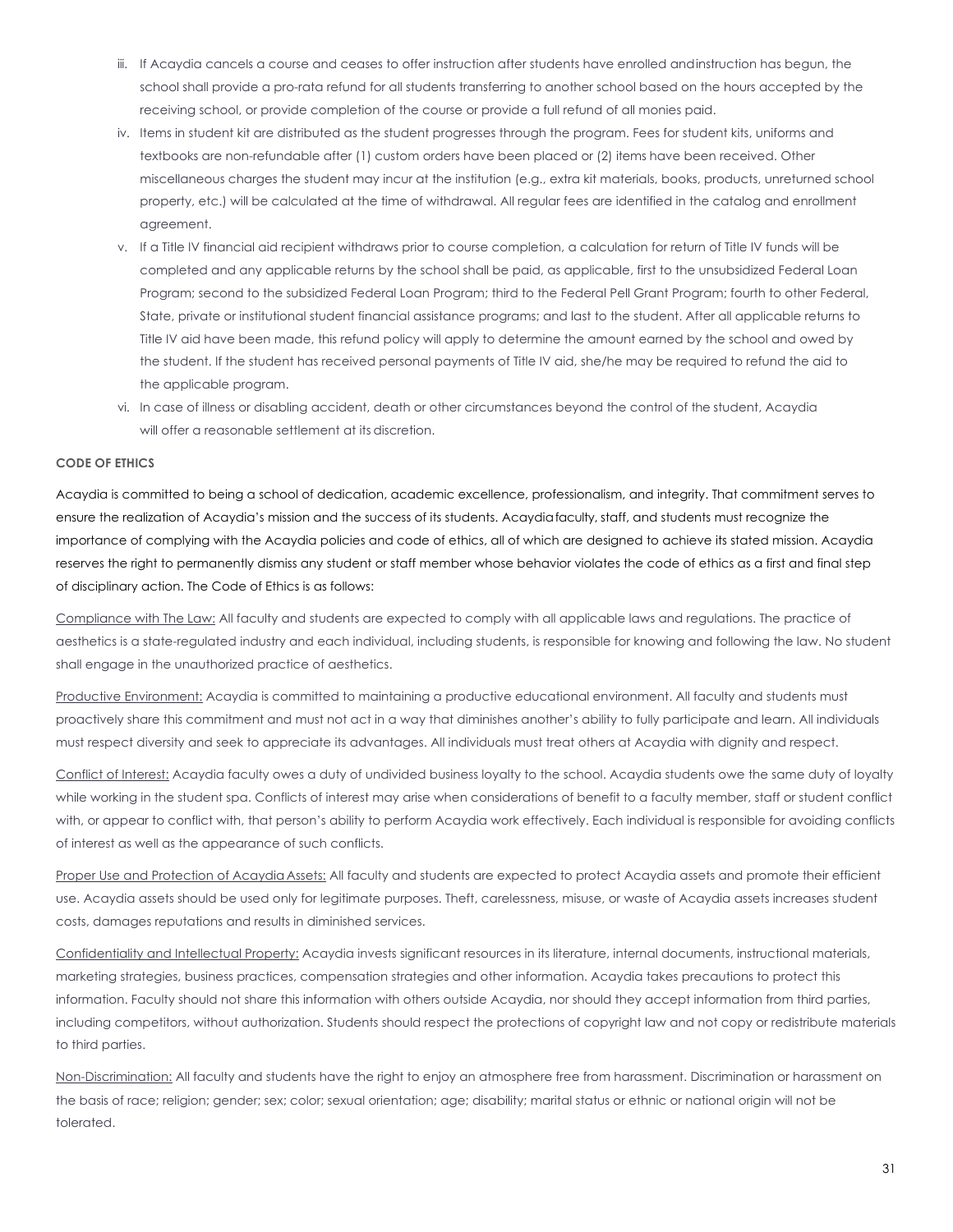Quality Service: Acaydia is committed to providing a quality spa experience for guests. The serene, positive atmosphere space that guests both expect and deserve is easily disturbed by the slightest break in faculty or student focus. Each student who enters the school is responsible for leaving at the door any problems, distractions, or otherwise disrespectful behavior that is not suitable for a tranquil environment. All individuals are held to the highest professional standards of conduct while on campus. No individual should encourage, enable or contribute in any way to a lesser standard.

Fair Dealing: All faculty and students are expected to deal fairly with each other as well as Acaydia's customers, suppliers, and competitors. No person may take unfair advantage of another through manipulation, concealment, misrepresentation of material facts, abuse of privileged information, or any other unfair dealing practice.

Health and Safety:Acaydia is committed to a safe learning environment, both in the classroom and in the spa. All faculty and students are expected to be proactive and cooperative in maintaining such an environment. Acaydia enforces a drug free policy. Alcohol, illegal drugs or tobacco of any form are not permitted on campus. Both Acaydia faculty and students may be subject to drug testing.

#### **DRESS CODE POLICY AND PURPOSE**

Appearance matters when representing our institution in front of clients, visitors or other guests. A student's appearance can create a positive or negative impression that reflects on our institution and culture. Students are expected to follow generally accepted dress code standards for the industry and must be prepared and appropriately dressed for school upon arrival. Administration determines if appearance and attire are not acceptable according to the dress code standards below. Students who arrive to school out of dress code may be asked to clock out and return to school when appropriately dressed.

#### The following dress code rules always apply:

- All students must be clean and well-groomed. Grooming styles dictated by religion and ethnicity are not restricted.
- All clothes must be school-appropriate. Clothes that are typical in workouts and outdoor activities are not allowed.
- All clothes must project professionalism. Clothes that are too revealing or inappropriate are not allowed.
- All clothes must be clean and in good shape. Rips, tears, stains or holes are not allowed.
- Clothes with emblems, logos or text (other than school branded clothing) are not allowed.
- No hats, bandanas or beanies.
- No excessive or large jewelry.
- Hair and makeup must be clean, styled and conservative.

#### Approved Scrub Top and Bottom:

- Must be worn at all times.
- A plain, solid, long sleeved, black, white, or gray shirt may be worn underneath the scrub top. (No hoods, high neck, printed or textured material permitted.)
- Only approved jackets or sweatshirts purchased from the school store may be worn on campus.

#### Shoes/Socks:

- Athletic or tennis shoes only; any color permitted.
- Must be in 'like new' condition.
- Boots, wedges, heels, sandals, or other casual type shoes are not permitted.
- Socks must be 'no-show' or white.

#### Nails:

- Nails cannot extend past the end of the finger.
- Must be well groomed.
- No chipped nail polish.

#### Piercings/Tattoos:

• Exposed piercings and gauges are subject to approval. Tattoos with profanity, nudity or deemed offensive must be covered.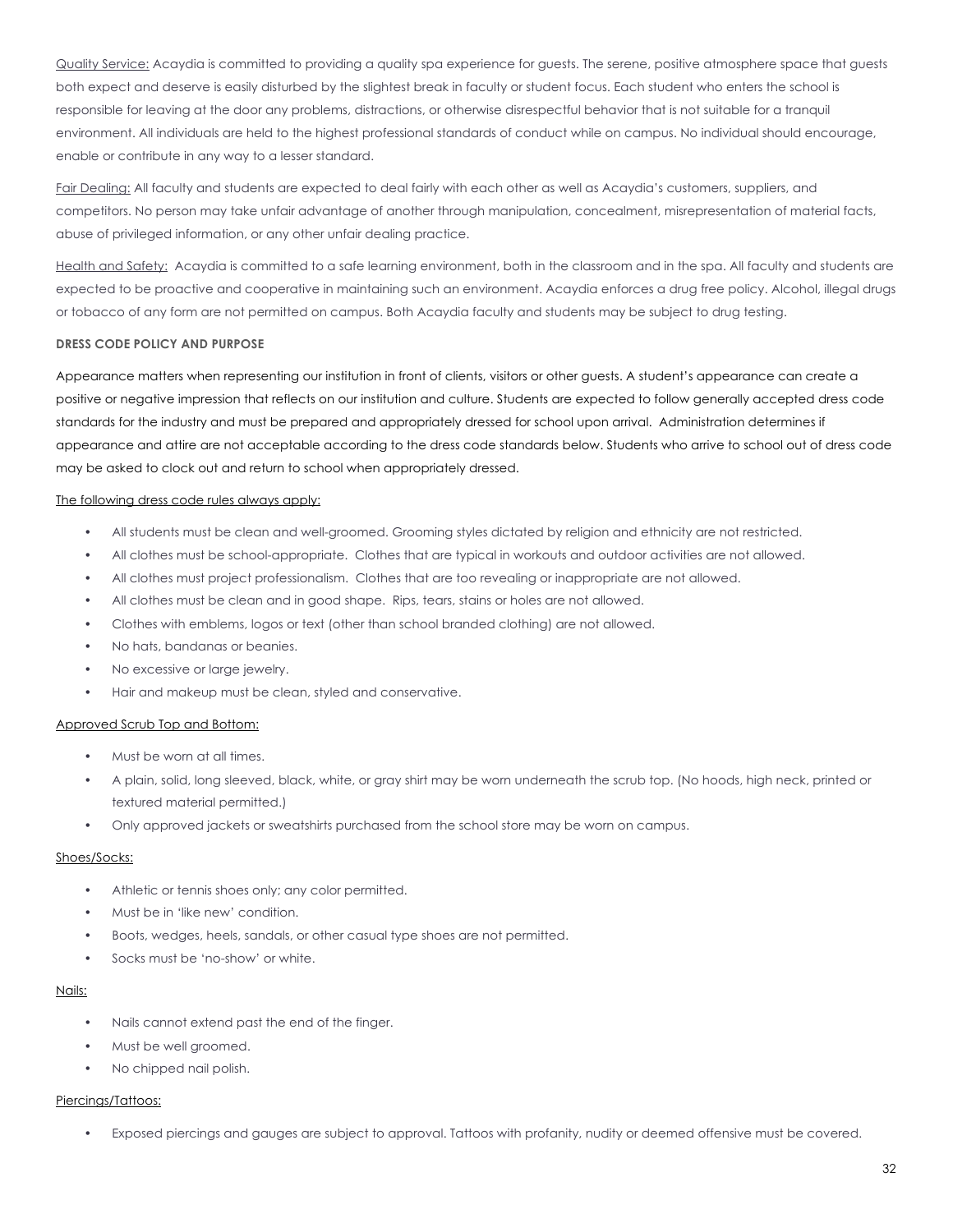The dress code may be changed in special cases. For example, dress-down/casual days when students are permitted to wear clothing like jeans, t-shirts and casual shoes.

#### **OFF CAMPUS ACTIVITIES**

Students may be offered optional opportunities to attend and participate in off-campus activities during or after school hours. Acaydia, its proprietors, officers, agents, affiliates or operators are not responsible for accidents or damages that arise from such activities.

#### **GENERAL ATTENDANCE POLICY**

Acaydia recognizes the importance of regular and on-time student attendance as a critical starting point for high levels of achievement. The opportunities lost through student absence and tardiness leave learning gaps that are difficult to fill. Any class missed, regardless of cause, reduces the opportunity for learning and may adversely affect a student's achievement.

Accordingly, Acaydia is an attendance-taking institution that requires student attendance in order for students to remain enrolled. This policy sets forth additional details related to student attendance.

#### Students are expected to:

- Be in class and on-time every school day.
- Notify the school prior to any absence. Failure to properly notify Acaydia prior to any absence is a violation of professional standards and may result in a written warning. Exceptions may include cases of extreme emergency where contacting Acaydia would be impractical or impossible. Prior to a late arrival or absence, students must contact the school prior to their scheduled arrival time. Acceptable methods of contact include:
	- o Phone call or text to the front desk. Personal phone contact with a front desk staff member is preferred; however, a detailed voicemail or text to the front desk line is acceptable.
	- o Email or text staff member: This method should be used only as a last resort. Staff members are not obligated to give personal cell phone numbers. If a student has access to a staff member's phone number, please respect privacy and only text in an emergency.
	- o In case of emergency or illness: The student will be given the opportunity to explain the case with supporting documentation (doctor's note, police report, etc.) within 7 business days of the occurrence. At its discretion, Acaydia will make a determination of action.
- Not miss more than 20 hours in a 300-hour period. (see Student Conduct section)

#### **MISSED WORK POLICY**

Students are required, as necessary, to make-up assignments, exams or other work missed as a result of any excused or unexcused absence. An excused absence is when the student notifies and has approval from the institution for their absence, whereas an unexcused absence is when the student fails to notify the institution of their absence. The student must make arrangements with the instructor to ensure that all work is made up in a timely manner. Arrangements to take a missed exam must be made with the instructor and are subject to a \$10.00 fee. All arrangements are subject to approval.

#### **MAKE-UP/EXTRA HOUR POLICY**

Although students are expected to attend school regularly, Acaydia offers opportunities for those who have missed school hours to attend extra shifts in order to encourage on-time graduation. Make-up hours are not guaranteed and priority is given to those who have less than 200 hours remaining. Future make-up hour opportunities are subject to be revoked if the student does not attend the shift committed to. Students attending make-up or extra-hours shifts may not exceed 105% overall attendance.

#### **LEAVE OF ABSENCE POLICY**

A Leave of Absence (LOA) is defined as an approved interruption of training for an extenuating circumstance, where the student is reasonably expected to return to the institution and has no effect on the Satisfactory Academic Progress Standard. All requests for a leave of absence must be submitted in writing in advance and include the reason for the request and the student's signature, unless unforeseen circumstances prevent the student from doing so. For example, if a student were injured in a car accident and needed a few weeks to recover before returning to the institution, the student would not have been able to request the LOA in advance. The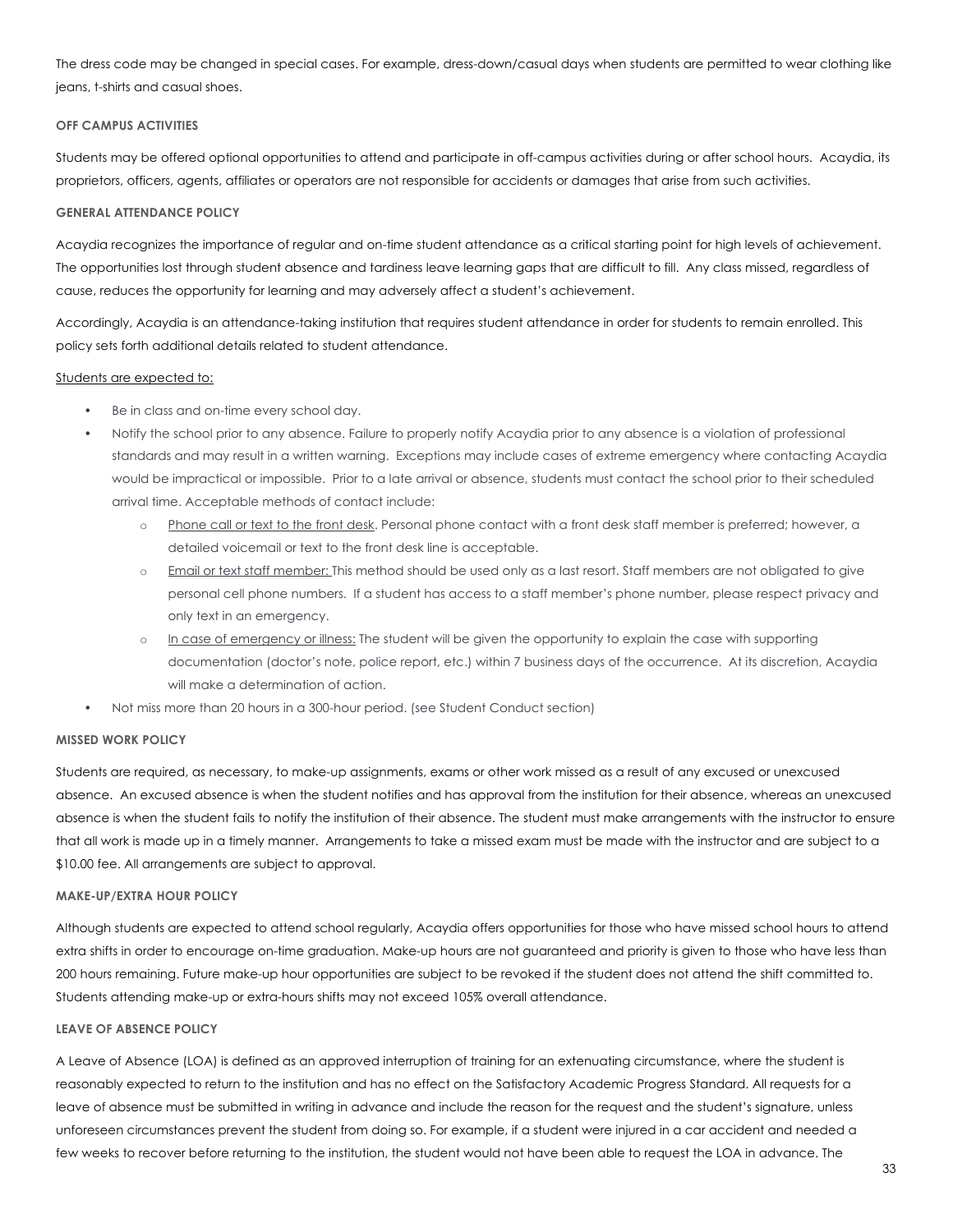institution may grant an LOA to a student who did not provide the request prior to the LOA due to unforeseen circumstances if the institution documents the reason for its decision and collects the request from the student at a later date. In this example, the beginning date of the approved LOA would be determined by the institution to be the first date the student was unable to attend the institution because of the accident.

A Leave of Absence must be a minimum of 14 days and may not exceed 30 days. One LOA may be granted in any 600-hour program. (No LOA's offered for the Instructor Training Program.) Two LOA's may be granted for the 1200-hour program and may not exceed 30 days each. For very unusual/ limited circumstances, more than the allotted LOA's in a program may be permitted but the total number of days of the LOA may not exceed 180 days.

If enrollment is temporarily interrupted for a Leave of Absence, the student will return to school in the same progress status as prior to the Leave of Absence or other interruption of training. Hours elapsed during a leave of absence will extend the student's contract period and maximum time frame by the same number of days taken in the leave of absence and will not be included in the student's cumulative attendance percentage calculation.

Students who withdraw prior to completion of the course and wish to re-enroll will return in the same satisfactory academic progress status as at the time of withdrawal. A student who has been granted an LOA will be considered withdrawn if he/she does not return to school on the date of return of the LOA, or the date the student notifies the school they are not returning, whichever is earlier. The withdrawal date for the purpose of calculating a refund is always the student's last day of attendance. NOTE: Complete documentation and certain conditions are needed to support this request. i.e.: jury duty, military reasons including National Guard requirements, and circumstances meeting criteria covered under FMLA (Family & Medical Leave Act of 1993). No additional costs will be assessed as a result of the leave of absence.

#### **STUDENT CONDUCT POLICY**

Acaydia operates under principles of professionalism and integrity. Students are expected to abide by the same principles. Students are accountable to the Acaydia Code of Ethics, which is inclusive of Acaydia's written policies as well as unwritten policies governing the understanding of professional principles. Our principles, expectations, procedures and guidelines are discussed in detail during student orientation in order for students to gain clarity about the school's expectations and Acaydia's commitment to upholding the highest professional standards. Students who violate the Acaydia Code of Ethics are subject to disciplinary action. The most common form of disciplinary action is a documented written warning, which is discussed with the student and submitted to the student's file. Although the purpose of a warning is to guide students toward professionalism, there are certain violations that are subject to immediate termination.

#### **Upon receiving a fifth (5th) written warning, the student will be terminated from the program.**

#### Reasons a student may be asked to clock out and leave campus (missed time will be counted as missed hours):

- Dress Code violation
- Cell phone usage in an undesignated area, such as the clinic floor or classroom
- Unproductive or participating in non-school related activities while on the clock

#### Reasons a student may receive a written warning:

- Continued violations of items listed above
- Not informing the school of a late arrival (tardy) or absence (no call/no show)
- Missing more than 20 hours at a 300-hour checkpoint (when a competency period ends)
- Cumulative GPA is <75% at a 300-hour checkpoint (when a competency period ends)
- Misuse of timeclock or accruing hours dishonestly
- Code of Ethics violation

#### Reasons a student may be subject to suspension or immediate termination:

- Continued violations of items listed above
- Drug or alcohol policy violation
- Theft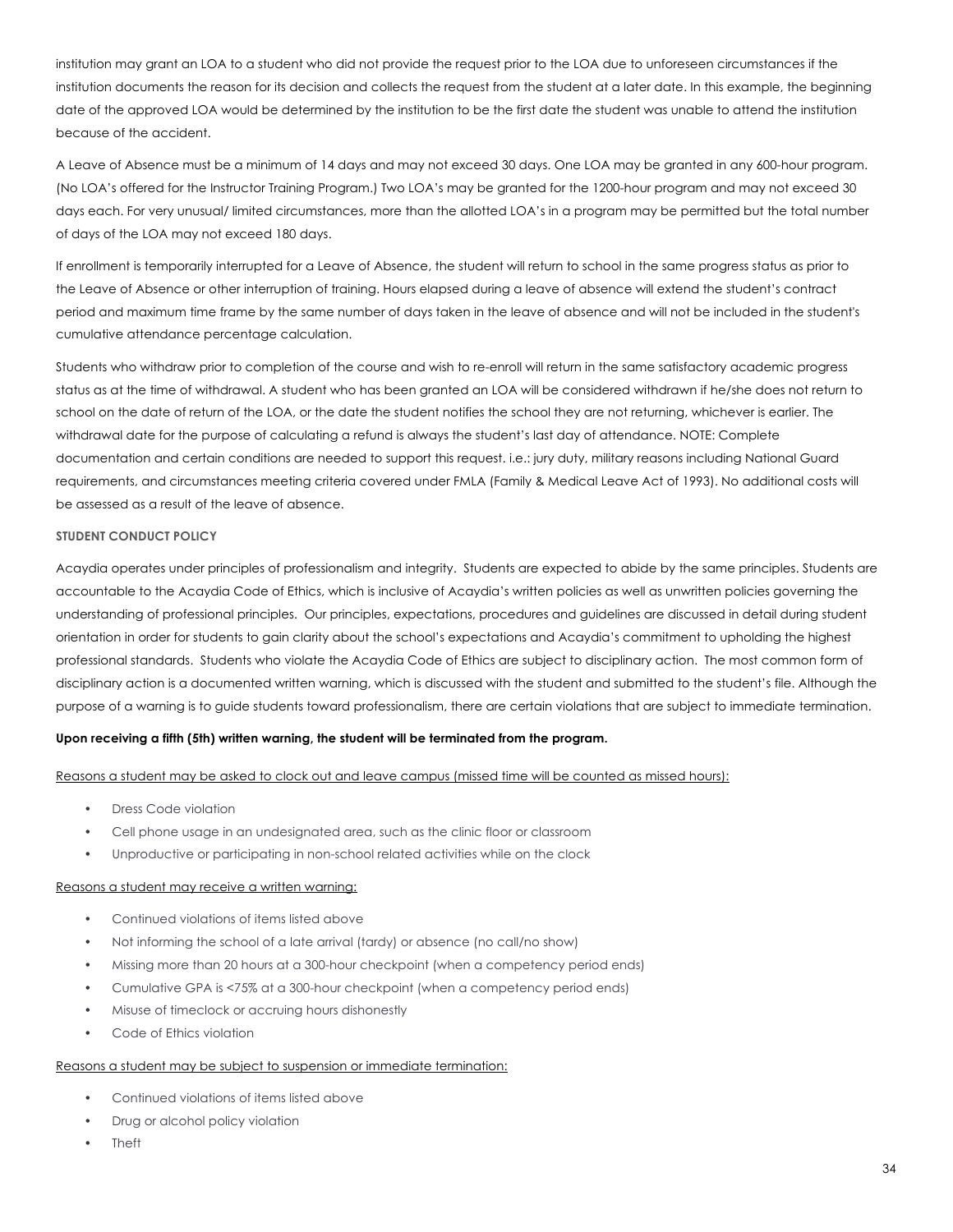- Excessive and consecutive absences (14 consecutive school days missed)
- Code of Ethics Violation (termination determined by administration)

# **EXTRA INSTITUTIONAL CHARGES**

Extra instruction charges (overtime fees) are incurred by the student when 'grace hours' have been exhausted. Each student is granted 20 'grace hours' (or allowed hours of absence without incurring additional instructional charges) per 300 hours enrolled. When 'grace hours' are exhausted, extra instructional charges of \$15.00 per hour, payable in advance, will be applied to the student ledger for remaining hours to complete the program.

# **STUDENT DISPUTES**

Students who wish to dispute exam grades, attendance scores, written notices, or evaluations may do so by scheduling an appointment with their instructor, administration or the Education Director. The student may be asked to submit a written statement of the dispute for review. In the statement the student must describe the specific score or evaluation in dispute and the nature of the dispute. Acaydia will review progress disputes with the relevant instructor within 10 days of receipt of the dispute statement. If the student is not satisfied with the resolution, an official grievance statement may be filed in accordance with the institution's grievance policy.

# **GRIEVANCE POLICY**

The party filing a complaint must submit the complaint in writing on the designated form provided by the institution. Acaydia will acknowledge and investigate all written complaints. The student will be notified of the results of the investigation in a timely manner. Records of complaints and their resolution will be retained in school files. A student may choose to submit written complaints regarding actions taken by Acaydia, or the institution's polices that they feel are in violation of state and/or federal laws to:

# **The Utah Division of Occupational and Professional Licensing**

PO Box 146741 Salt Lake City, Utah 84111(801) 530-6628

# **FAMILY EDUCATIONAL RIGHTS AND PRIVACY ACT (FERPA)**

Every student has the right to inspect and review their admissions, academic, and financial aid records. The student is to submit a signed and dated written request to the administration office identifying the records they wish to inspect. The school's administration will make arrangements with the student to determine the date and time the records are to be inspected. Students must be able to review records within 45 days of request.

Any student who wishes to have any records amended, is to submit a signed and dated written request to the administration office clearly identifying the part of the record the student wants changed and specify purpose of change. The school will make a determination and notify the student in writing. If a request is denied, Acaydia allows the student to request a hearing to challenge the contents of the education records, on the accounts that the records are inaccurate, misleading, or violate the rights of the student. Students have the right to provide consent for the disclosure of their records.

Each new year, students are notified of their rights under FERPA, which includes the rights to inspect and review education records. Acaydia maintains a record in the student's file listing to whom personally identifiable information was disclosed and the legitimate interests the parties had in obtaining the information (does not apply to school officials with a legitimate educational interest or to directory information).

FERPA authorizes disclosure without consent to:

- School Official who has legitimate educational interest
- Contracted party with the school (attorney, auditor, etc.)
- Parent of eligible student (dependent on tax return)
- Government agencies
- Certain court orders or subpoenas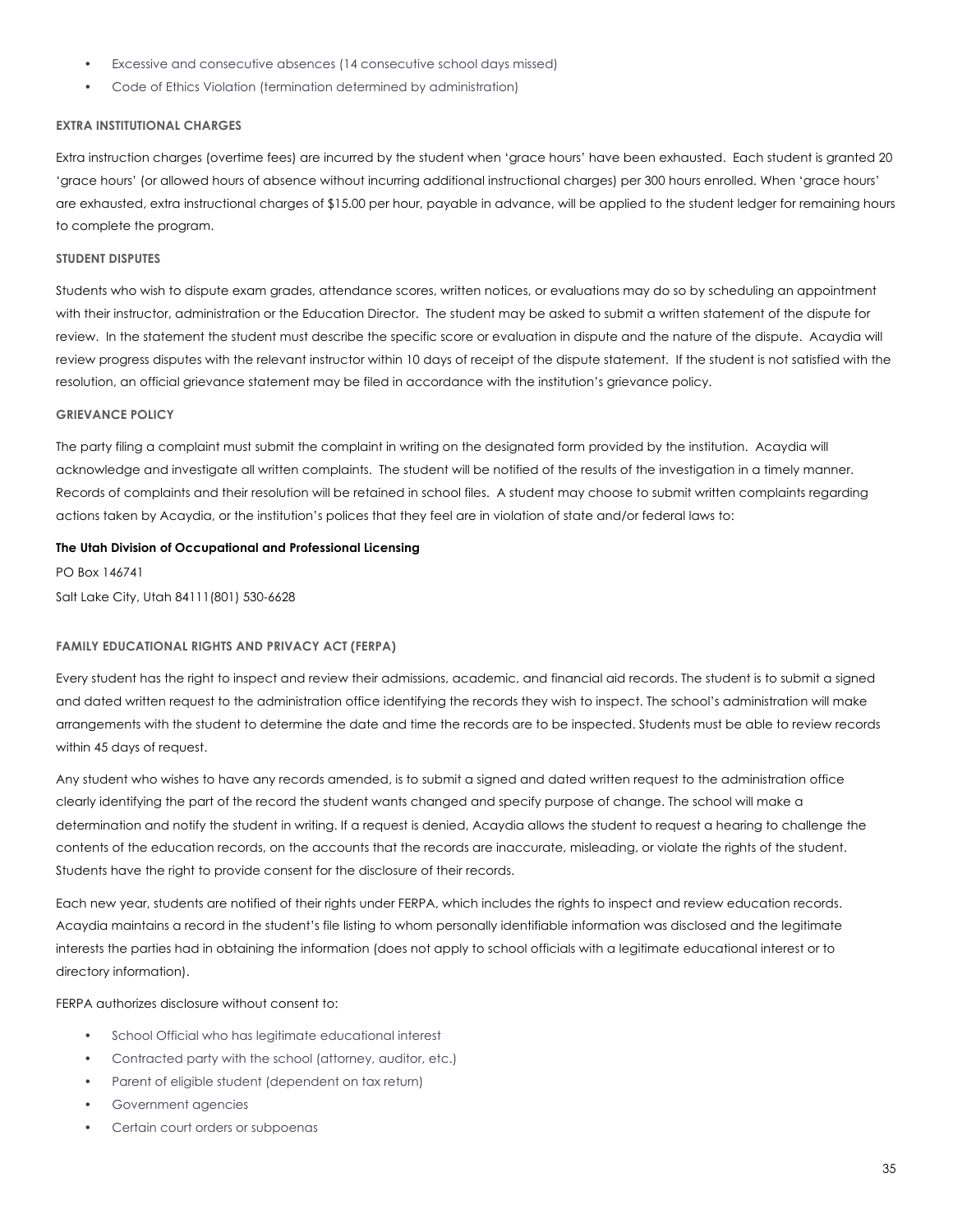The school does not release any information to parties seeking directory information. The student has the right to file a complaint with the U.S. Department of Education if they feel the school failed to comply with the requirements under FERPA.

The name and address of the office that oversees FERPA is:

#### **Family Policy Compliance Office**

US Department of Education 400 Maryland Avenue, SW Washington, DC 20202

Request to Disclose Information: Except under special conditions, a student must provide a signed and dated written consent before an education agency or school may disclose personally identifiable information form the student's education records. The written consent must:

- Specify the records that may be disclosed
- State the purpose of the disclosure
- Identify the party or class of parties to whom the disclosure may be made

When a Disclosure is Made: If a parent or eligible student so request, the school must provide him or her with a copy of the records disclosed, and if the parent of a student who is not an eligible student so request, the school must provide the student with a copy of the records disclosed. Signed and dated written consent may include a record and signature in an electronic form that:

- Identifies and authenticates a particular person as the source of the electronic consent
- Indicates such a person's approval of the information contained in the electronic consent

Consent Not Required: Acaydia may disclose personally identifiable information to the parties listed below.

- School officials with legitimate educational interests
- U.S. Comptroller General, U.S. Attorney General, U.S. Department of Education
- State and local officials
- Authorized organizations conducting educational research
- Accrediting agencies
- Alleged victim of a crime
- Parent of a Dependent Student as defined by the IRS
- Parent of a student under 21 regarding the violation of a law regarding alcohol or drug abuse

FERPA and Subpoenas: In contrast to the exceptions to the notification and recordkeeping requirements granted for law enforcement purposes, educational agencies or institutions may disclose information pursuant to any other court order or lawfully issued subpoena only if the school makes a reasonable effort to notify the parent or eligible student of the order or subpoena in advance of compliance, so that the parent or eligible student may seek protective action. Additionally, schools must comply with FERPA's recordkeeping requirements under 34 CFR 99.32 when disclosing information pursuant to a standard court order or subpoena.

Acaydia makes a reasonable effort to notify a student who is the subject of a subpoena or court order before complying, so that the student may seek protective action (unless the court or issuing agency has prohibited such disclosure).

HIPAA and FERPA: HIPAA applies to Health Care Providers, private benefit plans, and health care clearinghouses. It does not apply to other types of organizations whose receipt or maintenance of health records is incidental to their normal course of business. FERPA does not limit what records Acaydia may obtain, create, or maintain. It provides safeguards for education records. If a health record is used to make a decision in regard to a student's education program, (e.g., whether a student should receive extended time for testing; or be exempt from an academic requirement, such as SAP) the health record may be construed to be an education record. In that case the normal FERPA provisions for safeguarding the record would apply.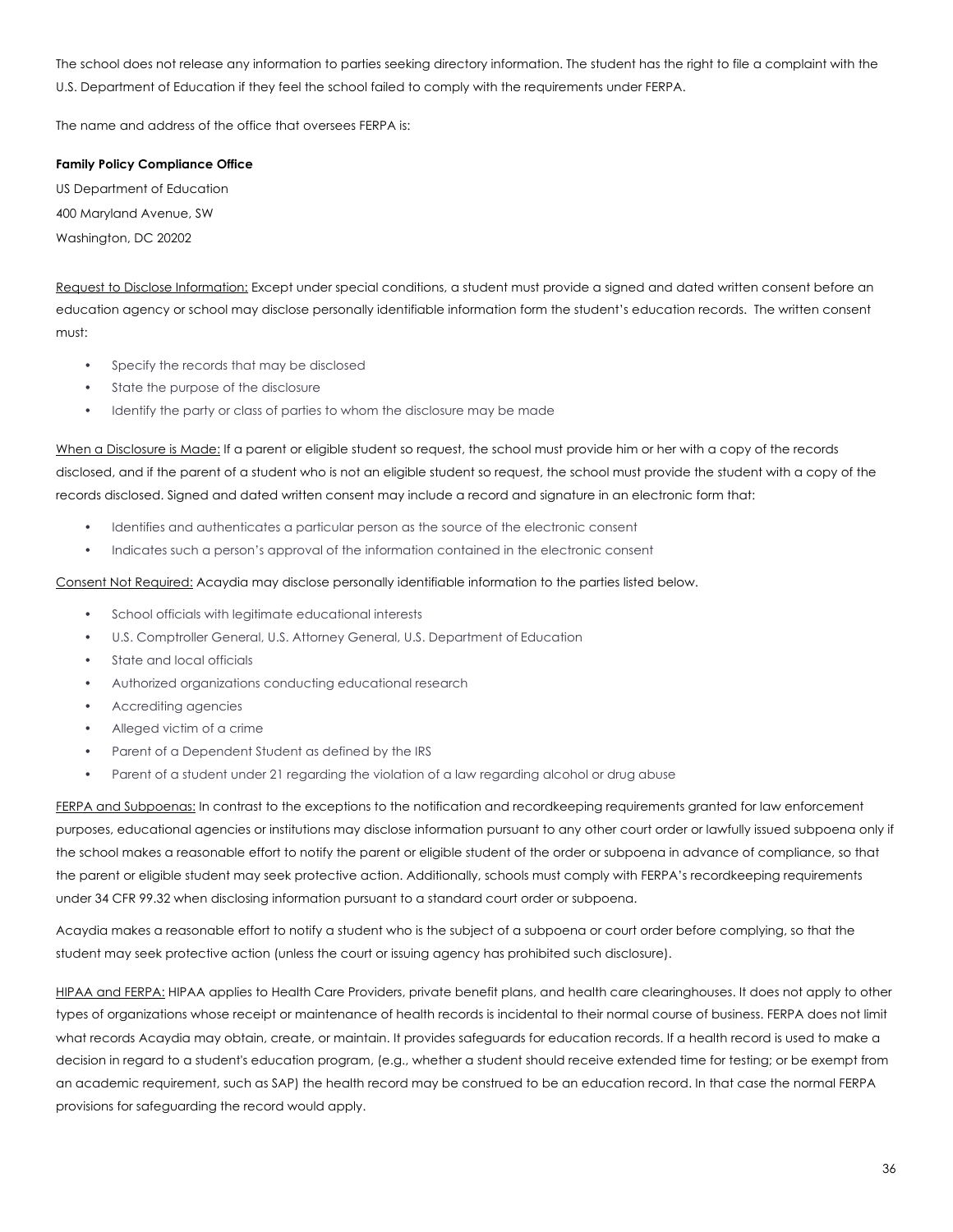Health and Safety Exemption Requirement: A health and safety exemption permits the disclosure of personally identifiable information from a student's record in case of an immediate threat to the health or safety of students or other individuals. Acaydia follows the provisions outlined in the regulations as follows:

• The school only discloses personally identifiable information from an education record to appropriate parties in connection with an emergency *if* knowledge of the information is necessary to protect the health or safety of the student or other individuals.

Patriot Act Changes to FERPA: In response to the terrorist attacks on the United States that took place on September 11, 2001, Congress made changes to FERPA. Acaydia complies with the changes made to FERPA as a result of the USA Patriot Act as outlined in DCL April 12, 2002.

Information Security Program: Acaydia safeguards all nonpublic personal information in the school's possession (from students, parents, or other individuals with whom the school has a customer relationship). This safeguarding also pertains to the customers of other financial institutions that have provided such information to the school.

Acaydia is committed to providing a comprehensive information security program. This security program is designed to achieve the following objectives:

1) Ensures the security and confidentiality of customer information.

- All customer information is maintained on a secure computer network and is treated with the utmost confidentiality. Any paper files containing customer information are managed byAcaydia employees and are stored in a secured location
- Customer information is only accessible to those on staff who require access in order to fulfill their necessary job functions
- Acaydia utilizes security cameras to enhance all aspects of school security and file protection

2) Protects against any anticipated threats or hazards to the security or integrity of such information.

• As information security threats or hazards are anticipated, Acaydia will evaluate eachsituation on a case-by-case basis and act accordingly to best protect against these threats or hazards

3) Protects against unauthorized access to or use of such information that could result in substantial harm or inconvenience to any customer.

• Only authorized persons are granted access to customer information, thus preventing any harm or threat to customer information

Acaydia designates members of its Management Team to be designated coordinators responsible for the coordination of its information security program. The designated coordinators are responsible to identify reasonably foreseeable internal and external risks to customer information. At a minimum, Acaydia's risk assessment includes the consideration of risks in each of the following areas:

- Employee training and management
- Information systems, including network and software design, as well as information processing, storage, transmission, and disposal
- Detecting, preventing, and responding to attacks, intrusions, or other system failures

Acaydia has employed information safeguards to control the risks it identifies through risk assessment, and regularly tests or otherwise monitors the effectiveness of these safeguards. An evaluation and adjustments are regularly performed by Acaydia as it observes the results of risk assessments and testing, and considers any other outside influences that would compel the school to make necessary adjustments to its information security program. Acaydia requires that its service providers are capable of maintaining appropriate safeguards for customer information and that such safeguards are implemented and maintained.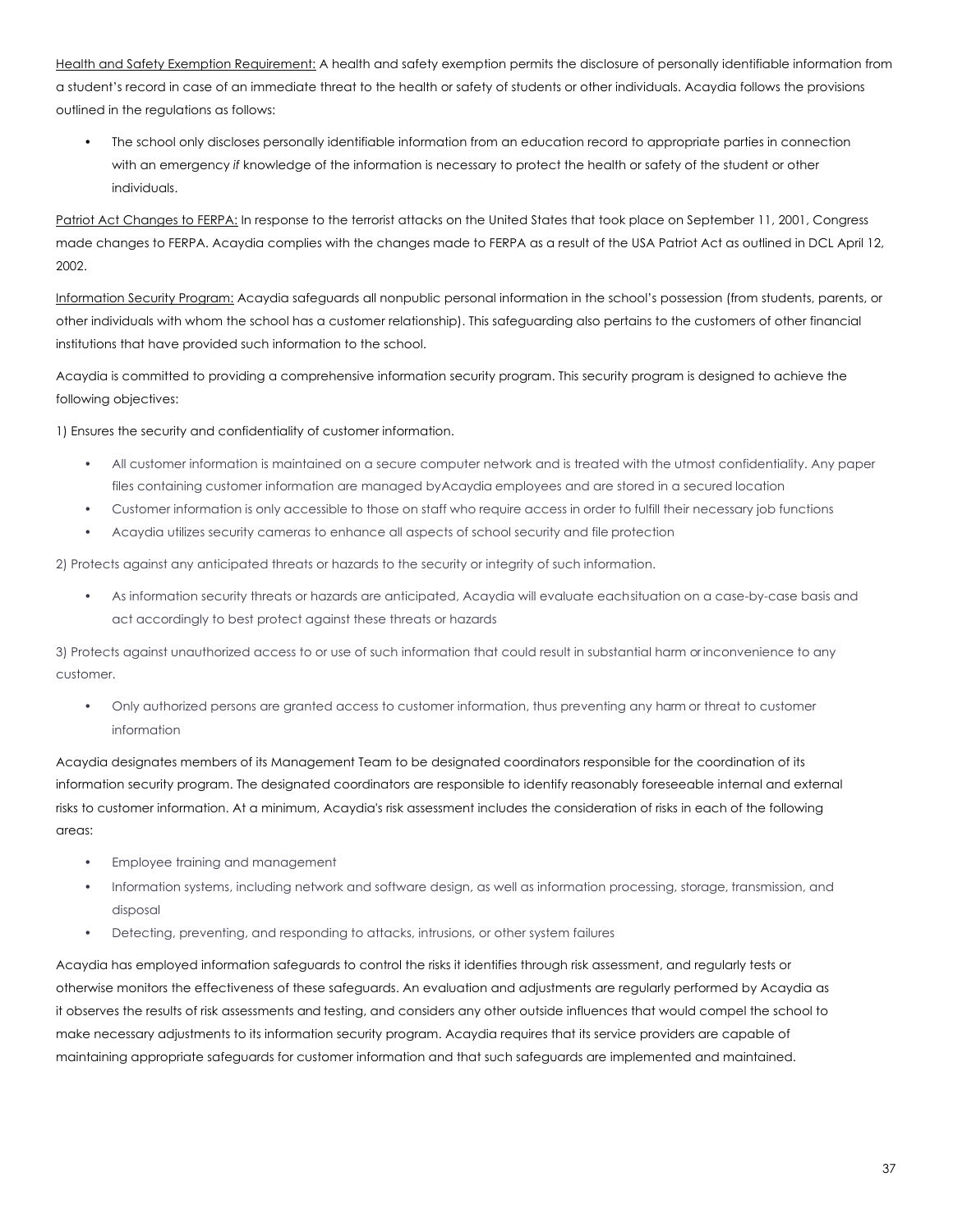#### **SATISFACTORY ACADEMIC PROGRESS**

Satisfactory Academic Progress Policy: The Satisfactory Academic Progress (SAP) Policy is applied consistently to all students enrolled, regardless of whether participating in Title IV programs. It is printed in the catalog to ensure that all students receive a copy prior to enrollment. The policy complies with the guidelines established by the National Accrediting Commission of Career Arts and Sciences (NACCAS) and the federal regulations established by the United States Department of Education.

Evaluation Periods: Students are evaluated for SAP at the following evaluation points (both the *hour* and the *week* requirements must be met):

| <b>PROGRAM</b>                                                  | <b>ACTUAL CLOCKED HOURS</b> | <b>ACTUAL WEEKS</b> |
|-----------------------------------------------------------------|-----------------------------|---------------------|
| Level I Basic Aesthetics                                        | 300                         | 8                   |
| Level I Basic Aesthetics Distance Hybrid                        | 300                         | 8                   |
| Level II Master-Medical Aesthetics                              | 300                         | $\,8\,$             |
| Level II Master-Medical Aesthetics Distance Hybrid              | 300                         | $\,8\,$             |
| Master-Medical Aesthetics (37.5hrs/wk schedule)                 | 488                         | 13                  |
|                                                                 | 975                         | 26                  |
|                                                                 | 1088                        | 29                  |
| Master-Medical Aesthetics (all other schedules)                 | 450                         | 13.5                |
|                                                                 | 900                         | 27                  |
|                                                                 | 1050                        | 31.5                |
| Master-Medical Aesthetics Distance Hybrid (37.5hrs/wk schedule) | 488                         | 13                  |
|                                                                 | 975                         | 26                  |
|                                                                 | 1088                        | 29                  |
| Master-Medical Aesthetics Distance Hybrid (all other schedules) | 450                         | 13.5                |
|                                                                 | 900                         | 27                  |
|                                                                 | 1050                        | 31.5                |
| Instructor Training                                             | 150                         | $\overline{4}$      |

Evaluations will determine if the student has met the minimum requirements for SAP. The frequency of evaluations ensures that students have ample opportunity to meet both the attendance and academic progress requirements of at least one evaluation by midpoint in the course. Students meeting the minimum requirements for academics and attendance at the evaluation point are considered to be making SAP until the next scheduled evaluation. This institution's academic year associated with the 37.5 hours/week schedule for the 1200 clock hour Master-Medical Aesthetics and Master-Medical Aesthetics Distance Hybrid programs is 975 clock hours and 26 academic weeks. The institution's academic year for all other schedules and programs is 900 clock hours and 27 academic weeks.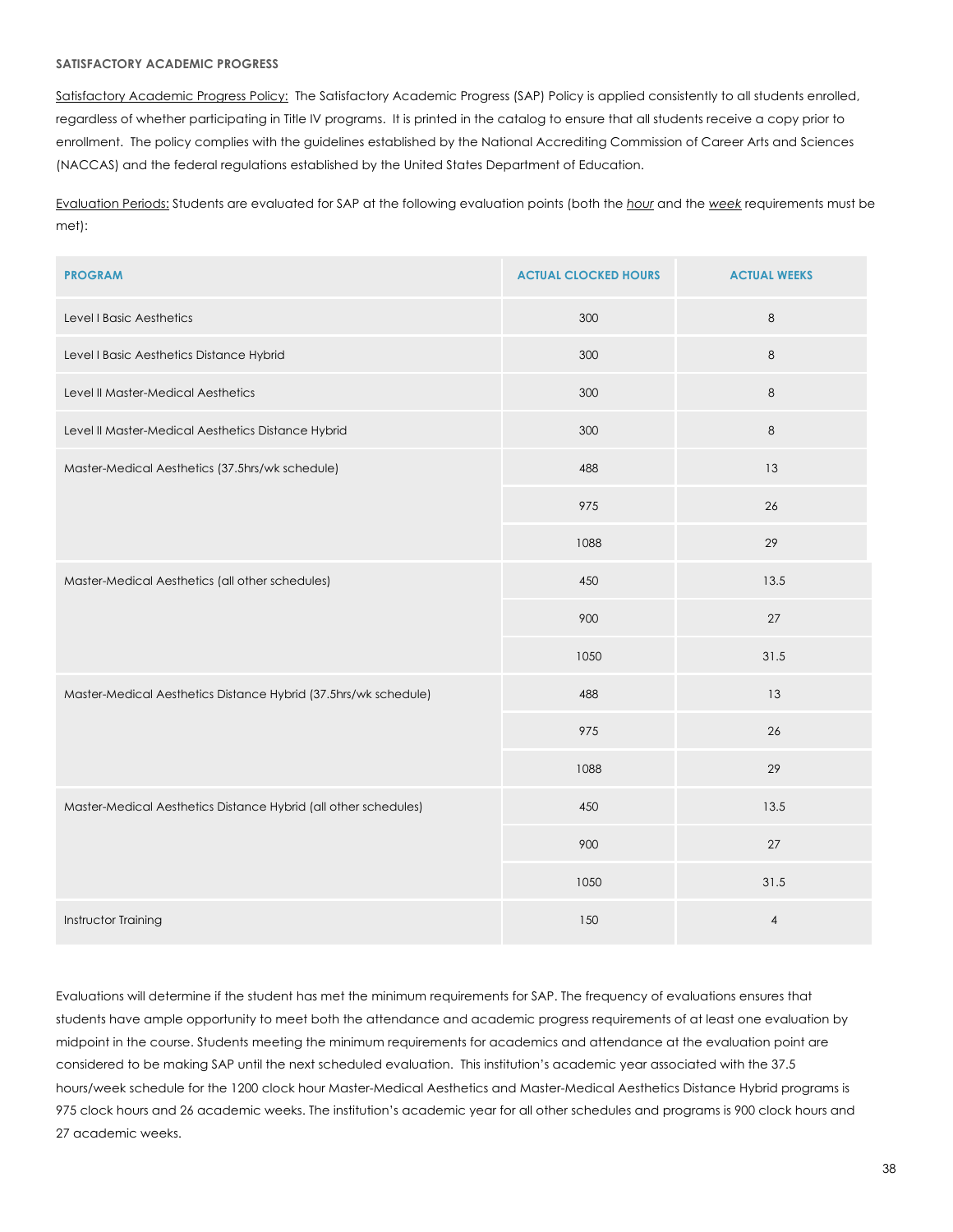Attendance Progress Evaluations: Students are required to attend a minimum of 67% of the hours possible based on the applicable attendance schedule in order to be considered maintaining SAP. Evaluations are conducted at the end of each evaluation period to determine if the student has met the minimum requirements. The attendance percentage is determined by dividing the total hours accrued by the total number of hours scheduled. At the end of each evaluation period, the school will determine if the student has maintained at least 67% cumulative attendance since the beginning of the course which indicates that, given the same attendance rate, the student will graduate withing the maximum time frame allowed.

Maximum Time Frame: The maximum time (which does not exceed 150% of the course length) allowed for students to complete the enrolled program at satisfactory academic progress:

| <b>FULL TIME COURSES</b>                           | <b>NORMAL TIME FRAME (IN</b><br>WEEKS) | <b>MAXIMUM TIME FRAME</b><br>(IN WEEKS) |
|----------------------------------------------------|----------------------------------------|-----------------------------------------|
| Level I Basic Aesthetics                           | 16                                     | 24                                      |
| Level I Basic Aesthetics Distance Hybrid           | 16                                     | 24                                      |
| Level II Master-Medical Aesthetics                 | 16                                     | 24                                      |
| Level II Master-Medical Aesthetics Distance Hybrid | 16                                     | 24                                      |
| <b>Master-Medical Aesthetics</b>                   | 32                                     | 48                                      |
| Master-Medical Aesthetics Distance Hybrid          | 32                                     | 48                                      |
| Instructor Training                                | 8                                      | 12                                      |

| <b>PART TIME COURSES</b>                           | <b>NORMAL TIME FRAME (IN</b><br>WEEKS) | <b>MAXIMUM TIME FRAME</b><br>(IN WEEKS) |
|----------------------------------------------------|----------------------------------------|-----------------------------------------|
| Level I Basic Aesthetics                           | 32                                     | 48                                      |
| Level I Basic Aesthetics Distance Hybrid           | 32                                     | 48                                      |
| Level II Master-Medical Aesthetics                 | 32                                     | 48                                      |
| Level II Master-Medical Aesthetics Distance Hybrid | 32                                     | 48                                      |
| <b>Master-Medical Aesthetics</b>                   | 64                                     | 96                                      |
| Master-Medical Aesthetics Distance Hybrid          | 64                                     | 96                                      |
| Instructor Training                                | 16                                     | 24                                      |

The maximum time allowed for transfer students who need less than the full course requirements will be determined based on 67% of the scheduled hours. Transfer hours are counted as both attempted and completed hours for the purpose of determining when the allowable maximum time frame has been exhausted. SAP evaluation periods are based on actual contracted hours at the institution.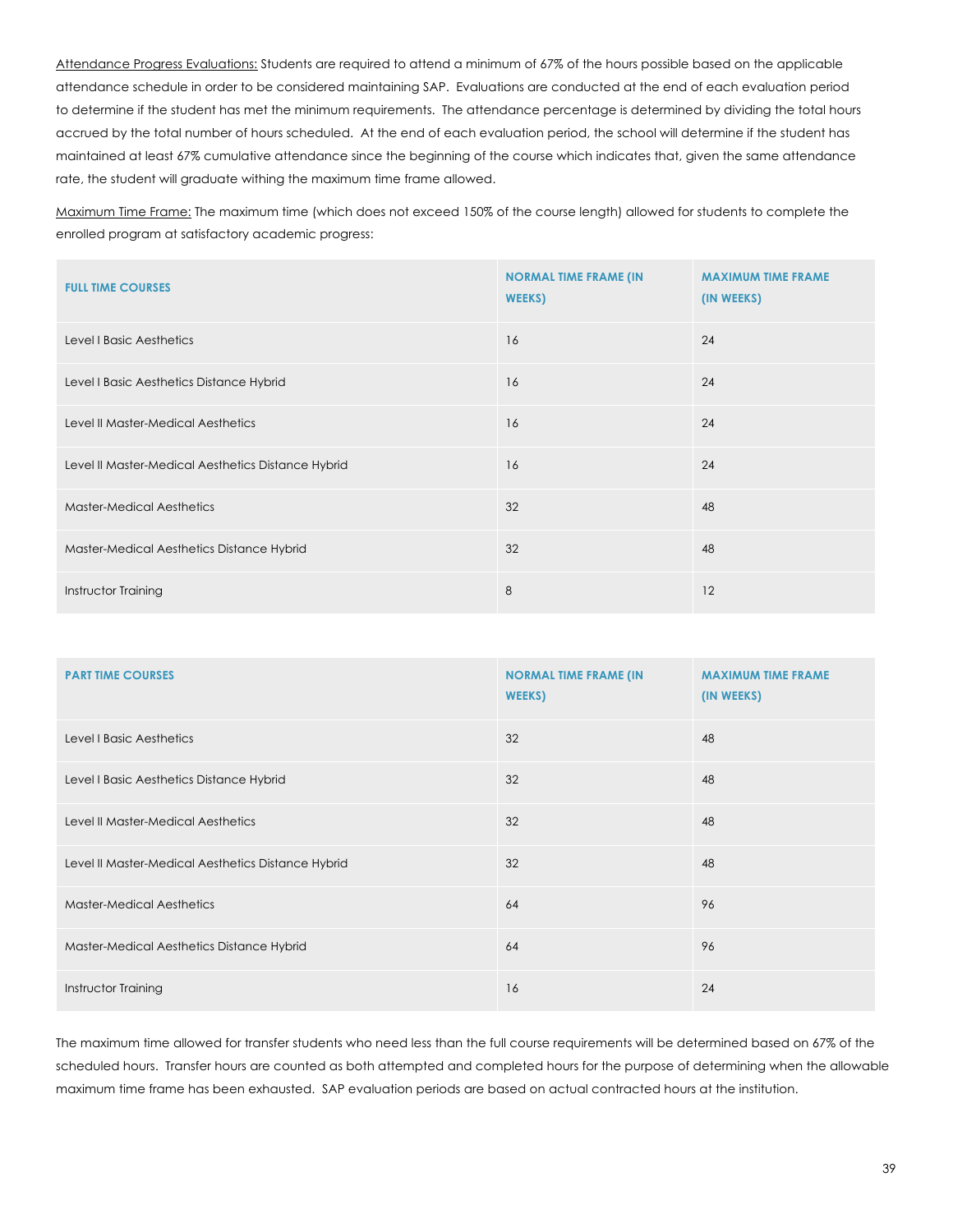Students who have not completed the course within the maximum timeframe will be terminated. After termination, students may pursue re-entry into the institution as a cash paying student by following and fulfilling the requirements of the institution's re-entry policy. Re-entry is not guaranteed.

Academic Progress Evaluations: The qualitative element used to determine academic progress is a reasonable system of grades as determined by assigned academic learning. Students are assigned academic learning and a minimum number of practical experiences. Academic learning is evaluated after each unit of study. Practical assignments are evaluated as completed and counted toward course completion only when rated as satisfactory or better (the computer system will reflect completion of the practical assignment as a 100% rating). If the performance does not meet satisfactory requirements, it is not counted and the performance must be repeated. At least two comprehensive practical skills evaluations will be conducted during the course of study.

Practical skills are evaluated according to test procedures and set forth in practical skills evaluation criteria adopted by the school. Students must maintain a written grade average of 75% and pass a FINAL written and practical exam prior to graduation. Students must make up failed or missed tests and incomplete assignments. Numerical grades are considered according to the following scale:

#### **GRADING SCALE**

| $93 - 100$ | Excellent        |
|------------|------------------|
| 85-92      | <b>Very Good</b> |
| 75-84      | Satisfactory     |
| <74        | Unsatisfactory   |

Determination of Progress Status: Students meeting the minimum requirements for academics and attendance at the evaluation point are considered to be making SAP until the next scheduled evaluation. Students will always receive a copy of their SAP determination at the time of each evaluation. Students deemed not maintaining SAP may have their Title IV Funding interrupted, unless the student is on warning or has prevailed upon appeal resulting in a status of probation.

Warning: Students who fail to meet minimum requirements for attendance or academic progress are placed on warning and considered to be making SAP while during the warning period. The student will be advised in writing on the actions required to attain SAP by the next evaluation. If at the end of the warning period, the student has still not met both the attendance and academic requirements, he/she may be placed on probation and, if applicable, students may be deemed ineligible to receive Title IV funds.

Probation: Students who fail to meet minimum requirements for attendance or academic progress after the warning period will be placed on probation and considered to be making satisfactory academic progress while during the probationary period, if the student appeals the decision and prevails upon appeal. Additionally, only students who have the ability to meet the Satisfactory Academic Progress Policy standards by the end of the evaluation period may be placed on probation. Students placed on an academic plan must be able to meet requirements set forth in the academic plan by the end of the next evaluation period. Students who are progressing according to their specific academic plan will be considered making Satisfactory Academic Progress. The student will be advised in writing of the actions required to attain satisfactory academic progress by the next evaluation. If at the end of the probationary period, the student has still not met both the attendance and academic requirements required for satisfactory academic progress or by the academic plan, he/she will be determined as NOT making satisfactory academic progress and, if applicable, students will not be deemedeligible to receive Title IV funds.

Appeal Procedure: If a student is determined to not be making SAP, the student may appeal the determination within (10) calendar days. Reasons for which a student may appeal a negative progress determination include, death of a relative; an injury or illness of the student; or any other allowable special or mitigating circumstance. The student must submit a written appeal to the school on the designated form describing why they failed to meet SAP standards, along with supporting documentation of the reason why the determination should be reversed. This information should include what has changed about the student's situation that will allow them to achieve SAP by the end of the next evaluation point. Appeal documents will be reviewed and a decision will be made and reported to the student within (30) calendar days. The appeal and decision documents will be retained in the student file. If the student prevails upon appeal, the SAP determination will be reversed and federal financial aid will be reinstated, if applicable.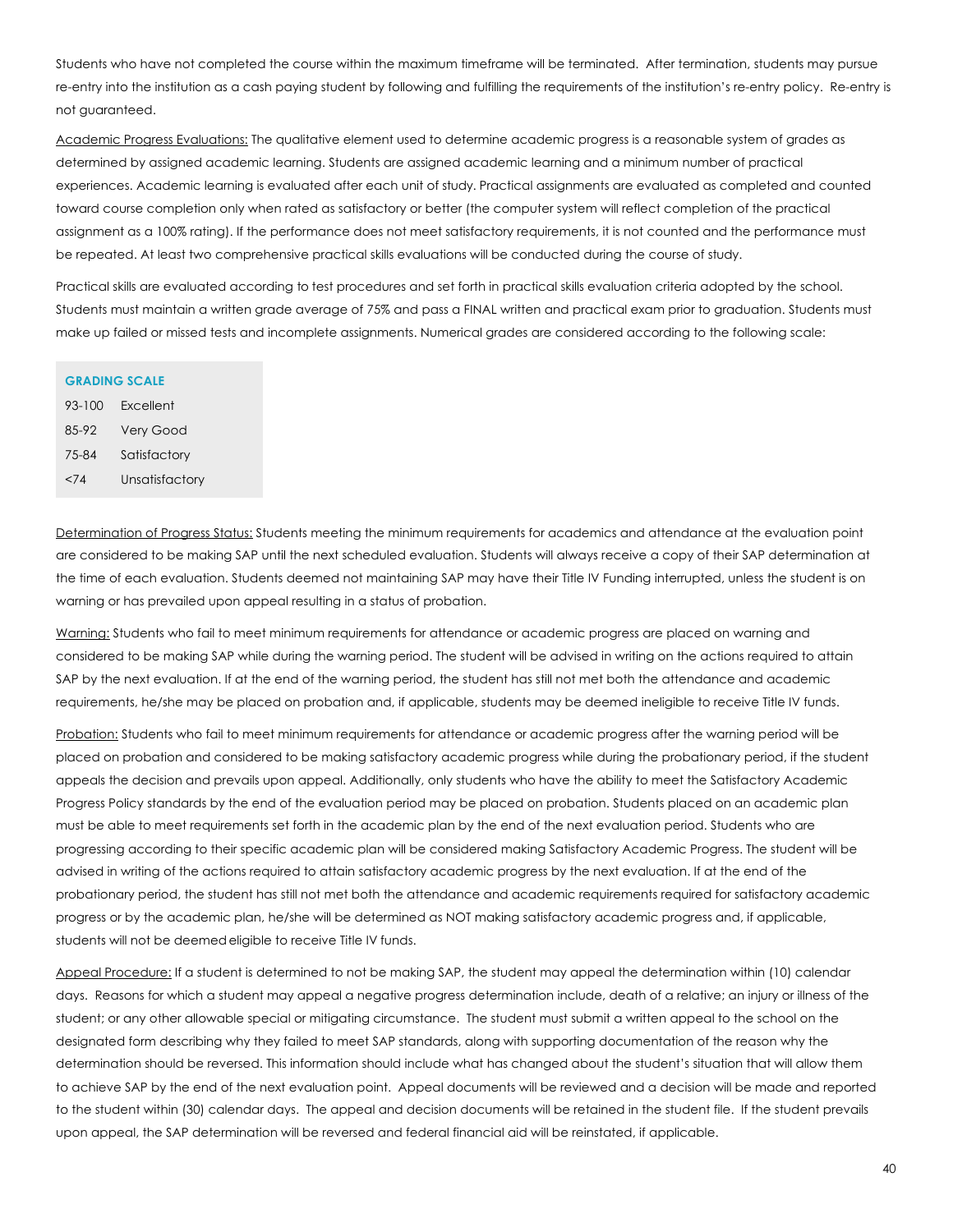Re-Establishment of Satisfactory Academic Progress: Students may re-establish SAP and Title IV Aid by meeting minimum attendance and academic requirements by the end of the warning or probationary period.

Interruptions, Course Incompletes, Withdrawals: If enrollment is temporarily interrupted for a Leave of Absence, the student will return to school in the same progress status as prior to the leave of absence. Hours elapsed during a leave of absence will extend the student's contract period and maximum time frame by the same number of days taken in the Leave of Absence and will not be included in the student's cumulative attendance percentage calculation. Students who withdraw prior to completion of the course and wish to re-enroll will return in the same SAP status as at the time of withdrawal.

Noncredit, Remedial Courses, Repetitions: Noncredit, remedial courses, and repetitions do not apply to this institution. Therefore, these items have no effect upon SAP standards.

#### **WITHDRAWAL POLICY**

A student who officially or unofficially withdraws from enrollment prior to completion of the course will be mailed a final refund calculation within 45 calendar days of the withdrawal determination date. An unofficial withdrawal is when a student (who is not on an approved Leave of Absence) has not attended school for 14 consecutive calendar days, or does not return from a leave of absence and no communication from the student has been provided to the school. An official withdrawal is when a student notifies the school in writing of their intent to withdraw. If a student who withdraws is failing to meet satisfactory academic requirements, they will not be considered eligible for re-enrollment.

Students who withdraw from enrollment prior to course completion must meet financial obligations to the school before any transcripts are released.

#### **OUSTANDING FINANCIAL OBLIGATIONS**

Charges over 60 days past due on a student ledger are subject to be sent to collections. In addition to the outstanding balance, the student will be responsible for attorney fees, court costs and collection agency fees associated in efforts to collect the balance. Student accounts may be financed through outside sources; however, the balance owing to the school must be paid in full prior to receiving a graduation certificate.

#### **COPYRIGHT INFRINGEMENT POLICY**

All materials offered in our program is, unless otherwise stated, the property of Acaydia Spa and School of Aesthetics. Reproduction or retransmission of any materials without written consent is a violation of copyright law. Unauthorized distribution of copyrighted materials using the school's information technology system, including unauthorized peer-to-peer file sharing, may subject you to civil and criminal liabilities. All information provided by Acaydia, its personnel, or representatives must have written approval prior to sharing of any means. Penalties for violation of federal copyright laws can be found at http://www.copyright.gov/title17/92chap5.html.

#### **SOCIAL MEDIA POLICY**

Our institution recognizes the benefit of social media, specifically in our industry, as a critical tool in marketing and growing your business. Social media encompasses all forms of publicly accessible communications including, but not limited to, written and verbal communication through podcasts; video upload; blogs; discussion groups; forums; e-mail distribution; and/or social networking sites such as, Facebook; Twitter; Instagram; Snapchat, etc. Students should be mindful of the content they choose to publish and are expected to treat others according to the standards outlined in the Code of Ethics section of this catalog. Acaydia does not permit content from students that misrepresents our culture. This includes but is not limited to personal insults; obscenity; intimidation; racial slurs; bullying or other communication deemed as inappropriate. Acaydia reserves the right to request the removal of any posts at its discretion and pursue disciplinary action as appropriate.

#### **MISREPRESENTATION POLICY**

Any publication, statement, or source that provides false, erroneous, or misleading information regarding accredited programs offered by Acaydia Spa and School of Aesthetics should be reported to the School Director immediately. Any employee providing false, erroneous, or misleading information will face immediate discipline.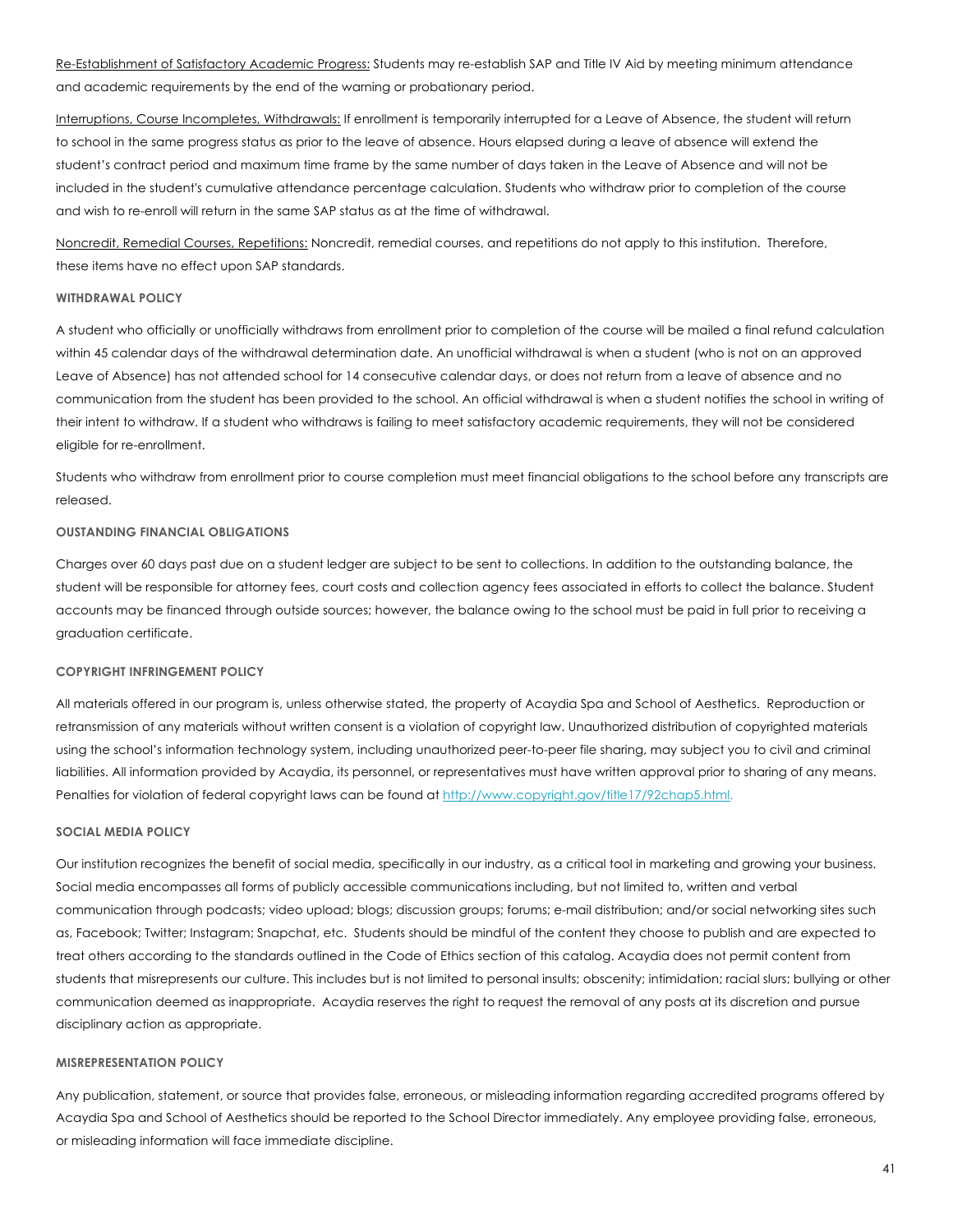Acaydia does not guarantee that successful course completion qualifies a student for acceptance into a labor union or similar organization. However, successful completion of a course of instruction does qualify a student to receive, to apply to take or to take the examination required to receive, a local, State, or Federal license, or a nongovernmental certification required as a precondition for employment, or to perform certain functions in the States in which the educational program is offered, or to meet additional conditions that the institution knows or reasonably should know are generally needed to secure employment in a recognized occupation for which the program is represented to prepare students.

Acaydia is not aware of any unsolicited testimonials or endorsements by:

- Vocational counselors, high schools, colleges, educational organizations, employment agencies, members of a particular industry, students, former students, or others, OR
- Governmental officials for governmental employment.

#### **TERMINATION POLICY**

Acaydia reserves the right to dismiss any student whose attendance, behavior, performance, or professionalism interferes with the learning environment of the school as a first and final disciplinary step. If a student fails to notify the school of consecutive absences of 14 school days, the student's enrollment will be terminated and a drop fee of \$150.00 will be assessed.

#### **VACCINATION POLICY**

Acaydia does not require any vaccinations.

# **INSTITUTIONAL INFORMATION**

#### **HOUSING**

Housing is readily available and within walking distance of campus. Acaydia is an approved institution to participate in Brigham Young University and Utah Valley University housing. Although Acaydia is not directly affiliated with any other local housing, transportation or childcare; a list of options is available for the benefit of students not familiar with the Provo area. Acaydia is not liable for off-campus contracts, arrangements or agreements.

#### **PARKING AND TRANSPORTATION**

A variety of transportation options are available for Acaydia students. Due to the variety of transportation options, the cost of transportation will vary for each student. Upon request, Acaydia will provide a list of available options. Students may park in the six-story parking structure attached to the campus building or take advantage of public transportation that picks up and drops off near the school.

#### **STUDENT ORIENTATION**

Each course begins with an intensive orientation in which the following objectives are met

- ! A favorable impression about Acaydia is formed by familiarizing you with program outlines, philosophies, required tasks and performance expectations.
- ! Introduction and identification of key administration and points of contact for student assistance.
- Training objectives and safety requirements are established.
- Spa treatment protocols and theoretical concepts for the enrolled course are introduced with direct supervision of a licensed master aesthetician instructor.

On the first day of class, you will receive required texts for the enrolled course and will be measured for a custom spa uniform, which will be received during orientation. Because the practice of aesthetics involves the use of chemicals and implements that require extensive amounts of training, Acaydia grants certain items in the student kit after you have progressed satisfactorily through the orientation period. Upon successful completion of objectives taught in orientation, you will receive all additional student kit items for the enrolled program. The length of orientation is approximately 30 school days for each program. Hours accumulated in orientation are included in the total required hours for the program.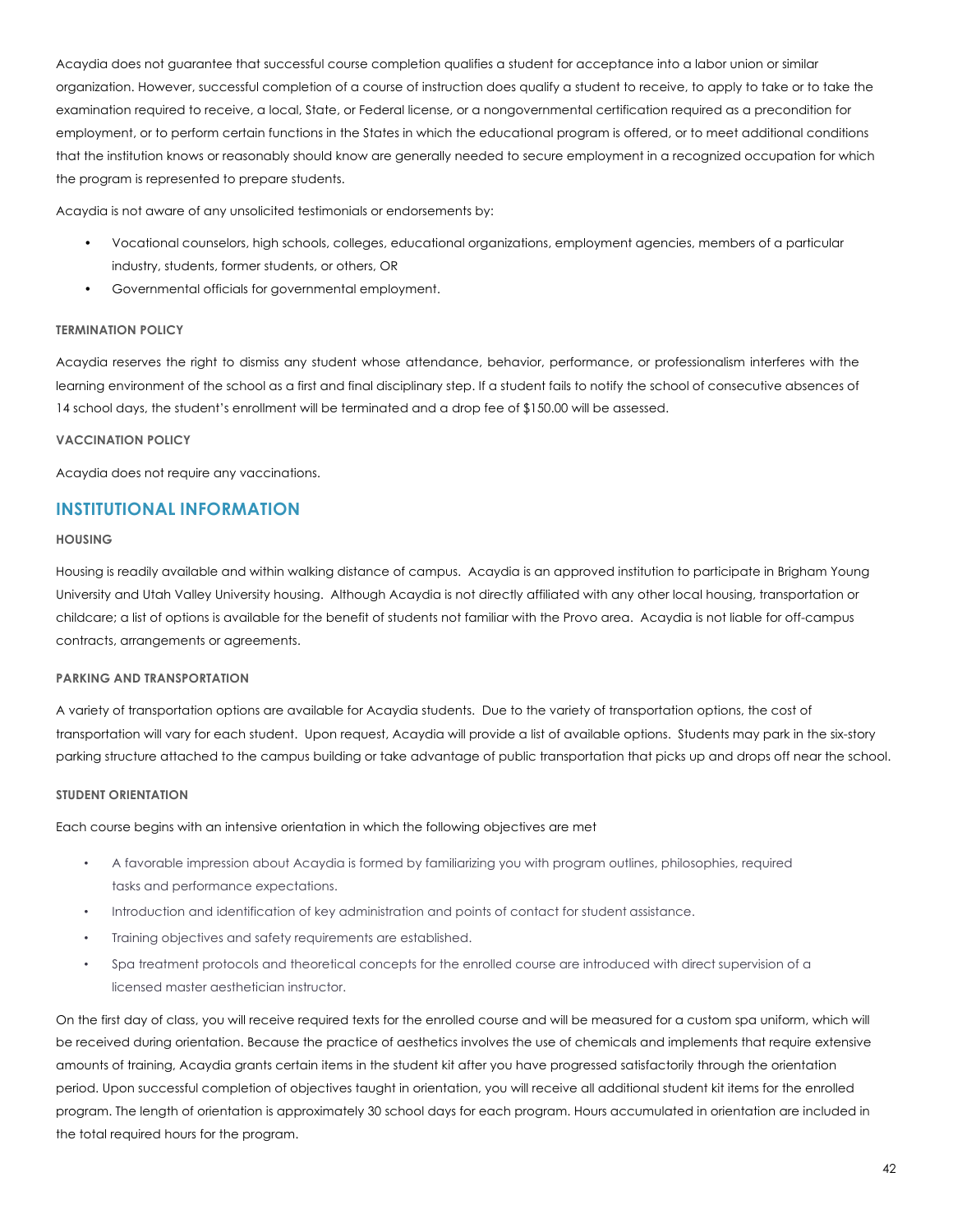#### **STUDENT SERVICES**

Academic Advising: Acaydia provides academic advising for all students to aid with satisfactory academic progress throughout the program. Academic advising is available to each student to help improve or maintain satisfactory academic progress. Advising is also available to assist students in other school related areas, such as monitoring attendance, increasing skill performance, etc. A student may schedule an advising session with the appropriate school official during regular business hours or as the staff member's schedule permits.

Licensing Requirements: Upon fulfilling financial obligations and successful completion of the enrolled course, the student will receive a Certificate of Completion and Verification of Graduation, which proves eligibility to register for Utah State Board Exams. Successful passing of the required exam(s) for the enrolled course is the initial step toward licensure. Acaydia does not guarantee graduates are eligible for licensure. State Board Exams are an additional cost and are not covered in tuition and fee expenses.

Employment Assistance: Acaydia realizes the need for guidance upon graduation. Although Acaydia does not guarantee job placement and is not an employment agency itself, the school maintains a list of current job openings and potential employers. Acaydia also participates in employment related programs with vendors and industry suppliers. Acaydia does not provide forecasts on future market conditions for compensation or employment opportunities, nor does Acaydia provide government job market statistics. Acaydia does not perform talent hunts or contests for its institution. Students and alumni are encouraged to request information or counseling through the Student Counseling Office.

Resume & Correspondence Counseling: Students may request assistance in compiling resumes, cover letters, letters of recommendation and other marketing tools as they seek employment. Counseling sessions are scheduled in advance through the Student Counseling Office.

#### **STUDENT RIGHT TO KNOW ACT**

The Student Right-to-Know Act requires institutions that receive Title IV financial aid to collect, report and/or disclose graduation rates for full-time, first-time, degree seeking undergraduate students. You may view the school's rates by visiting nces.ed.gov.

#### **FACILITIES & SERVICES AVAILABLE TO STUDENTS WITH DISABILITIES**

Acaydia does not discriminate in admission or access to our program on the basis of age, race, color, sex, disability (physical & intellectual), sexual orientation, or national origin. The school maintains compliance with Section 504 of the Rehabilitation Act of 1973 and Title III of the Americans with Disabilities Act of 1990. Those with disabilities, as defined in paragraph 104.3(j) of the regulation under Section 504 of the Rehabilitation Act of 1973, may apply for admittance into the program. Reasonable accommodations may be requested.

#### **VOTER REGISTRATION**

Students are encouraged to register to vote by one of the following methods:

Online: http://elections.utah.gov

Download a form: http://elections.utah.gov

## **CONSTITUTION DAY**

At Acaydia, Constitution Day is celebrated each year, commemorating the September 17, 1787 signing of the Constitution. As required by the Department of Education, "Each educational institution that receives Federal funds for a fiscal year shall hold an educational program on the United States Constitution on September 17 of such year for the students served by the educational institution"**.** Acaydia holds an educational program each year in commemoration. However, when September 17 falls on a Saturday, Sunday, or holiday, Constitution Day shall be held during the preceding or following week. Acaydia's educational program changes year-to-year and utilizes the following resources: *http://www.archives.gov/education/lessons/constitution-day/* and *http://www.archives.gov/education/lessons/ constitutionworkshop/*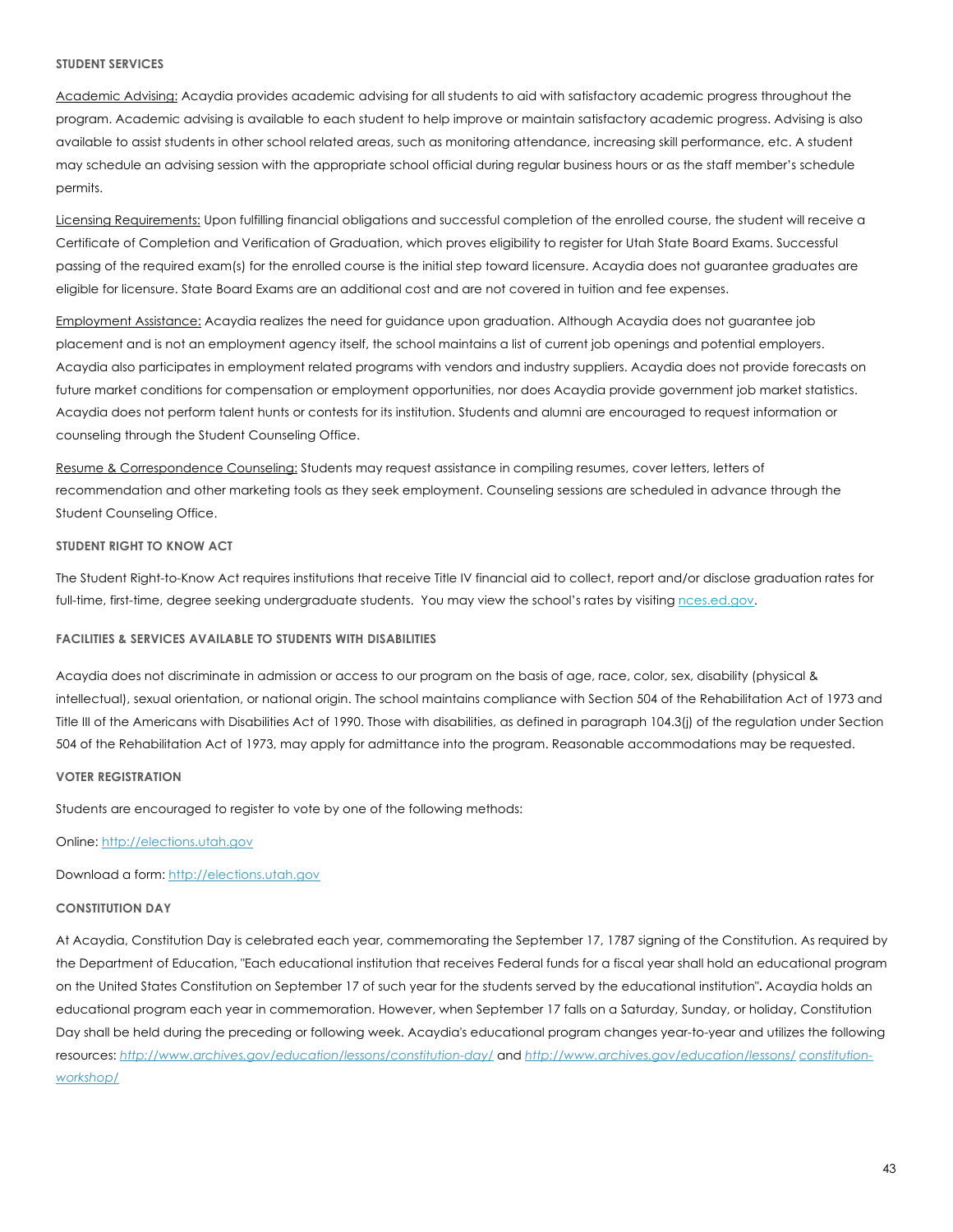#### **DRUG AND ALCOHOL-FREE SCHOOL/WORKPLACE PROGRAM**

In response to former President George H. W. Bush's national drug control strategy, Congress passed legislation to require schools, colleges, and universities to implement and enforce drug prevention programs and policies as a condition of eligibility to receive federal financial assistance.

On December 12, 1989, President Bush signed the Drug-Free Schools and Communities Act Amendments of 1989 (Amendments) Public Law 101-226. Section 22 of the Amendments amends provisions for the Drug-Free Schools and Communities Act of 1986 and the Higher Education Act of 1965 to require that, as a condition of receiving funds or any other form of financial assistance under any federal program after Oct. 1, 1990, a university or college must submit certification that it has adopted and implemented a drug prevention program.

As set forth in the above referenced statute, Acaydia is required to provide at a minimum, an annual distribution in writing to each employee and student the following information.

- 1. Standards of conduct that clearly prohibit, at a minimum, the unlawful possession, use, or distribution of illicit drugs and alcohol by employees and students on its property or as part of its activities;
- 2. A description of applicable legal sanctions under local, state, or federal law for the unlawful possession or distribution of illicit drugs and alcohol;
- 3. A description of health risks associated with the use of illicit drugs and the abuse of alcohol;
- 4. A description of available drug or alcohol counseling, treatment, or rehabilitation or re-entry programs;
- 5. A clear statement of the disciplinary sanctions that Acaydia will impose on employees and students and a description of termination of employment and referral for prosecution for the unlawful possession, use, or distribution of illicit drugs and alcohol. Disciplinary sanctions may also include completing an appropriate rehabilitation program; and
- 6. A biennial review by Acaydia of its program to determine the effectiveness, implement needed changes, and ensure that disciplinary sanctions are consistently enforced.

Information regarding the above requirements can be found in the paragraphs to follow below:

Acaydia is a drug free school. Smoking, alcohol, illegal drugs or tobacco are not permitted on campus. A student who has admitted to or is found to be using illegal substances or is under the influence is subject to termination. Acaydia has established this policy to detect and remove abusers of alcohol and Controlled Substances from the workplace and school environment.

The use illegal use of drugs is prohibited at any time. It is against company policy:

- a. For an employee to work or student to attend class with the presence of a Controlled Substance or Alcohol in the body (as determined by a drug or alcohol test), including their presence as a drug metabolite, unless legally prescribed to her or him.
- b. For an employee or student to sell, use, purchase, manufacture or be in possession of an illegal Controlled Substance or drug paraphernalia, while on Acaydia Campus, conducting Acaydia business, attending class or while not on Acaydia time, business or property.
- c. For an employee or student to sell, use, purchase, manufacture or be in possession of Controlled Substances, including prescription medications which are controlled substances, on Acaydia time, business, property or while attending class, unless the prescription medication is legally prescribes to the employee.
- d. For an employee or student to operate any equipment while under the influence of any drug, including prescription or over the counter medications, which render the employee incapable of safely and adequately using the equipment or performing any other job duties.
- e. For an employee or student to use, sell, or be in possession of alcohol, while on Acaydia time or on Acaydia business, or to report to work or attend class under the influence of alcohol. An employee/ student is considered to be in violation of this policy when he or she is working or attending class and has a breath, blood or urine alcohol result greater than or equal to .04%. Acaydia will ensure the enforcement of all State underage drinking laws for all employees and students under the age of 21 years old.
- f. To consume any alcoholic beverage or alcohol containing liquid within four hours of a scheduled work or class period.
- g. For an employee or student to refuse to submit a specimen for controlled substances or alcohol testing when requested by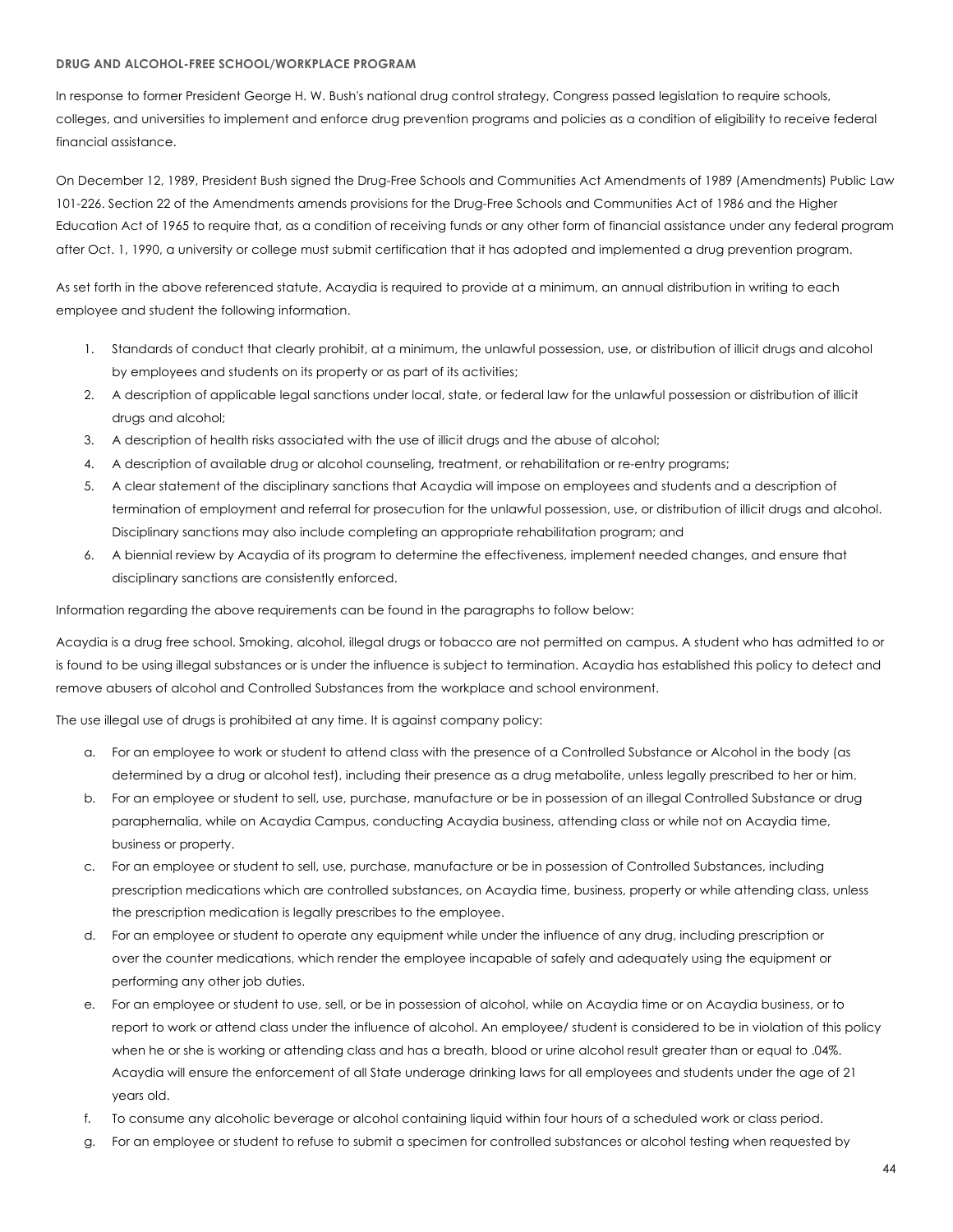the Company under this policy or for an employee or student to obstruct or not fully cooperate with specimen collection or testing procedures.

- h. For an employee or student to have a verified positive drug test.
- i. For an employee or student to tamper with substitute or adulterate any specimen collected for drug or alcohol testing. Any sample reported by the laboratory as Substituted or Adulterated will be considered a 'refusal to test' or a refusal to submit a valid sample.
- j. For Acaydia Management to allow an employee to work or student to attend class, if they have actual knowledge, that an employee or student has violated this policy.

Actions Required of Employees or Students: If an employee or student suspects that she/he has a substance abuse problem, the employee or student is expected to contact a counselor acceptable to Acaydia. Any employee or student who voluntarily seeks assistance or rehabilitation for drug or alcohol misuse prior to being subject to testing under this policy shall not be subject to testing under this policy shall not be subject to disciplinary action for violation of the Policy, as long as the employee continues to participate satisfactorily in the counseling or rehabilitation program (please visit www.recovery.org/browse/utah/ for a list of rehabilitation programs and resources). The employee/student must obtain a work release from the counselor or treatment provider before returning to work. Any investigation by law enforcement or conviction for Controlled Substance or Alcohol activity may be cause for dismissal from employment or school. Failure to report any conviction for illegal drug use or alcohol misuse to Acaydia may result in immediate termination from employment or school attendance. The use of prescription or over the counter medications that may impair an employee or student's ability to safely or adequately perform his/her duties must be reported to the employee's/student's supervisor. Some medication use may require reassignment or temporary leave of absence without pay. Employees and students must take all medication as directed on the medication label and must heed any warnings listed on the medication's label.

Disciplinary Action: A prospective employee/application who has a positive test or 'refusal to test' will not be further considered for employment. An Employee who violates this policy will be immediately removed from duty and subject to disciplinary action up to and including termination. A prospective student/application who has a positive test or 'refusal to test' will not be further considered for enrollment to Acaydia. Any current student who has a positive test will be required to reimburse Acaydia for the cost of the test. Students who violate this policy will be put on permanent probation and are subject to monthly follow-up drug and/or alcohol tests, at the students' expense. A student's First Violation will result in immediate removal from class attendance, until the student can pass a 'return to duty drug' and/or alcohol test, at student's expense. A student's Second Violation will result in immediate termination. A student may apply for reentry to school after they have been evaluated by a substance abuse counselor acceptable to Acaydia and can obtain a written release from the counselor or treatment provider. The release must document the student's compliance and participation with all counseling or treatments recommended by the substance abuse counselor. The student must then pass a return to duty drug and/or alcohol test at students' expense. A student's Third Violation will result in immediate termination from school and he/she will not be eligible for re-entry.

Employees and students who violate this policy by illegally selling, manufacturing or distributing controlled substances or alcohol will be terminated from employment or enrollment. Any student who is convicted of the unlawful manufacture, distribution, dispensation, possession, use, or abuse of illicit drugs or alcohol is subject to criminal penalties under local, state, or federal law. The exact penalty assessed depends on the nature and the severity of the individual offense. In compliance with federal regulations for a drug-free workplace for students and employees, students convicted for any offense, during a period of enrollment for which the student was receiving Title IV funds, under any federal or state law involving possession or sale of illegal drugs will result in the loss of eligibility for any Title IV assistance.

Health Risks: The use of illicit drugs and the abuse of alcohol carry significant social, physical, and emotional health risks. Users may suffer damage to key body organs such as the heart, liver, kidneys, and central nervous system. Drugs can kill the user, and the use of drugs and alcohol during pregnancy may cause birth defects or death of unborn babies. Drug users may experience difficulties with concentration and memory that impair learning. They can exhibit mood swings, impaired judgment, isolation, and depression, all of which can contribute to impaired driving, injuries, accidents, domestic or random violence, and sexual assault. Drugs can be instrumental in the deterioration of family units and the breakdown of friendships and other support systems.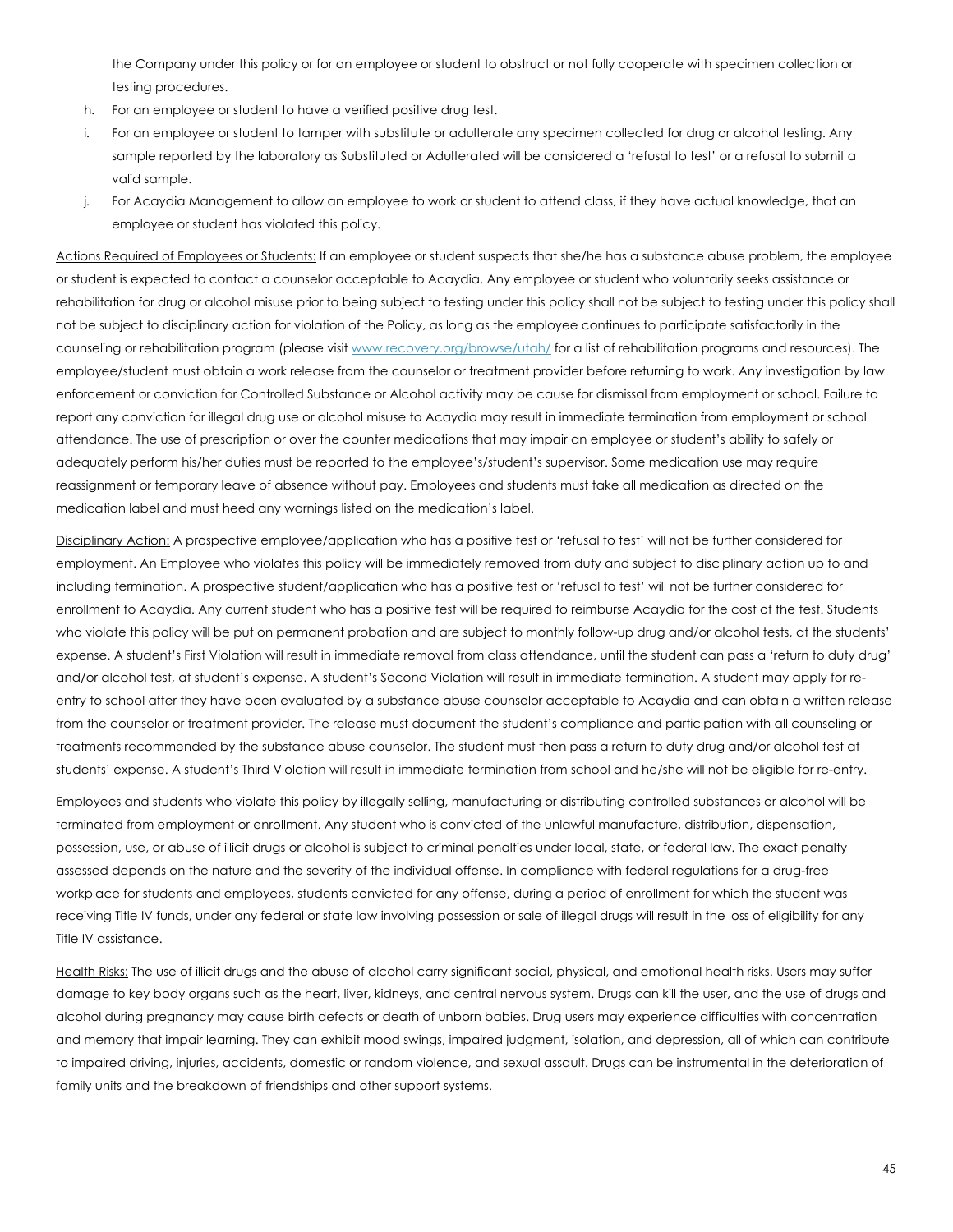Drug Testing Circumstances:

- Pre-employment procedures: Prospective employees or students may be asked to submit to a drug test at Acaydia's designated collection facility as part of a potential job offer or as part of the acceptance/enrollment process. Employment or acceptance/enrollment will be offered to those who successfully pass the pre-employment drug test. Refusal to consent to a preemployment drug test, or Positive, Adulterated or Substituted test results will terminate any action towards permanent employment or enrollment as a student.
- Post-Accident Tests: Acaydia will require Drug &/or Alcohol testing of any employee or student involved in an on- the-job accident/injury where the following occurs: A fatality, an injury to an employee, student, client or other individual that requires medical attention away from the workplace or accident scene, or Damage to Company property that exceeds \$500.00. Postaccident testing is required of any individual whose actions or inaction could have reasonably contributed to the cause of the accident.
- Reasonable Suspicion: Reasonable suspicion Drug &/or Alcohol testing will be done in cases where there is a reasonable belief by a supervisor, that an employee or student may be using a Controlled Substance, using alcohol while at work, or reporting to work under the influence of Alcohol or a Controlled Substance, using prescription drugs illegally or any other violation of company policy.

Reasonable suspicion or For-Cause tests will be required when there is any of the following:

- a. Observable phenomena (actual use, possession, odors, etc.)
- b. Abnormal behavior or physical characteristics; or
- c. A drug-related investigation, arrest or conviction or an investigation of theft.

Random Testing: Unannounced random Drug and/or Alcohol testing may be conducted on all employees or students and will be administrated by a third-party administrator. Selection for random testing will be computer generated. All employees/students will have an equal chance of selection in each selection period.

Unit or Blanket Testing: Drug and/or Alcohol testing of all Company employees/students or all employees/students in one location or job category may be conducted at the discretion of Acaydia.

Return to Duty Testing: The first Drug &/or Alcohol test after a policy violation, evaluation by a counselor, acceptable to Acaydia, and after the counselor has determined that the employee has successfully complied with prescribed education and/or treatment. The test result must be negative before he/she can return to duty or attend class.

Follow-Up Testing: After a violation of this policy and return to duty, an employee or student is subject to unannounced Drug &/or Alcohol testing, the schedule of follow-up testing will be determined by the EAP/counselor or Acaydia.

#### Definitions:

'Alcohol' means the intoxicating agent in beverage alcohol, ethyl alcohol, or other low molecular weight alcohols including methyl and isopropyl alcohol.

'Alcohol Use' means the drinking or swallowing of any beverage, liquid mixture or preparation (including any medication), containing alcohol.

'Alcohol Testing' means to be tested by a certified breath-alcohol technician, using a DOT approved breath testing device or a DOT approved initial screening device. Blood and urine alcohol testing may also be used at the discretion of the employer.

'Controlled Substance or Drug' means any prescribed drug or controlled substance including those assigned by 21

U.S.C. 802 and includes all substances listed on Schedule 1, through Schedule V., as they may be revised from time-to-time (21 CFR 1308), including but not limited to:

- Marijuana Benzodiazepines Narcotics
- Cocaine Barbiturates Phencyclidine (PCP)
- Amphetamines Opiates Other Hallucinogens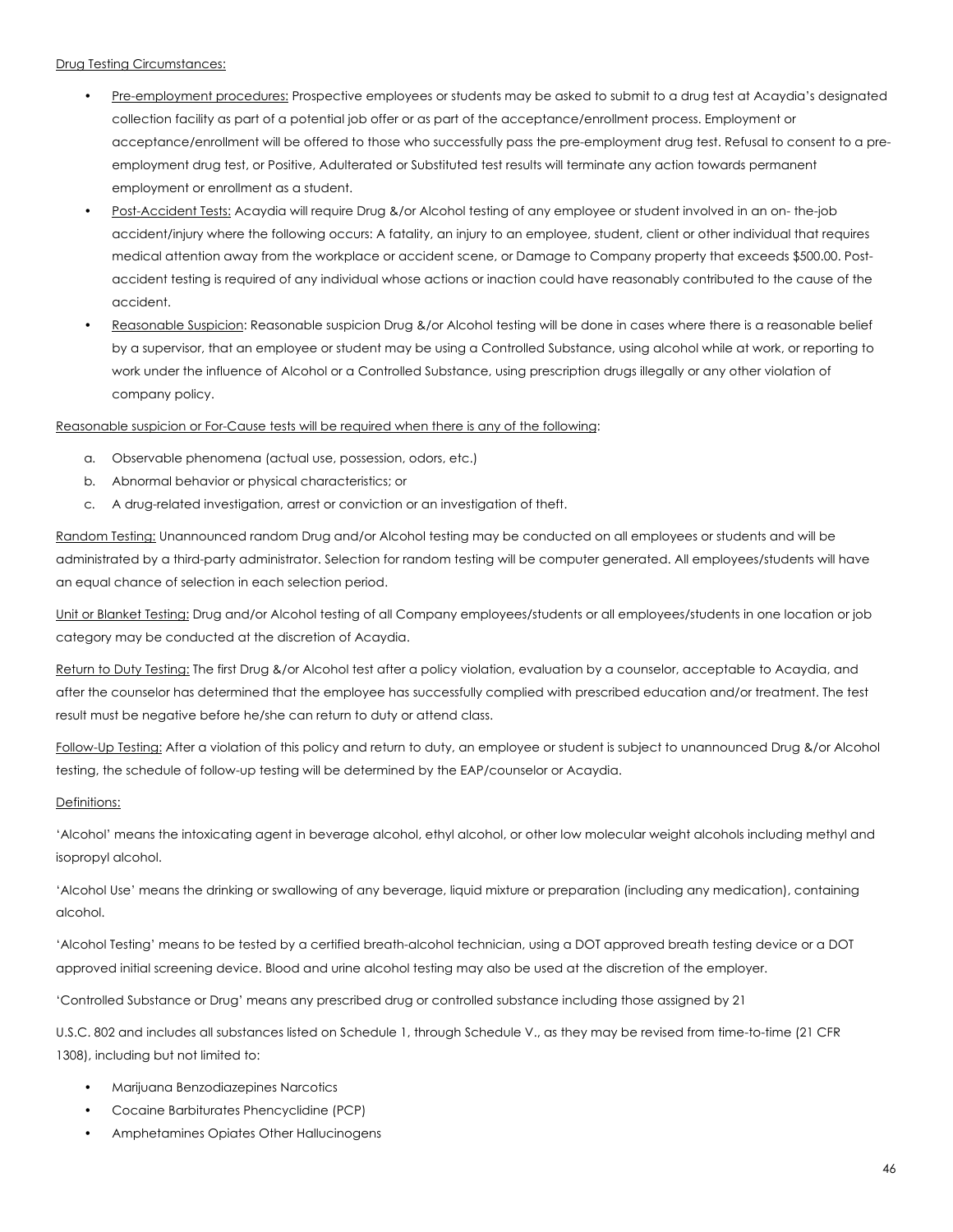'Drug Testing' or 'Drug Test' means the scientific analysis for the presence of drugs or their metabolites in specimens from the human body. Analysis will include separate screening and confirmation tests.

'Employee' means any person or officer in the service of the employer for compensation.

'Prospective Employee' means any person who has made a written or oral application to become an employee of the Company.

'Reasonable Suspicion' or 'For-Cause Testing' means an articulated belief, based on recorded specific facts and observations, and reasonable inference drawn from those facts and observations, that an employee or student is in violation of this policy.

'Sample' or 'Specimen' means any sample of urine, blood, breath, saliva or hair used for drug or alcohol testing.

'On Duty' means all working hours including meal or break periods, regardless of whether the employee is on the Company premises, and at any time the employee represents the Company in any capacity, including operating company equipment or vehicles.

'Medical Review Officer (MRO)' means a licensed physician with knowledge of drug abuse disorders that is used by the Company to determine and verify if a legitimate or medical explanation exists for a positive, adulterated, substituted or invalid drug test result.

'Use' means to consume, sell, purchase, manufacture, distribute, be under the influence of, report to work under the influence of, or be in possession of drugs or alcohol. The term use shall also include the presence of drugs or alcohol in the body of an employee, including the presence as a metabolite, the use of a prescription drug without a valid prescription from a health care provider and not using a prescription drug as prescribed by the authorizing health care provider.

'Positive Drug Test' means the drug test levels on both the screening test and the confirmation test are at or above the level recognized as positive by the U.S Department of Health and Human Services, in it's Mandatory Guidelines for Federal Workplace Drug Testing Programs, or the standard cutoff levels set by the laboratory; and the MRO has verified the test results as positive.

'Positive Alcohol Test' means test levels on both the initial test and the confirmation test are .04 percent or greater (.04 gm/210 liters of air or .04 gm/deciliter of blood or .04 mg/ml of urine)

'Adulterated' means a specimen that contains a substance that is not expected to be present in human urine, or contains a substance expected to be present but is at a concentration so high that it is not consistent with human urine.

'Substituted' means a specimen with creatinine and specific gravity values that are so diminished or divergent that they are not consistent with human urine.

'Actual Knowledge' means knowledge by a supervisor that an employee/student has used alcohol or controlled substances based on the supervisor's direct observation of the individual, or an individual's admission of alcohol or controlled substance use. Direct observation as used in this definition means observation of alcohol or drug use and does not include observation of behavior or physical characteristics sufficient to warrant a reasonable suspicion test.

Medical Review Officer (MRO): In the case of a 'Positive, Adulterated, Substituted, or Invalid' test result, the employee/student or prospective employee/student shall be so advised by the MRO, by telephone, on a confidential basis, prior to the reporting of the results to the designated Acaydia official(s). The employee/student shall have the right to discuss and explain the results, including the right to advise the MRO of any medication prescribed by his/her physician, which may have affected the results of the test. The MRO shall also review the chain-of-custody documentation to ensure compliance with normal chain-of-custody procedures.

The MRO can report a non-negative test to Acaydia, without interviewing the individual if:

- a. An individual has expressly declined the opportunity to discuss the test result with the MRO.
- b. Acaydia has successfully made and documented a contact with the individual and instructed the employee/student to contact the MRO and more than 72 hours have passed since the time the Company contacted the individual.
- c. If neither the Company nor the MRO, after making and documenting all reasonable efforts, has been able to contact the employee/student within 10 days of the date on which the MRO receives the confirmed test result from the laboratory.

Contesting a Result: If an employee, student or applicant believes the laboratory analysis is in error, he/she will have 72 hours to request the re-analysis of the original urine specimen that was verified as positive, adulterated or substituted. Re- analysis will be on the original specimen only and must be performed by a SAMHSA-certified laboratory. The cost of re-analysis is at employee/student expense. If the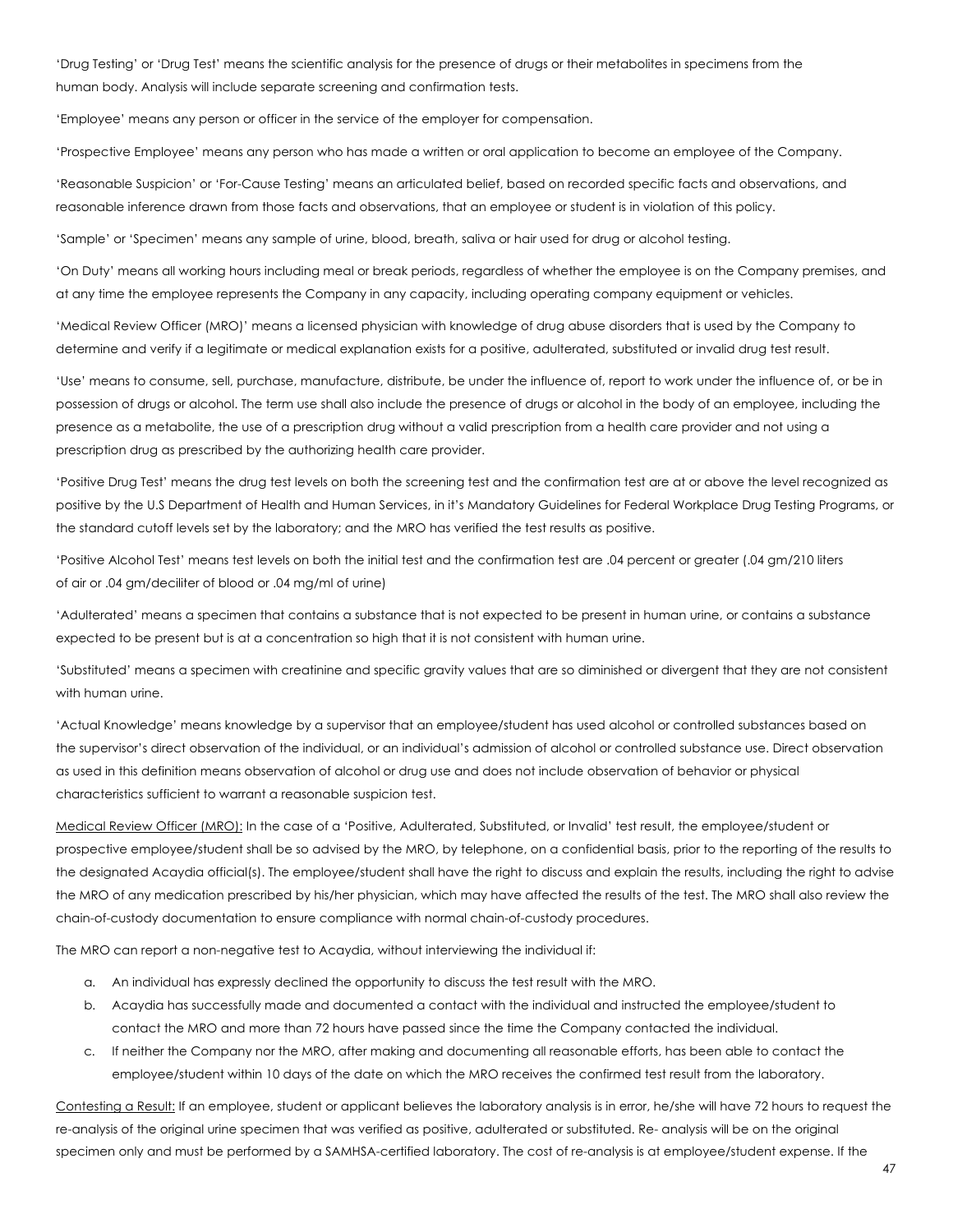secondary laboratory does not detect the same controlled substance, the individual will be reimbursed the cost of re-analysis is at employee/student expense. If the secondary laboratory does not detect the same controlled substance, the individual will be reimbursed the cost of re-analysis. An employee who has test result other than negative shall have the right to request in writing, from the employer, a copy of the laboratory report.

Specimen Collection Procedures: All specimens collected will be done in conformity with Company policy and shall be conducted in accordance with the requirements of Title 34, Chapter 38 of the Utah Code Annotated. Urine and breath alcohol samples will be collected by individuals trained to follow DOT's collection procedures and in accordance with specific laboratory collection procedures not covered by DOT procedures. All drug test, alcohol tests and sample collection procedures shall be performed under reasonable and sanitary conditions and in such a manner as to respect the privacy of the individual being tested, as well as prevent tampering or misidentification of the sample. A sample, which the specimen collector believes could reasonable have been tampered with require the immediate 'observed' recollection of another sample.

Dilute Specimen Procedures: Specimens which the laboratory reports as 'dilute,' specific gravity less than 1.003, & creatinine level less than 20 mg/dL may be considered invalid. The employee/student may be required to give second specimen. If the second specimen is provided or a medical reason is found for producing a dilute specimen.

Confidentiality: All Drug & Alcohol test results will remain confidential to the extent required or allowed by law. Acaydia management will determine which persons within the company, or agents of Acaydia, have a need-to-know individual test results. Test and other records will be maintained in a secure manner so that disclosure of confidential &/or medical information to unauthorized persons does not occur.

#### **CAMPUS SECURITY AND CRIME STATISTICS**

In accordance with the Crime Awareness and Campus Security Act of 1990, the institution collects campus crime statistics and prepares this report for distribution to all students, employees, and applicants for enrollment or employment. This report is distributed annually in September to all current and prospective students and employees. All data in this report is information from the Provo City Police Department. In addition, the report is provided to all individuals during enrollment or employment orientation that is conducted with each start class or upon hiring of a new employee. At that time, students and employees review the report and receive a description of the campus security procedures and further information regarding the prevention of crimes. Any individual can request a copy of this report at any time.

The school encourages all students and employees to be responsible for their own security and the security of others. The school does not employ campus security officials. Therefore, the security of the campus is the direct responsibility of each employee and administrator. No such individuals have the authority to make arrests. All individuals are requested to report immediately any known criminal offense or other emergency occurring on campus to the school administration at the administration office. All individuals are encouraged to promptly report all crimes to appropriate police agencies. The campus administration will report all known criminal offenses to the local law enforcement authorities. The school has no policy or procedure regarding confidential crime reporting in relation to crime statistics reporting. Any off-campus events are supervised by campus employees. Therefore, the school will monitor and report criminal activity at such events to local law enforcement authorities. No student will have access to the campus facility, other than the parking area, at any time unless supervised by a staff member.

When a crime covered by the Clery Act occurs, school officials are required to evaluate if there is a serious or ongoing threat to the campus community to determine if a timely warning needs to be issued to all staff and students. If it is determined a timely warning needs to be issued, school officials will issue a verbal warning to all students on campus as well as an electronic warning message distributed to all students' active email addresses.

Everyone should remember that personal safety begins with you. The following should be considered:

- When walking on campus, be aware of who and what is around you. Try not to walk alone.
- Do not carry large amounts of cash.
- Keep your motor vehicle in good running condition. Always lock your car and remove all packages and any
- valuables which are visible.
- Do not leave books or personal property unattended in the classroom.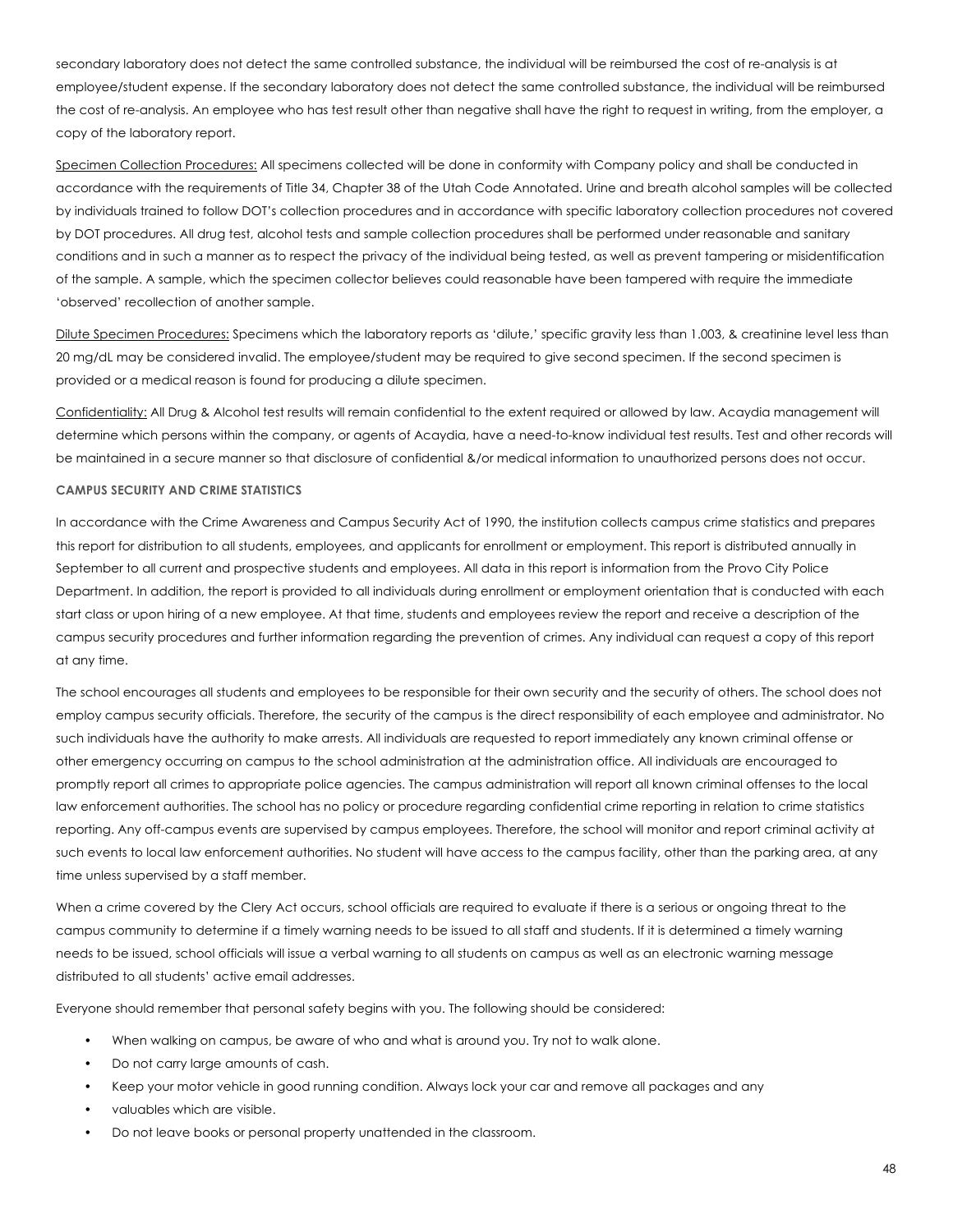In an effort to reduce crime, all employees and students are provided with handouts and procedures geared toward personal protection and the prevention of crime during the orientation process. In addition, periodically, local law enforcement official and guest speakers are invited to speak to the staff and students about crime prevention methods. Drug(s) and/or Alcohol is prohibited at all times at the school. This is defined as unlawful manufacture, distribution, possession or use of a controlled substance, including alcohol. A copy of the Drug and Alcohol-Free School & Workplace Program Policy is provided to all individuals during enrollment or employment orientation.

#### The following criminal offenses occurred on campus during the calendar year 2019 and the 2 previous years:

(Campus is defined as 'any building or property owned, leased or controlled by the school within the same contiguous geographic area and used by the school in direct support of or related to its educational purpose.' There are no buildings or properties owned or controlled by the school's student organizations which are recognized by this institution.) There have been no "unfounded" crime reports that have been withheld from the following crime statistics nor any crime statistics of the three most recent calendar years.

| <b>OFFENSE</b>                                                         | <b>On-Campus</b>    |                     |              | <b>On-Campus Student</b><br><b>Housing</b> |              |                     | <b>Public Property</b> |                     |                     |
|------------------------------------------------------------------------|---------------------|---------------------|--------------|--------------------------------------------|--------------|---------------------|------------------------|---------------------|---------------------|
|                                                                        | 2018                | 2019                | 2020         | 2018                                       | 2019         | 2020                | 2018                   | 2019                | 2020                |
| Murder/Non-negligent manslaughter                                      | $\mathbf{O}$        | $\mathbf{O}$        | $\mathbf{O}$ | $\mathbf{0}$                               | $\mathbf{0}$ | $\mathbf{O}$        | $\circ$                | $\mathbf{O}$        | $\circ$             |
| Negligent Manslaughter                                                 | $\mathbf{O}$        | $\mathbf{0}$        | $\mathbf{0}$ | $\mathbf{0}$                               | $\mathbf{0}$ | $\mathbf{O}$        | $\circ$                | $\mathbf{O}$        | $\mathbf{0}$        |
| Sex Offenses, Forcible                                                 | $\circ$             | $\circ$             | $\mathbf{0}$ | $\mathbf{0}$                               | $\mathbf{0}$ | $\mathsf{O}$        | $\mathbf{O}$           | $\mathbf{O}$        | $\mathbf{0}$        |
| Sex Offenses, Non-Forcible                                             | $\circ$             | $\circ$             | $\mathbf{0}$ | $\mathsf{O}\xspace$                        | $\mathbf{0}$ | $\mathbf{O}$        | $\circ$                | $\mathbf{O}$        | $\circ$             |
| Aggravated Assault                                                     | $\mathbf{O}$        | $\mathbf{O}$        | $\mathbf{0}$ | $\mathsf{O}\xspace$                        | $\circ$      | $\mathbf{O}$        | $\circ$                | $\mathbf{O}$        | $\mathbf 0$         |
| <b>Burglary</b>                                                        | $\circ$             | $\circ$             | $\mathbf{0}$ | $\mathsf{O}\xspace$                        | $\mathbf{0}$ | $\mathbf{O}$        | $\circ$                | $\mathbf{O}$        | $\circ$             |
| Motor Vehicle Theft                                                    | $\circ$             | $\circ$             | $\mathbf 0$  | $\mathsf{O}\xspace$                        | $\mathsf{O}$ | $\mathsf{O}\xspace$ | 0                      | $\mathsf{O}\xspace$ | $\mathsf{O}\xspace$ |
| Arson                                                                  | $\mathsf{O}\xspace$ | $\circ$             | $\mathbf 0$  | $\mathsf{O}\xspace$                        | $\mathsf{O}$ | $\mathsf{O}\xspace$ | $\circ$                | $\mathsf{O}\xspace$ | $\mathbf 0$         |
| Arrests: Weapons, Carrying, Possessing, etc.                           | $\mathbf 0$         | $\mathsf{O}\xspace$ | $\circ$      | $\mathbf{0}$                               | $\circ$      | 0                   | $\circ$                | $\mathbf{O}$        | $\mathbf{O}$        |
| Disciplinary Referrals: Weapons, Carrying,<br>Possessing, etc.         | $\overline{0}$      | $\mathsf{O}\xspace$ | $\mathsf{O}$ | $\mathsf{O}\xspace$                        | $\mathbf{O}$ | 0                   | 0                      | $\mathbf{O}$        | $\mathbf{O}$        |
| Arrests: Drug Abuse Violations                                         | $\overline{0}$      | $\mathbf{O}$        | $\mathbf{O}$ | $\overline{0}$                             | $\mathsf{O}$ | 0                   | $\mathbf{1}$           | $\mathbf{O}$        | $\mathbf{1}$        |
| Disciplinary Referrals: Drug Abuse Violations                          | $\circ$             | $\mathbf{O}$        | $\mathbf{O}$ | $\overline{0}$                             | $\mathbf{0}$ | $\mathbf 0$         | $\mathbf{O}$           | $\mathbf{O}$        | $\circ$             |
| Arrests: Liquor Law Violations                                         | $\circ$             | $\circ$             | $\mathbf{0}$ | $\mathbf{0}$                               | $\mathbf{0}$ | $\mathsf{O}\xspace$ | $\mathbf{1}$           | $\mathbf{O}$        | $\mathbf{O}$        |
| Disciplinary Referrals: Liquor Law Violations                          | $\circ$             | $\mathbf{O}$        | $\circ$      | $\overline{0}$                             | $\mathbf{0}$ | $\mathsf{O}$        | $\mathsf{O}$           | $\mathbf{1}$        | $\mathbf{1}$        |
| Robbery                                                                | $\mathbf{O}$        | $\mathsf{O}\xspace$ | $\mathbf{O}$ | $\mathbf{0}$                               | $\mathbf{0}$ | $\mathbf{0}$        | $\mathsf{O}$           | $\mathbf{O}$        | $\mathsf{O}\xspace$ |
| <b>Hate Crimes</b>                                                     | $\mathbf{O}$        | $\circ$             | $\mathbf{0}$ | $\mathbf{O}$                               | $\mathbf{0}$ | $\mathbf{O}$        | $\circ$                | $\mathbf{O}$        | $\mathbf{0}$        |
| VAWA (domestic violence, dating violence,<br>sexual assault, stalking) | $\Omega$            | $\mathbf{O}$        | $\mathbf{O}$ | $\mathbf{0}$                               | $\mathbf{O}$ | $\mathbf{0}$        | $\overline{0}$         | $\mathbf{O}$        | $\overline{0}$      |

*\*Statistics reported encompass January 2018 through December 2020*

Sexual Assault: In the event a sex offense should occur on campus, the accuser has the option to and should take the following steps:

- a. Report the offense to school administration in the administration office, specifically the School Director.
- b. Preserve any evidence as may be necessary to prove criminal sexual assault.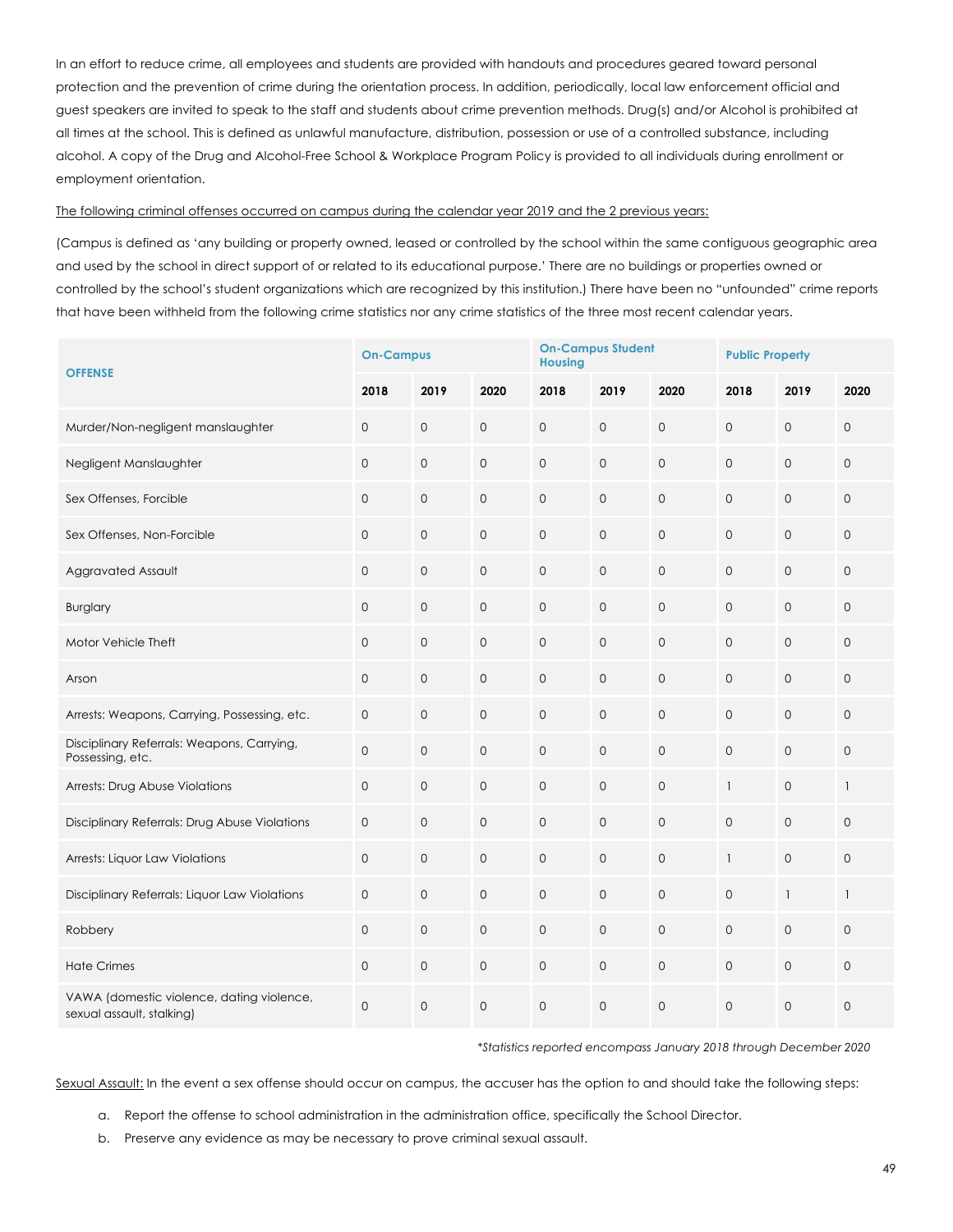- c. Request assistance, if desired, from school administration in reporting the crime to local law enforcement agencies.
- d. Report the crime to local law enforcement agencies.
- e. Request a change in the academic situation if desired.
- f. Contact an appropriate agency in the community for counseling or other services that may be needed. On campus disciplinary action in cases of alleged sexual assault will be based on the findings by the law enforcement agency investigation, the facts pertaining to the crime, and other related mitigating circumstances, provided that:
	- a) the accuser and the accused may have others present during the campus disciplinary proceedings;
	- b) both the accuser and the accused shall be informed of the outcome of such disciplinary proceedings.

Possible sanctions the school may impose following a final determination regarding rape, acquaintance rape or other forcible or nonforcible sex offense vary depending upon the final determination and could include termination.

Acaydia will protect the confidentiality of victims and other necessary parties by completing all publicly available recordkeeping, including Clery Act reporting and disclosures, without the inclusion of personally identifying information about the victim. Acaydia will provide written notification to students and employees about exit counseling, health, mental health, victim advocacy, legal assistance, visa and immigration assistance, student financial aid and other services available to the victim both in the school and in the community. Additionally, Acaydia will provide written notifications to victims about options for, available assistance in, and how to request changes to academic, living, transportation, and working situations or protective measures. These notifications will be provided regardless the victims decision whether or not to report the crime to local law enforcement.

In the event that accommodations or protective measures are taken by Acaydia to assist a victim, such accommodation or protective measures shall remain confidential to the extent that would not impair the ability of the school to provide the accommodations or protective measures.

When a student or employee reports to the school that the student or employee has been a victim of dating violence, domestic violence, sexual assault, or stalking, whether the offense occurs on or off campus, the school will provide the student or employee a written explanation of the student's or employee's rights and options as mentioned above in this section.

To find a list of registered sex offenders visit: www.RegisteredOffendersList.org.

Bystander Intervention: One of the most effective ways to prevent sexual assault is bystander intervention—seeing a risky situation and stopping it. Here are some suggestions for how bystanders can intervene:

- 1. If you think someone is doing something he or she shouldn't—say so.
- 2. If you think someone is being pressured or steered into a risky situation, step in. Let the person know you are worried about safety.
- 3. On your own, or with others, ask the person directly, "Do you need our help?" or "Do you need help getting home? "
- 4. Speak up when you see someone giving drugs or alcohol to facilitate sex.
- 5. Speak up when you see someone taking steps to isolate a possible victim.
- 6. Create a diversion. Try turning on lights or turning off music at a party.
- 7. Get others around you to help if you don't feel comfortable doing this on your own.
- 8. Stay with a person who seems impaired or incapacitated. A perpetrator is much less likely to do something when you are around as a witness.
- 9. Contact the police.

#### Risk Reduction:

- If you have limits, make them known as early as possible.
- Tell a sexual aggressor "NO" clearly and firmly.
- Try to remove yourself from the physical presence of a sexual aggressor.
- Find someone nearby and ask for help.
- Take affirmative responsibility for your alcohol intake/drug use and acknowledge that alcohol/drugs lower your sexual inhibitions and may make you vulnerable to someone who views a drunk or high person as a sexual opportunity.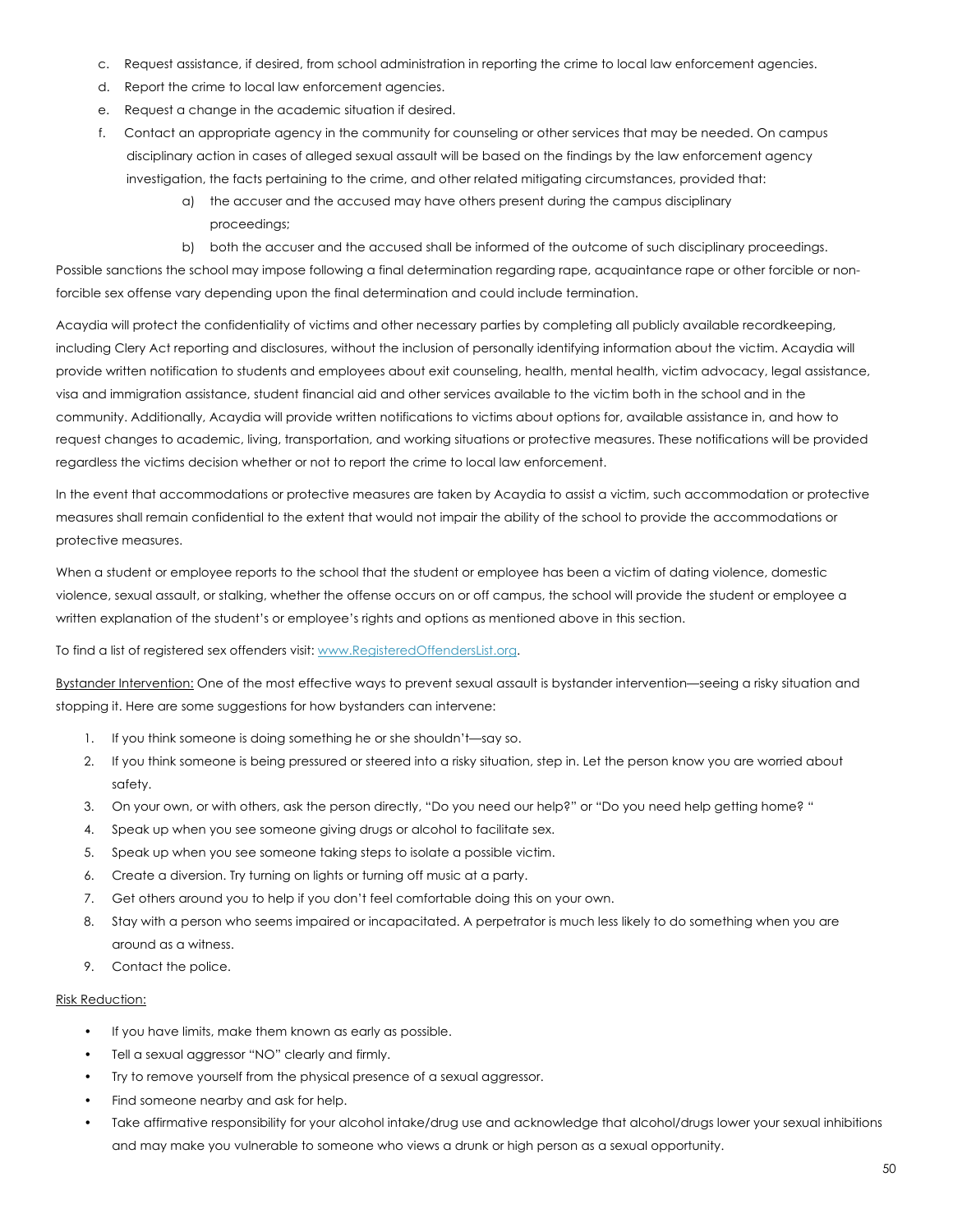- Give thought to sharing your intimate content, pictures, images and videos with others, even those you may trust. If you do choose to share, clarify your expectations as to how or if those images may be used, shared or disseminated.
- Take care of your friends and ask that they take care of you. A real friend will challenge you if you are about to make a mistake. Respect them when they do.

Anti-Harassment/Discrimination Policy: Acaydia is committed to providing an environment free of unlawful harassment or discrimination. This policy prohibits harassment or discrimination based on race, religion, creed, color, national origin, ancestry, sex (including pregnancy, sexual orientation, gender, gender identity or expression, genetic information or any other basis protected by the federal, state or local law. Additionally, in accordance with Title IX of the Education Amendments of 1972, Acaydia prohibits discrimination based on sex, which includes sexual harassment and sexual violence and has jurisdiction over Title IX complaints.

Acaydia's anti-harassment policy applies to all persons involved in the operation of Acaydia and prohibits unlawful harassment by any employee of Acaydia, as well as students, customers, vendors or anyone who conducts business with Acaydia. It prohibits unlawful harassment by or against students. Any employee, student or contract worker who violates this policy will be subject to disciplinary action. If a customer, vendor or other person with whom Acaydia conducts business with engages in unlawful harassment or discrimination, Acaydia will take appropriate corrective action.

As part of Acaydia's commitment to providing a harassment-free environment, this policy is reinforced on campus through publications, website, new employee orientation, student orientation and other appropriate channels of communication. The school provides training to administrative staff members to appropriately address allegations of sexual harassment or sexual violence promptly and effectively. Acaydia will take appropriate action to prevent, correct and if necessary, enforce disciplinary action to those who violate this policy.

#### Definitions:

'Sexual Harassment' means unwelcome conduct of a sexual nature. It includes unwelcome sexual advances, requests for sexual favors, and other verbal, nonverbal or physical conduct of a sexual nature. Sexual harassment is conduct that explicitly or implicitly affects a person's employment or education or interferes with a person's work or educational performance or creates an environment such that a resonate person would find the conduct intimidating, hostile or offensive.

'Sexual Violence' means physical sexual acts engaged in without the consent of the other person or when the other person is unable to consent to the activity. Sexual violence includes sexual assault, rape, better and sexual coercion; dating violence; and stalking.

'Domestic Violence' means abuse committed against an adult or minor who is a spouse or former spouse, cohabitant or former cohabitant, or someone with whom the abuser has a child, has an existing dating or engagement relationship, or has had a former dating or engagement relationship.

'Dating Violence' means abuse committed by a person who is or has been in a social relationship of a romantic or intimate nature with the victim.

'Sexual Assault' occurs when a physical sexual activity is engaged in without the consent of the other person or when the other person is unable to consent to the activity. The activity or conduct may include physical force, violence, threat, or intimidation, ignoring the objections of the other person, causing the other person's intoxication or incapacitation through the use of drugs or alcohol, and taking advantage of the other person's incapacitation (including voluntary intoxication).

'Stalking' means behavior in which a person repeatedly engages in conduct directed at a specific person that places that person in a reasonable fear of his or her safety or the safety of others.

'Consent' means informed, voluntary and revocable. Consent is an affirmative, unambiguous, and conscious decision by each participant to engage in mutually agreed upon sexual encounter and can be revoked at any time. Once consent is withdrawn, the sexual activity must stop immediately.

Prohibited Conduct: This policy strictly prohibits sexual or other unlawful harassment or discrimination as well as sexual violence, as defined above. Sexual or other unlawful harassment or discrimination includes any verbal, physical or visual conduct based on sex, race, age, national origin, disability or any other legally protected basis if:

i. Submission to such conduct is made either explicitly or implicitly a term or condition of an individual's education or employment;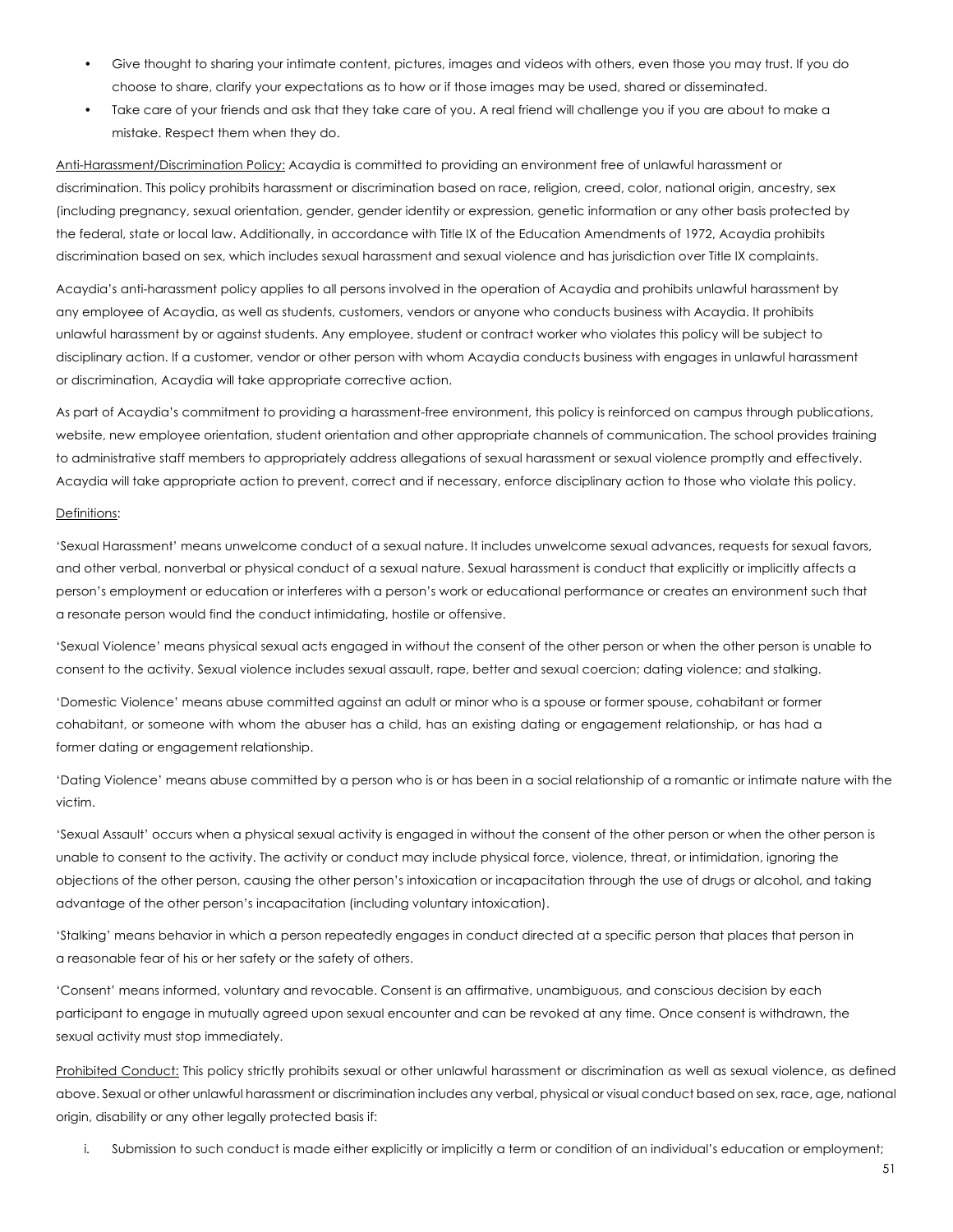- ii. Submission to or rejection of such conduct by an individual is used as a basis for decisions concerning that individual's education or employment; or
- iii. It creates a hostile or offensive work environment, which means the alleged conduct is sufficiently serious to limit or deny a student's ability to participate or benefit from the student's education program.

Unlawful harassment or discrimination my include racial epithets, slurs and derogatory remarks, stereotypes, jokes, posters or cartoons based on race, national origin, age, disability, marital status or other legally protected categories.

Sexual harassment is conduct based on sex, whether directed towards a person of the opposite or same sex, and may include explicit sexual propositions, sexual innuendo, suggestive comments, sexually orientated "kidding" or "teasing", practical jokes, jokes about or displays of obscene printed or visual material, questions about sexual fantasies, preferences or history, and physical contact such as patting, pinching, or intentionally brushing against another person's body. Gender-based harassment, including acts of verbal, nonverbal or physical aggression, intimidation, or hostility based on sex or sex-stereotyping are strictly prohibited, even if those acts do not involve conduct of a sexual nature.

Complaint/Grievance Procedure: If you believe that you have experienced or witnessed harassment or sexual violence, notify your instructor, manager, Human Resources, or a Title IX Coordinator as soon as possible after the incident.

Do not allow an inappropriate situation to continue by not reporting it, regardless of who is creating the situation. No employees, contract worker, student, vendor or other person who does business with the School is exempt from the prohibitions in this policy. Managers will refer all harassment complaints to a Title IX Coordinator for student- related complaints and to the Human Resources Department if the complaint involves an employee. In order to facilitate the investigation, your complaint should include details of the incident or incidents, names of the individuals involved and names of any witnesses.

All complaints involving a student will be referred to the campus's Title IX Coordinator. The Title IX Coordinator is listed below. The Title IX Coordinator has the responsibility of overseeing all Title IX complaints and identifying and addressing any patterns or systemic problems that arise during the review of such complaints.

#### **Ms. Andrea Hulse**

86 N. University Ave, Ste 130 Provo, UT 84601 andrea@acaydia.com (801) 377-0025

The school ensures that its employee(s) designated to serve as Title IX Coordinator(s) have annual training on issues related to dating violence, domestic violence, sexual assault, and stalking and on how to conduct an investigation and hearing process that protects the safety of victims, promotes accountability, and that they understand Investigation of Complaints.

In response to all complaints, Acaydia commits to provide prompt and equitable resolution through a reliable and impartial investigation of complaints, including the opportunity for both parties to present witnesses or other evidence. The time necessary to conduct an investigation will vary based on complexity but will generally be completed within sixty (60) days of receipt of the complaint. Acaydia shall maintain confidentiality for all parties to the extent possible, but absolute confidentiality cannot be guaranteed. In cases where a student does not give consent for an investigation, Acaydia will weigh the student's request for confidentiality against the impact on campus safety to determine whether an investigation must proceed. Complainants should be aware that in a formal investigation due process generally requires that the identity of the charging party and the substance of the complaint be revealed to the person charged with the alleged harassment.

Acaydia will provide the accuser and the accused with the same opportunities to have others present during any institutional disciplinary proceeding, including the opportunity to be accompanied to any related meeting or proceeding by the advisor of their choice. Acaydia will not limit the choice of advisor or presence for either the accuser or the accused in any meeting or institutional disciplinary proceeding; however, Acaydia may establish restrictions regarding the extent to which the advisor may participate in the proceedings, as long as the restrictions apply equally to both parties. Acaydia will provide timely notice of meetings at which the accuser or accused, or both, may be present. Timely and equal access to accuser, the accused, and appropriate officials to any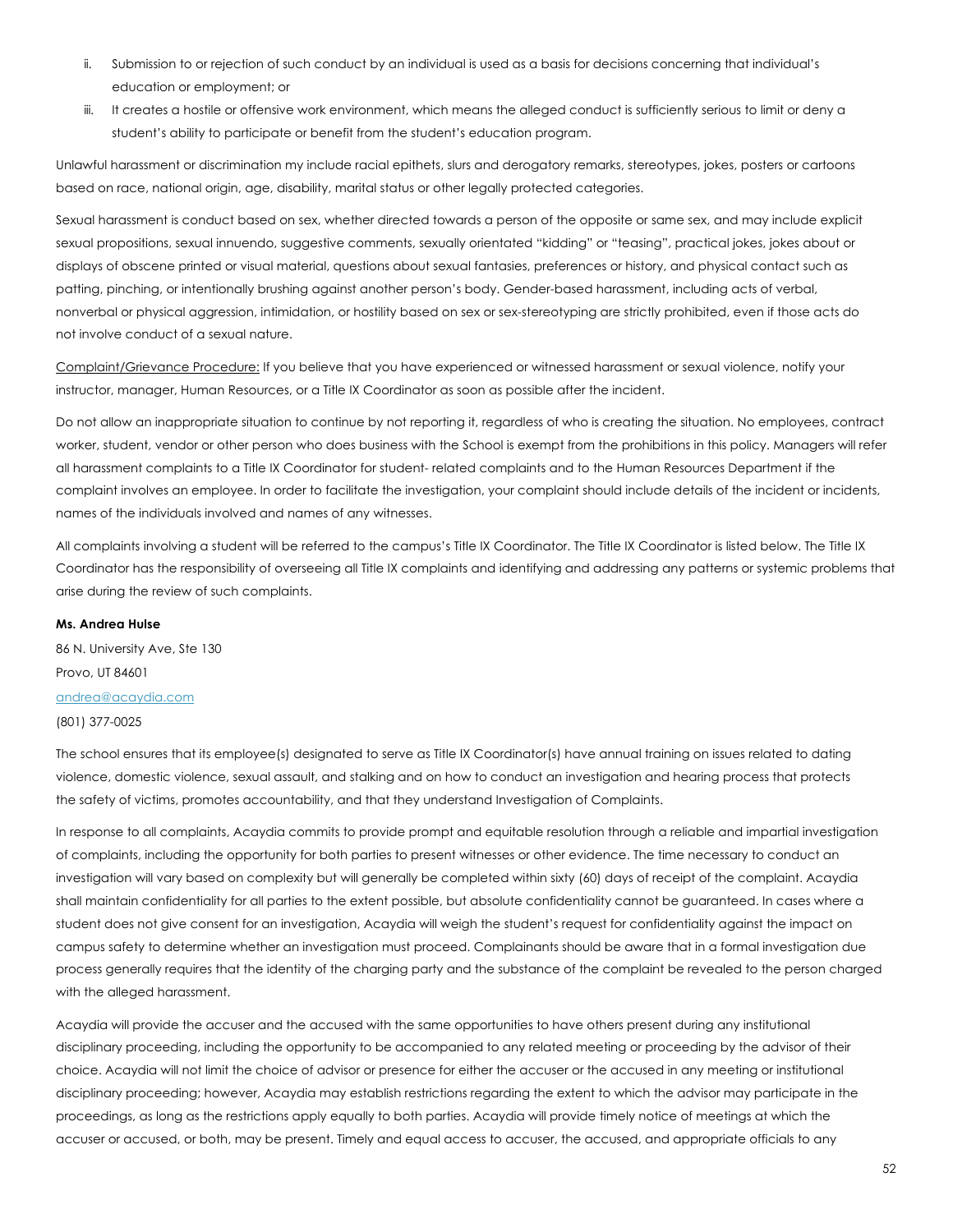information that will be used during informal and formal disciplinary meeting and hearings. Proceedings will be conducted by officials who do not have a conflict of interest or bias for or against the accuser or the accused.

Acaydia will evaluate whether it is more likely than not that the alleged conduct occurred. Both parties will receive written notice of the outcome of the complaint. During the investigation, Acaydia will provide interim measures, as necessary, to protect the safety and well-being of students and/or employees involved.

If Acaydia determines that unlawful harassment or sexual violence has occurred, immediate appropriate corrective action will be taken in accordance with the circumstances involved. Any employee determined by Acaydia to be responsible for unlawful harassment or discrimination will be subject to appropriate disciplinary action, up to and including termination. Remedies for student-related claims may include, but are not limited to, an order to stay away, suspension or expulsion.

Acaydia will require the simultaneous notification, in writing, to both the accuser and the accused, of:

- The result of any institutional disciplinary proceeding that arises from an allegation of dating violence, domestic violence, sexual assault, or stalking
- The school's procedures for the accused and the victim to appeal the result of the institutional disciplinary proceeding, if such procedures are available
- Any change to the result
- When such results become final

To initiate a criminal investigation, reports of sexual violence should be made to "911″ or local law enforcement. The criminal process is separate from Acaydia's disciplinary process. To the extent that an individual is not satisfied with Acaydia's handling of a harassment or discrimination complaint, he or she may also contact the appropriate state or federal enforcement agency for legal relief.

#### Definitions:

'Advisor' means any individual who provides the accuser or accused support, guidance, or advice.

'Proceeding' means all activities related to a non-criminal resolution of an institutional disciplinary complaint, including, but not limited to, factfinding investigations, formal or informal meetings, and hearings. *Proceeding* does not include communications and meetings between officials and victims concerning accommodations or protective measures to be provided to a victim.

'Result' means any initial, interim, and final decision by any official or entity authorized to resolve disciplinary matters within the institution. The result must include any sanctions imposed by the institution. Notwithstanding section 444 of the General Education Provisions Act (20 U.S.C. 1232g), commonly referred to as the Family Educational Rights and Privacy Act (FERPA), the result must also include the rationale for the result and the sanctions.

Retaliation Prohibited: Acaydia, employees, students, or any agent of Acaydia will not retaliate, intimidate, threaten, coerce, or otherwise discriminate against any individual exercising their rights or responsibilities as previously mentioned. If there is belief that your rights or responsibilities have been violated, you should promptly notify your instructor, Human Resources or a Title IX Coordinator.

Report Requirements: Victims of sexual misconduct should be aware that Acaydia administrators must issue timely warning for incidents reported to them that pose a substantial threat of bodily harm or danger to other members of the campus community. Acaydia will make every effort to ensure that a victim's name and other identifying information is not disclosed, while still providing enough information for community members to make safety decisions in light of the danger. Acaydia reserves the right to notify parents/guardians of dependent students regarding any health or safety risk, or a change in student status.

Additional Information: Employees and students should contact Human Resources or a Title IX Coordinator for more information or any questions related to this policy. In addition, the U.S. Department of Education Office for Civil Rights ("OCR") investigates complaints of unlawful harassment of students in educational programs or activities. This agency may serve as a neutral fact finder and will attempt to facilitate the voluntary resolution of disputes with the parties. For more information, visit the OCR website at http://www.hhs.gov/ocr/.how to administer grievance procedures. Because complaints can also be filed with an employee's supervisor or Human Resources, these employees also receive training on Acaydia's grievance procedures and any other procedures used for investigating reports of sexual harassment.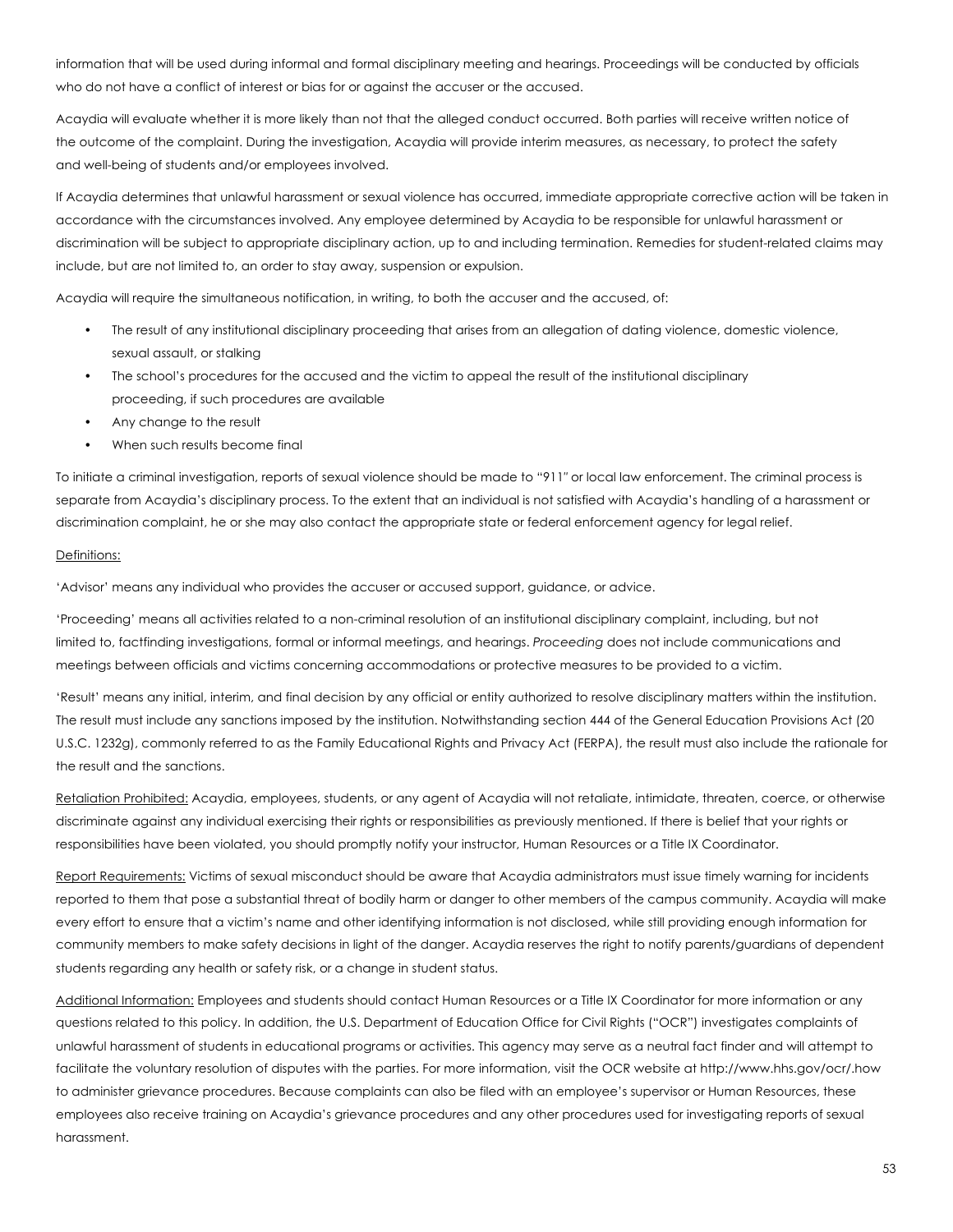Policies for making timely warning reports to members of the campus community, as required by 34 CFR 668.46(e), regarding the occurrence of crimes described in 34 CFR 668.46(c)(1).

Campus Security: As stated in "Campus Crime", the school does not employ campus security officials and the security of the campus is the direct responsibility of each employee and administrator. The safety of all students, employees and guests of Acaydia Spa & School of Aesthetics is of extreme importance. Students as well as employees are encouraged to dial 911 immediately in the event of an emergency. Employees and students are urged to immediately report to school administration and/or law enforcement any crime or other emergency occurring on campus. School administration will report all known criminal offenses to local law enforcement authorities.

Students and employees are provided with information regarding campus security procedures and practices during their initial contract appointment with the school. Throughout the year Acaydia arranges guest speakers from the local police department to visit and provide training on best practices for personal security and the security of others.

Crime Prevention Programs: In an effort to continually provide learning opportunities and resources for students and staff, our policies, procedures and instructional information is supported through the following resources:

- Literature: Pamphlets on crime awareness and prevention are available from the Admissions Office on a variety of topics e.g., Rape Awareness, and Sexual Assault, Domestic Violence, etc.
- Guest Speakers: Acaydia arranges guest speakers from the local police department to visit and provide training on best practices for personal security and the security of others.
- Community Education: The listed link will allow the campus community to view information about the surrounding city of Provo. https://www.provo.org/city-services/provo-police
- New Employee Orientation: New employees are given a brief presentation regarding personal safety practices, property protection, reporting crimes, and other pertinent topics.

#### **EMERGENCY RESPONSE / EVACUATION**

#### In the Event of an Accident:

- 1. Report the event to the School Director or any instructor on duty
- 2. The School Director or Instructor on duty will do the following:
	- a. Determine if emergency help is needed. If so, he or she will call for it.
	- b. Fill out an accident report, include the cause, the name(s) of those involved, the date, the time, the circumstances, and the explanation of any witnesses
	- c. Report all the information to the School Director
	- d. If necessary, notify parents and family of the victim(s)

#### In the Event of Emergency Within the School's Premises:

- 1. Notify a Spa Floor Instructor and/or School Director immediately and remain calm. The school personnel are trained in emergency response and evacuation procedures.
- 2. The School Director will determine whether a significant emergency exists by evaluating the situation and consulting with local police authorities.
- 3. If an emergency exists in which students and staff are in danger, an immediate announcement will be made by the School Director to managers who will notify their department of the emergency and the steps to follow.
- 4. Immediate mass notifications will be dispersed through email or text. The School Director will determine the content of the notification.
- 5. Police authorities will be contacted for assistance.
- 6. Do not exit the building unless you have been directly instructed to do so. It may be safer to stay within the school premises in during lockdown.
- 7. Please listen to all announcements from the School Director and follow the directions being given. The staff will direct you where to go in the event of an emergency in order to ensure your safety.
- 8. Disseminating emergency information to the larger community will be coordinated through the local police.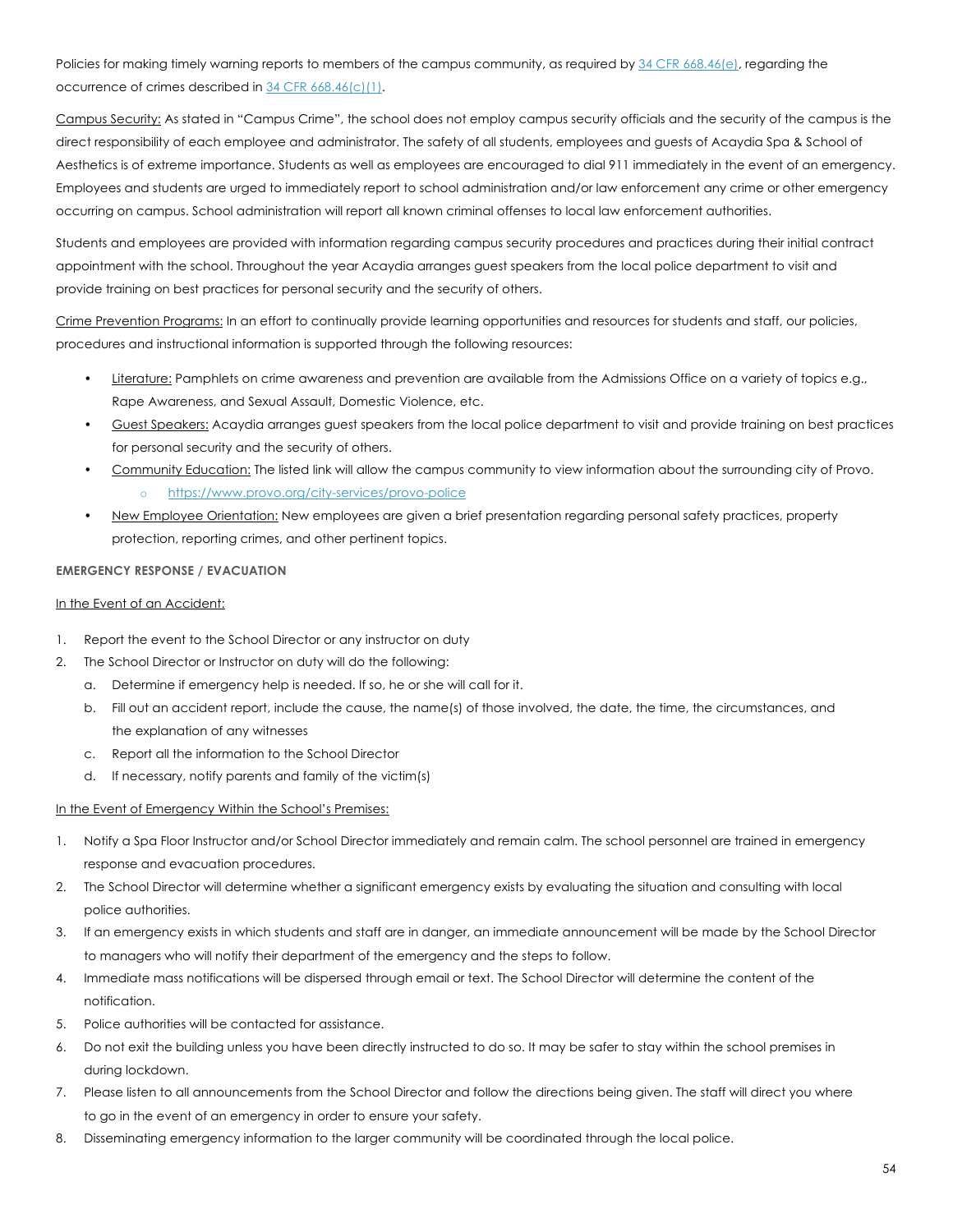#### In the Event of an Earthquake:

- 1. Drop. Cover. Hold On. This will protect you from falling furniture and flying objects during ground shaking.
- 2. Once the shaking has stopped, meet in the lobby of the building. Instructors will take a count to ensure everyone is accounted for.
- 3. Stay calm and help others remain calm.

# **STUDENT FINANCIAL AID INFORMATION**

Acaydia participates in the Title IV funding of Pell Grants and Stafford Loans (Direct Subsidized, Direct Unsubsidized, Federal Direct Plus) and will certify Veterans, State, and private funding sources. A Free Application for Federal Student Aid (FAFSA) is required to determine eligibility of Title IV funds. Students can apply online at www.fafsa.ed.gov. Acaydia will provide a paper copy of the FAFSA application upon request. Students have the right to reject any particular type of financial aid or other assistance.

When submitting a FAFSA, be certain to enter the school code for Acaydia School of Aesthetics: 041655. This code must be entered in order for the Financial Aid Office at Acaydia to receive your eligibility status. By correctly completing your FAFSA, we are able to determine what you will qualify for in Pell Grants and Direct Student Loans. (Subsidized and/or Unsubsidized.)

#### **COST OF ATTENDANCE**

For cost of attendance estimates, please visit the school's website. Students can estimate their cost of attendance using the Net Price Calculator provided on the school's website.

#### **TITLE IV FUNDING**

Eligibility is determined with the following criteria:

Pell Grant and Subsidized Stafford Loan Calculation:

• COA (Cost of Attendance) – EFC (Expected Family Contribution) = Need Eligibility

Unsubsidized Stafford Loan Calculation:

• COA – EFA (Expected Financial Assistance/all other aid) = Non-Need Eligibility

"COA" includes the following items: tuition and fees, room and board, transportation, and misc./personal.

All students who borrow a Stafford Loan (click here to view terms and conditions) must complete Direct Loan Entrance Counseling before funds will be originated and disbursed. Exit Counseling must be completed by all students who are graduating or withdrawing from the school. If a student is unavailable to complete at the school, a packet will be mailed to the student for completion.

#### **ELIGIBILITY AND DISBURSEMENTS**

It will be the responsibility of Acaydia and its third-party servicer to determine eligibility of each student. To be considered eligible and continue eligibility for each Title IV loans (Pell Grant and Stafford Loans), please read the below requirements provided by the Department of Education:

- demonstrate financial need;
- be a U.S. citizen or an eligible noncitizen;
- have a valid Social Security number (with the exception of students from the Republic of the Marshall Islands, Federated States of Micronesia, or the Republic of Palau);
- be registered with Selective Service, if you are a male (you must register between the ages of 18 and 25);
- be enrolled or accepted for enrollment as a regular student in an eligible degree or certificate program;
- be enrolled at least half-time to be eligible for Direct Loan Program funds;
- maintain satisfactory academic progress;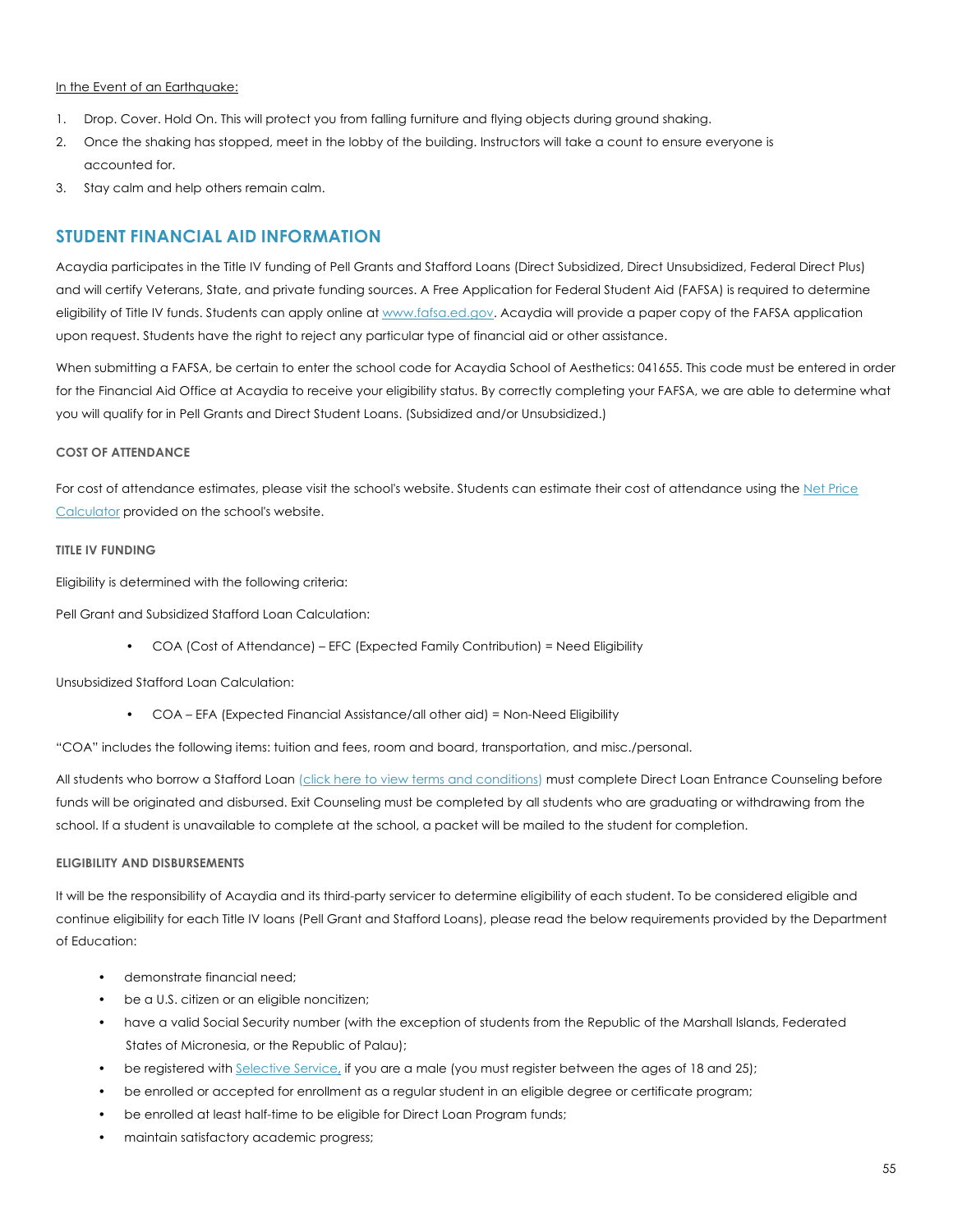- sign the certification statement on the Free Application for Federal Student Aid (FAFSA®) stating that:
- you are not in default on a federal student loan and do not owe money on a federal student grant and
- you will use federal student aid only for educational purposes; and
- show you're qualified to obtain a college or career school education by:
- having a high school diploma or a recognized equivalent such as a General Educational Development (GED) certificate;
- completing a high school education in a homeschool setting approved under state law (or—if state law does not require a homeschooled student to obtain a completion credential— completing a high school education in a homeschool setting that qualifies as an exemption from compulsory attendance requirements under state law); or
- enrolling in an eligible career pathway program and meeting one of the "ability-to-benefit" alternatives.
- fill out the FAFSA form each year

Once eligible, the student will receive a financial aid award letter detailing the amounts of aid the student is eligible for. Once students accept the financial aid award, the aid will be packaged and disbursed to students as soon as they are enrolled and meet the necessary hours requirements. Funds will be drawn down from the Federal Government and the amounts will be credited to the students' ledgers. Any Title IV credit balance will be given to the student within 14 days unless otherwise authorized by the student.

#### **LOAN DISCLOSURES**

As a participant of the FFEL Program, Acaydia will inform all eligible borrowers about the availability and eligibility for State grant assistance from the State in which the school is located and will inform borrowers from another State of the source of further information concerning State grant assistance from the state.

Acaydia will make available any information published by the U.S. Department of Education regarding loan availability to students. This includes information about rights and responsibilities of students and schools under the Title IV and HEA loan programs.

Upon entering an agreement with a potential student, student, or parent of a student regarding a Title IV Loan, Acaydia will inform the student or parent that the loan will be submitted to the National Student Loan Data System (NSLDS), and will be accessible by guaranty agencies, lenders, and schools determined to be authorized users of the data system.

Terms of the loan and likely consequences of default are covered in entrance and exit counseling and include, but are not limited to, adverse credit reports, delinquent debt collection procedures under Federal law, and litigation.

For more information regarding Financial Aid, please refer to "Payment Arrangements" provided in the "Course Offerings" section. Any additional questions or concerns can be resolved by contacting Acaydia's Financial Aid Office.

| <b>SAMPLE LOAN</b><br><b>REPAYMENT SCHEDULE</b> | <b>Monthly Pymt Amount</b> | <b>Total Amount Paid</b> | *Total Interest Paid |
|-------------------------------------------------|----------------------------|--------------------------|----------------------|
| \$5,000                                         | \$52                       | \$6,204                  | \$1,204              |
| \$10,000                                        | \$103                      | \$12,408                 | \$2,408              |
| \$15,000                                        | \$155                      | \$18,612                 | \$3,612              |
| \$20,000                                        | \$207                      | \$24,815                 | \$4,815              |
| \$25,000                                        | \$258                      | \$31,019                 | \$6,019              |
| \$30,000                                        | \$310                      | \$37,223                 | \$7,223              |

*\*Payment calculated using a fixed interest rate of 4.45% over a 10-year period*

Private Lender List/Private Education Loan Disclosures: Private education loans are not offered by the school nor does the school have preferred lender arrangements.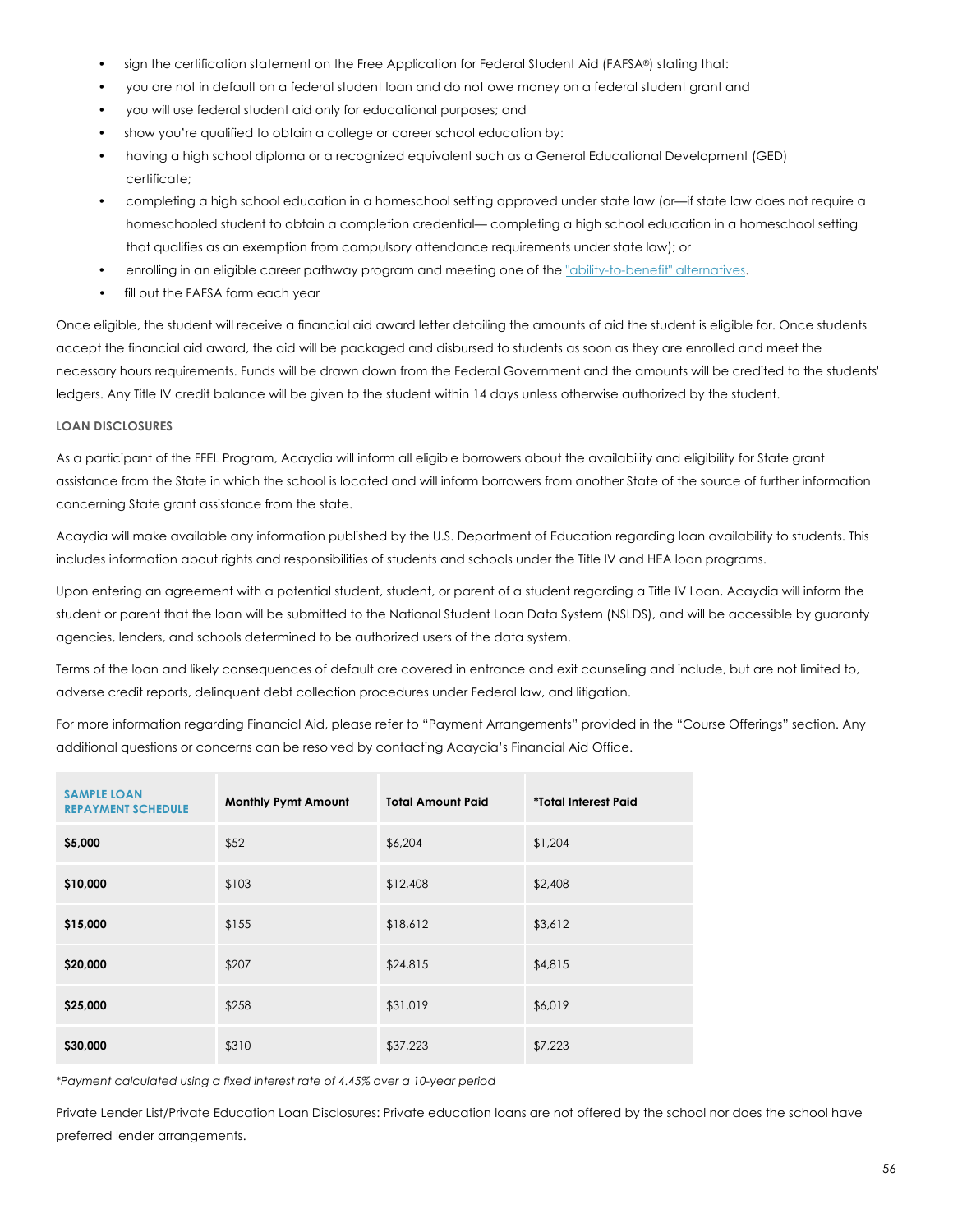#### **CODE OF CONDUCT FOR EDUCATIONAL LOANS**

The Higher Education Opportunity Act (HEOA) requires that all educational institutions develop and follow in accordance with a code of conduct that prohibits conflicts of interest for financial aid personnel. Any representative, officer employee, or agent of the school who is in any way responsible for student educational loans must comply with this code of conduct. The following provisions are meant to improve overall operations of the school's financial aid office. Neither Acaydia, as an institution nor any individual officer, employee or agent shall enter into any revenue-sharing arrangements with a lender. Such an arrangement is defined as one between Acaydia and a lender under which the lender provides or issues loans to students attending Acaydia (or to the families/friends of such students), and Acaydia recommends the lender or the loan products of the lender. In exchange, the lender pays a fee or provides other material benefits, including revenue or profit sharing, to Acaydia. An officer, agent, or employee of Acaydia who is employed in the financial aid office or who has responsibilities with respect to educational loans, shall not accept from any lender or affiliate of arrangement or other contract to provide services to a lender relating to educational loans. An officer, agent or employee of Acaydia shall not contract an arrangement providing financial benefit from any lender or affiliate of a lender. No Officer, agent, or employee of Acaydia (or any of their family members or friends) who is employed in the financial aid office or who otherwise has responsibilities with respect to educational loans, shall solicit or accept any gift from a lender, guarantor, or servicer of educational loans. Nor can the friends of an officer, agent, or employee of Acaydia accept any such gifts. A 'gift' refers to any gratuity, favor, discount, entertainment, hospitality, loan or other item having a monetary value. Acaydia shall not: a) for any first-time borrower, assign, through award packaging or other methods, the borrower's loan to a particular lender; or b) refuse to certify, or delay certification of, any loan based on the borrower's selection of a particular lender or guaranty agency.

Acaydia shall not request or accept from any lender any offer or funds or be used for private education loans, including funds for an opportunity pool loan, to students in exchange for the institution providing concessions or promises regarding providing the lender with: a) a specified number of private education loans (non-Title IV loans) or loans made, insured, or guaranteed under Title IV; b) a specified loan volume of such loans; or c) a preferred lender arrangement for such loans. Acaydia shall not request or accept any assistance with call center staffing or financial aid office staffing from any lender. Any employee who is employed in the financial aid office, or who otherwise has responsibilities with respect to education loans or other student financial aid, and who serves on an advisory board, commission, or group established by a lender, guarantor, or group of lenders or guarantors, shall be prohibited from receiving anything of value from the lender, guarantor, or group of lenders or guarantors, except that the employee may be reimbursed for reasonable expenses incurred in serving on such advisory board, commission, or group.

#### **ENTRANCE & EXIT COUNSELING FOR STUDENT LOAN BORROWERS**

All students who borrow a Direct Stafford Loan while attending the school must complete Entrance Counseling before funds will be certified. The counseling will provide information on:

- The effect of the loan on the borrower for other forms of aid; an explanation of the use of the Master Promissory Note; the seriousness and importance of the students repayment obligations; information on the accrual and capitalization of interest; borrowers of unsubsidized loans have the option of paying interest while in school; the obligation of borrower to repay the full amount of the loan regardless if the borrower completes the program or is unable to obtain employment upon completion; consequences of default, including adverse credit reports, delinquent debt procedures under Federal Law, and litigation; Information about NSLDS and how the borrower can access their records; contact information if borrower has questions about the loan.
- Information about the monthly payment amounts based on:
	- o A range of student levels of indebtedness of Direct Subsidized Loan and Direct Unsubsidized Loan borrowers, or student borrowers with Direct Subsidized, Direct Unsubsidized, and Direct PLUS Loans depending on the types of loans the borrower has obtained; or
	- o The average indebtedness of other borrowers in the same program at the same school as the borrower
- Definition of half-time enrollment and the consequences of not maintaining halftime enrollment
- Importance of contacting appropriate offices if student withdraws prior to completion of the program of study
- Sample monthly repayments